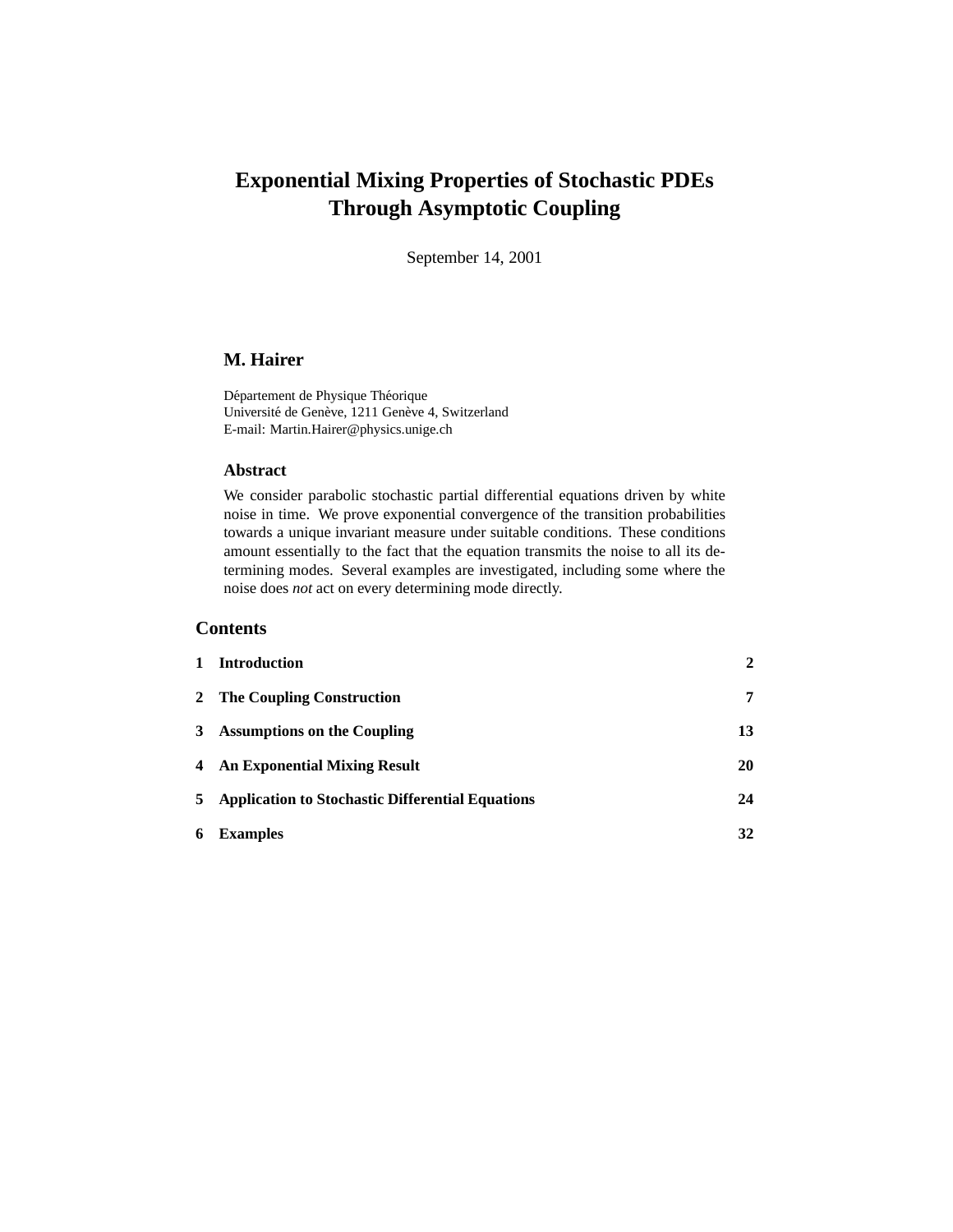#### **1 Introduction**

We are interested in the study of long-time asymptotics for parabolic stochastic partial differential equations. More precisely, the existence, uniqueness, and speed of convergence towards the invariant measure for such systems is investigated. The general setting is that of a stochastic PDE of the form

$$
dx = Ax dt + F(x) dt + Q d\omega(t), \qquad x(0) = x_0,
$$
 (1.1)

where x belongs to some Hilbert space  $H$ , A is the generator of a  $C_0$ -semigroup on H,  $F: \mathcal{H} \to \mathcal{H}$  is some nonlinearity,  $\omega$  is the cylindrical Wiener process on some other Hilbert space W, and  $Q: W \to H$  is a bounded operator. If the nonlinearity  $F$  is sufficiently "nice", there exists a unique solution  $x(t)$  to (1.1) (see *e.g.* [DPZ92b]). In this paper, we investigate the asymptotic stability of (1.1). We say that the solutions of (1.1) are asymptotically stable if there exists a *unique* probability measure  $\mu_*$  on H such that the laws of  $x(t)$  converge to  $\mu_*$ , independently of the initial condition  $x_0$ . We are interested in the situation where the asymptotic stability is a consequence of the noise *(i.e.* the deterministic equation  $\dot{x} = Ax + F(x)$ is not asymptotically stable in the above sense), although the noise is weak, in the sense that the range of  $Q$  in  $H$  is "small".

The investigation of asymptotic behaviour for solutions of (1.1) goes back to the early eighties (see for example [MS99] for an excellent review article or the monograph [DPZ96] for a detailed exposition). Until recently, two approaches dominated the literature on this subject. For the first approach, sometimes called the "dissipativity method", one considers two solutions  $x(t)$  and  $y(t)$  of (1.1), corresponding to the same realization of the Wiener process  $\omega$ , but with different initial conditions  $x_0$  and  $y_0$ . If A and F are sufficiently dissipative,  $||x(t) - y(t)||$  converges to  $0$  for large times in some suitable sense. If this convergence is sufficiently fast and uniform, it yields asymptotic stability results (see for example [DPZ92a]). Closely related to this approach are the Lyapunov function techniques, developed for semilinear equations in [Ich84]. The dissipativity method, as well as the Lyapunov function techniques, are limited by the requirement that the deterministic equation  $\dot{x} = Ax + F(x)$  already shows stable behaviour.

The (linearly) unstable situations are covered by the second approach, to which we refer as the "overlap method". It consists in showing that the Markov transition semigroup associated to (1.1) has the strong Feller property and is topologically irreducible. Then, provided that the equation (1.1) shows some dissipativity, arguments as developed in the monograph [MT94], allow to bound the overlap between transition probabilities starting at two different initial points. This in turn yields strong asymptotic stability properties. The main technical difficulty of this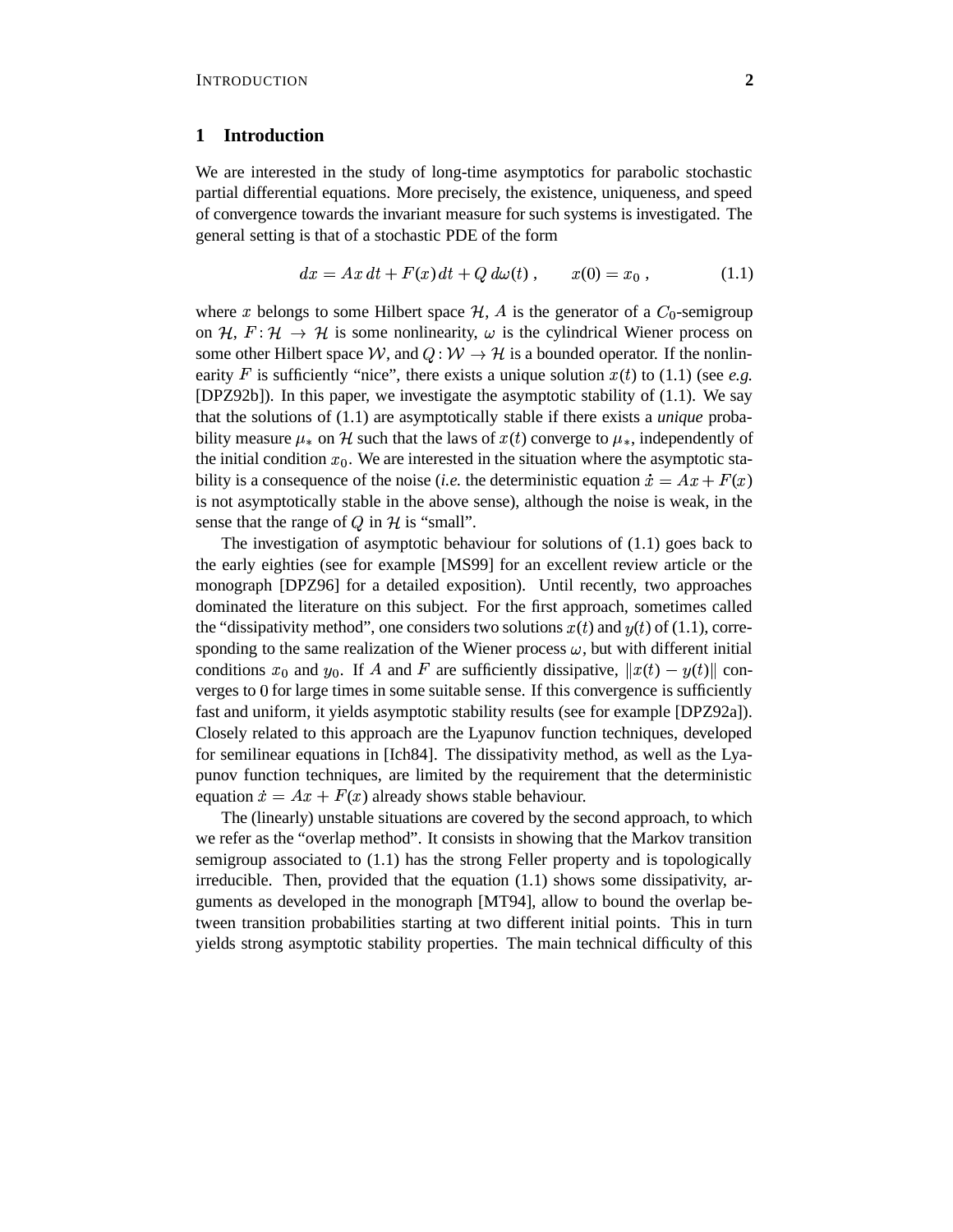approach is to show that the strong Feller property holds. This difficulty is usually mastered either by studying the infinite-dimensional backward Kolmogorov equation associated to (1.1) [DPZ91], or by showing that the Markov transition semigroup has good smoothing properties [DPEZ95, Cer99]. This technique is limited by the requirement that the noise be sufficiently non-degenerate. A typical requirement is that the range of Q contains the domain of some positive power of  $-A$ . To our knowledge, only one work [EH01, Hai01] shows the strong Feller property for a stochastic PDE in a situation where the range of  $Q$  is not dense in  $\mathcal H$ (but still of finite codimension).

Very recently, a third approach, to which we refer as the "coupling method", emerged in a series of papers on the 2D Navier-Stokes equation. (See [KS01, Mat01, MY01] and the references in Section 6.) The main idea of these papers is to make a splitting  $\mathcal{H} = \mathcal{H}_L \oplus \mathcal{H}_H$  of the dynamics into a finite-dimensional, linearly unstable, low-frequency part  $\mathcal{H}_L$  and a remaining infinite-dimensional stable part  $\mathcal{H}_H$ . An important assumption on Q is then that the range of Q contains  $\mathcal{H}_L$ . The space  $\mathcal{H}_L$  is chosen in such a way that the long-time asymptotics of the dynamics is completely dominated by the behaviour of the low-frequency part. More precisely, for any given realization  $x<sub>L</sub>(t)$  of the low-frequency part, the dynamics of the high-frequency part  $x_H(t)$  will loose memory of its initial condition exponentially fast. On the low-frequency part, in turn, the noise acts in a nondegenerate way. A clever coupling argument allows to combine these two facts in order to obtain asymptotic stability results. The argument consists in coupling two realizations of (1.1) in such a way that if the low-frequency parts meet at some time  $\tau$ , they remain equal for all times  $t > \tau$ . (Of course, one has to show that  $\tau$  is finite with probability 1.) In fact, this coupling method is very close to the Gibbsian approach developed in [KS00, BKL00b, EMS01], which consisted in transforming the infinite-dimensional Markovian system on  $H$  to a finite-dimensional non-Markovian system on  $\mathcal{H}_L$ . This finite-dimensional system was shown to have exponentially decaying memory and thus techniques from statistical mechanics can be applied.

Loosely speaking, the coupling method combines the arguments of both the dissipativity method (on  $\mathcal{H}_H$ ) and the overlap method (on  $\mathcal{H}_L$ ). The coupling method thus yields a very powerful approach to the problem of asymptotic stability of (1.1). The conditions of applicability of this coupling method have been successively weakened in the aforementioned papers, but the existing results always require, as we already mentioned, that the noise acts directly and independently on *every* determining mode of the equation. In this paper, we extend the coupling method to problems which do not satisfy this condition. Our overall approach is similar to the one exposed by Mattingly in [Mat01], and consequently some of our proofs are closely related to the arguments exposed there. Our main new idea is to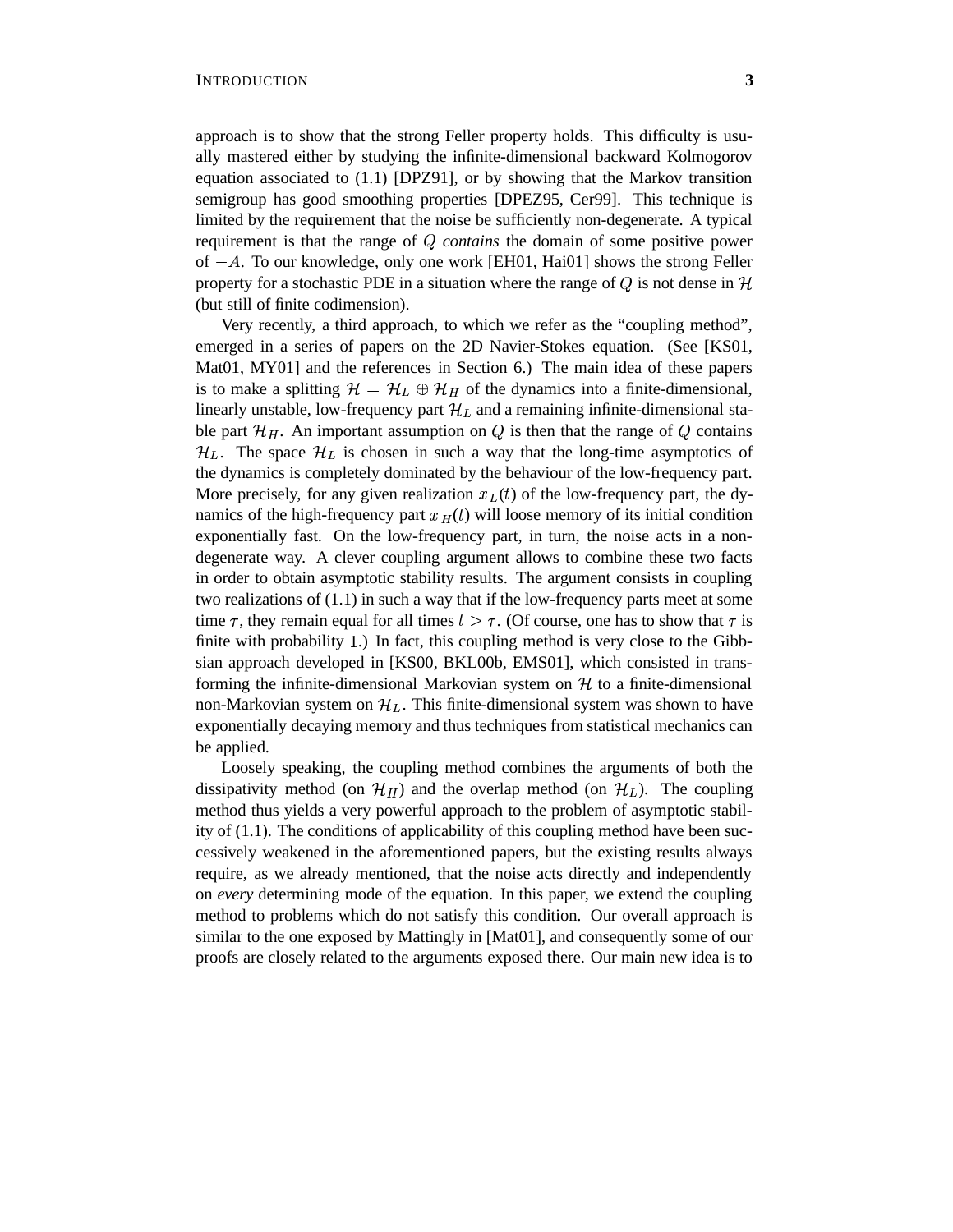construct a coupling for which the low-frequency parts of the dynamics do not actually meet at some finite time, but converge exponentially fast towards each other. This "asymptotic coupling" is achieved through a binding construction exposed in Section 2.3, which seems to be new and can in some cases be implemented even in very degenerate situations.

In the following section, we illustrate the method of asymptotic coupling for a simple finite dimensional problem.

# **1.1 A toy model**

Consider the following system of stochastic differential equations in  $\mathbb{R}^2$ :

$$
dx_1 = (2x_1 + x_2 - x_1^3) dt + d\omega(t),
$$
  
\n
$$
dx_2 = (2x_2 + x_1 - x_2^3) dt.
$$
\n(1.2)

This equation should be interpreted in the integral sense, with  $\omega \in \Omega$  a Brownian motion. Applying Hörmander's condition [Hör85, Nor86], it is easy to see that the transition probabilities of (1.2) are smooth with respect to the Lebesgue measure on **R** . Furthermore, an easy controllability argument shows that they have support everywhere and therefore are all mutually equivalent. Since (1.2) also exhibits a strong drift towards the center of the phase space at large amplitudes, it follows by standard arguments that (1.2) possesses a unique invariant measure  $\mu_*$  and that every initial condition is exponentially (in variation norm) attracted by  $\mu_*$ .

The problem with this argument is that it heavily relies on the existence of some reference measure (in this case the Lebesgue measure) which is equivalent to the transition probabilities. In the infinite-dimensional setting, such a reference measure will usually not exist when the noise is sufficiently degenerate. (For an account of some cases where such a reference measure does exist in the infinitedimensional case, see [MS99, EH01].) Furthermore, the fact that both directions in (1.2) are linearly unstable prevents one from applying the coupling method as it is presented in the previous section.

We will show that the invariant measure for  $(1.2)$  is unique, using a coupling construction which pushes solutions together at an exponential rate. This construction is asymptotic, compared to more conventional coupling constructions, which look for hitting times at which the coupled dynamics actually meets.

Before we proceed, let us explain briefly what we mean by "coupling". A coupling for (1.2) is a process  $(x(t), y(t)) \in \mathbb{R}^2 \times \mathbb{R}^2$ , whose marginals  $x(t)$  and  $y(t)$ taken separately are both solutions of (1.2) (but with different initial conditions). In general, one takes a measure P on  $\Omega \times \Omega$ , whose marginals are both equal to the Wiener measure W. Then a coupling for  $(1.2)$  can be constructed by drawing a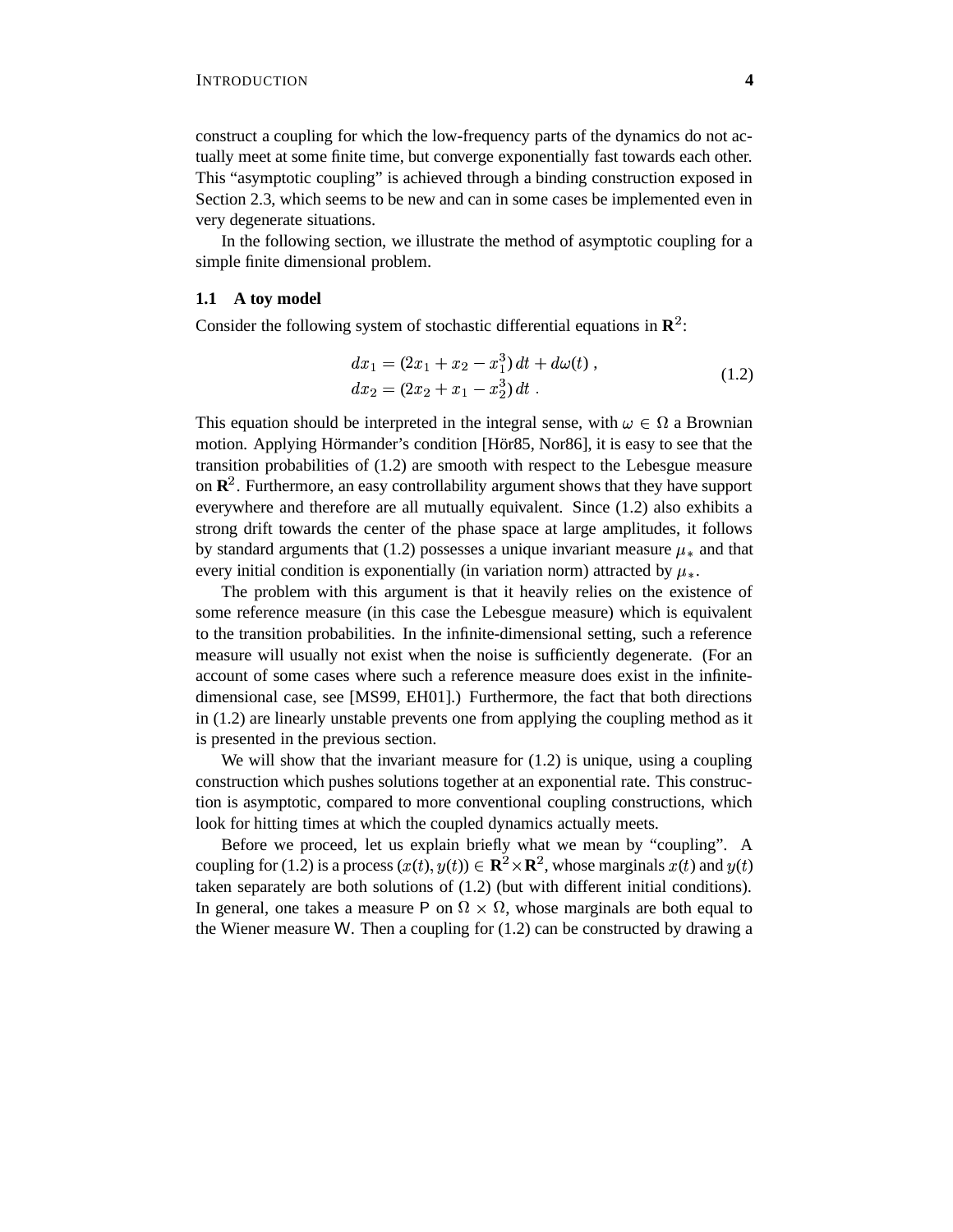pair  $(\omega, \tilde{\omega}) \in \Omega \times \Omega$  distributed according to P and solving the equations

$$
dx_1 = (2x_1 + x_2 - x_1^3) dt + d\omega(t), \qquad dy_1 = (2y_1 + y_2 - y_1^3) dt + d\tilde{\omega}(t),
$$
  
\n
$$
dx_2 = (2x_2 + x_1 - x_2^3) dt, \qquad dy_2 = (2y_2 + y_1 - y_2^3) dt.
$$
 (1.3)

We will carefully choose the measure P in such a way that the quantity  $||x - y||$ converges exponentially to 0 for large times. This then yields the uniqueness of the invariant measure for (1.2).

Our main idea leading to the construction of  $P$  is to consider the following system in **R** :

$$
dx_1 = (2x_1 + x_2 - x_1^3) dt + d\omega(t),
$$
  
\n
$$
dx_2 = (2x_2 + x_1 - x_2^3) dt,
$$
  
\n
$$
dy_1 = (2y_1 + y_2 - y_1^3) dt + d\omega(t) + G(x_1, x_2, y_1, y_2) dt,
$$
  
\n
$$
dy_2 = (2y_2 + y_1 - y_2^3) dt,
$$
\n(1.4)

where  $d\omega$  denotes twice the same realization of the Wiener process. We see that this equation is the same as (1.3) with  $\tilde{\omega}$  defined by

$$
\tilde{\omega}(t) = \omega(t) + \int_0^t G(x_1(s), x_2(s), y_1(s), y_2(s)) ds . \tag{1.5}
$$

The noise  $\tilde{\omega} \in \Omega$  is distributed according to some measure  $\tilde{W}$  which is in general not equal to the Wiener measure W. Therefore,  $(1.4)$  does not yet define a coupling for  $(1.2)$ . If G is small in the sense that the quantity

$$
\int_0^\infty \left\|G(x_1(s), x_2(s), y_1(s), y_2(s))\right\|^2 ds\tag{1.6}
$$

is bounded with sufficiently high probability, then the measures  $\tilde{W}$  and W are equivalent. In this case, it is possible to construct a measure P on  $\Omega \times \Omega$  whose marginals are W, with the important property that there exists a random time  $\tau$ with  $P(\tau < \infty) = 1$  such that the solutions of the coupled system satisfy (1.4) for times  $t > \tau$ .

In view of the above, we have reduced the problem to finding a function  $G$ such that the solutions of (1.4) satisfy  $||y(t) - x(t)|| \to 0$  for  $t \to \infty$  and (1.6) is bounded. We introduce the difference process  $\rho = y - x$ , and we write

$$
\dot{\varrho}_1 = 2\varrho_1 + \varrho_2 - \varrho_1(x_1^2 + x_1y_1 + y_1^2) + G(x, y) , \qquad (1.7a)
$$

$$
\dot{\varrho}_2 = 2\varrho_2 + \varrho_1 - \varrho_2(x_2^2 + x_2y_2 + y_2^2) \tag{1.7b}
$$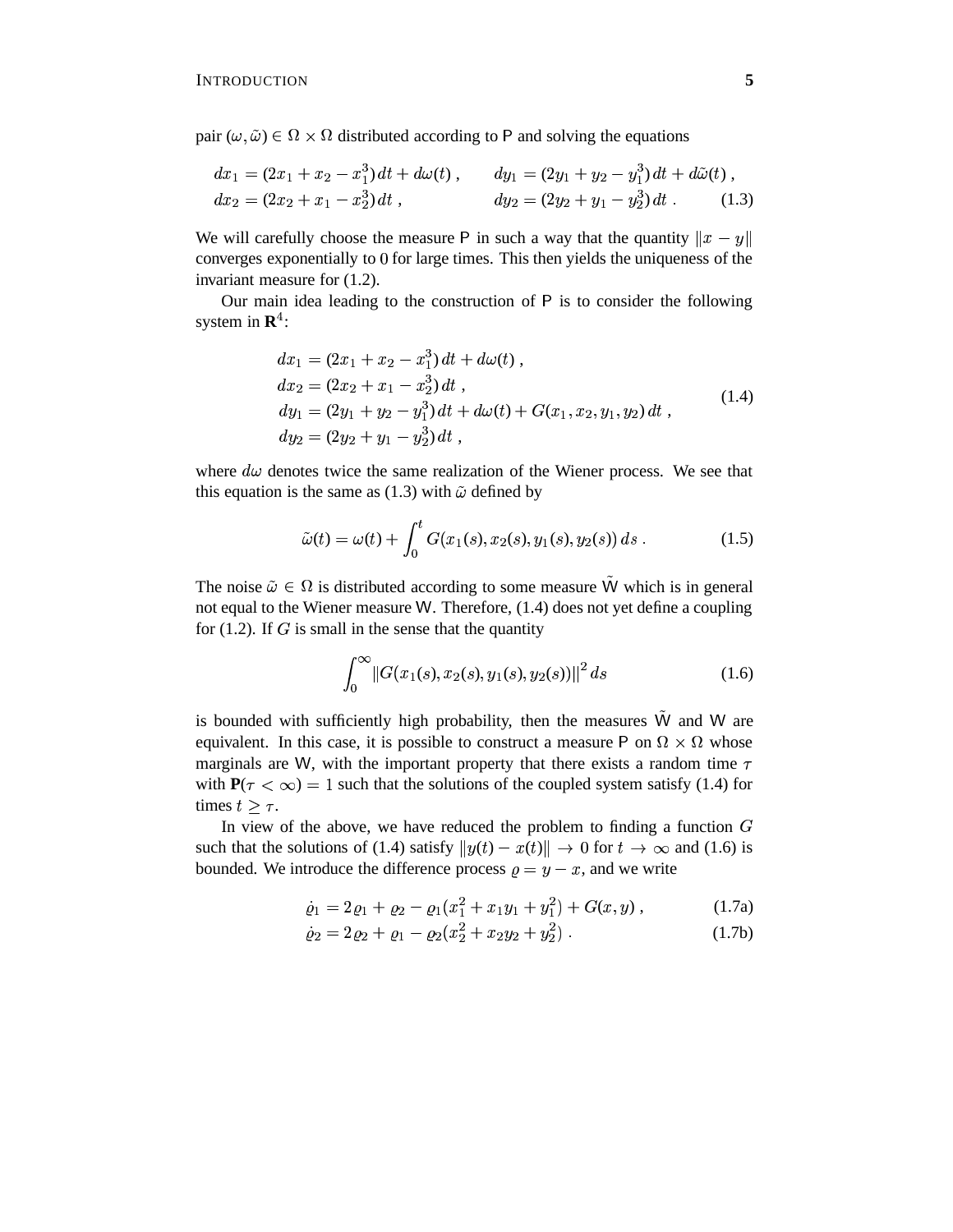It is easy to find a function G such that  $\varrho_1 \to 0$ , but this does not yet mean that  $\varrho_2$ will go to zero. A closer look at  $(1.7b)$  shows that if we could force  $\rho_1$  to be very close to  $-3\varrho_2$ , (1.7b) could be written as

$$
\dot{\varrho}_2 = - \varrho_2 + \varepsilon - \varrho_2 (x_2^2 + x_2 y_2 + y_2^2) \; ,
$$

which is asymptotically stable. Introduce the function  $\zeta = \varrho_1 + 3\varrho_2$ . We then have

$$
\zeta = (\ldots) + G(x_1, x_2, y_1, y_2) ,
$$

with (...) an expression of the order  $||\varrho||(1+||x||^2+||y||^2)$ . Now we can of course choose  $G = -(\ldots) - 2\zeta$ . This way, the equation for  $\zeta$  becomes  $\zeta = -2\zeta$  and we have the solution  $\zeta(t) = \zeta(0)e^{-2t}$ . Plugging this into (1.7b), we get

$$
\dot{\varrho}_2 = -\varrho_2 + \zeta(0)e^{-2t} - \varrho_2(x_2^2 + x_2y_2 + y_2^2).
$$

We thus have the estimate

$$
|\varrho_2(t)| \leq |\varrho_2(0)|e^{-t} + |\zeta(0)|e^{-2t} .
$$

Finally,  $\rho_1$  is estimated by using the definition of  $\zeta$  and we get

$$
|\varrho_1(t)| \leq |\varrho_2(0)|e^{-t} + 4|\zeta(0)|e^{-2t} .
$$

This shows that, with  $G$  chosen this way, there exists a constant  $C$  such that

$$
||x(t) - y(t)|| \le C||x(0) - y(0)||e^{-t},
$$

for almost every realization of the noise. Since typical realizations of  $x(t)$  do not grow faster than linearly, G is also of the order  $e^{-t}$ , with at most a polynomial factor in  $t$  multiplying the exponential. The main result of this paper, Theorem 4.1, shows that the above construction implies the existence and uniqueness of an invariant probability measure  $\mu_*$  for the problem at hand. Furthermore, it shows that the transition probabilities converge exponentially fast towards  $\mu_*$  in the Wasserstein norm (the dual norm to the Lipschitz norm on functions).

This concludes our presentation of the toy model. For a more precise statement, the reader is encouraged to actually check that the above construction allows to verify the assumptions stated in Section 5.

The remainder of this paper is organized as follows. In Section 2, we give the precise definitions for the type of coupling we will consider. In Section 3, we state the properties of the coupling that are required for our purpose. In Section 4, we prove the abstract formulation of our main ergodic theorem. In Section 5, this abstract theorem is then specialized to the case of stochastic differential equations. In Section 6 finally, we present several examples where our construction applies, although the noise does not act directly on every determining mode of the equation.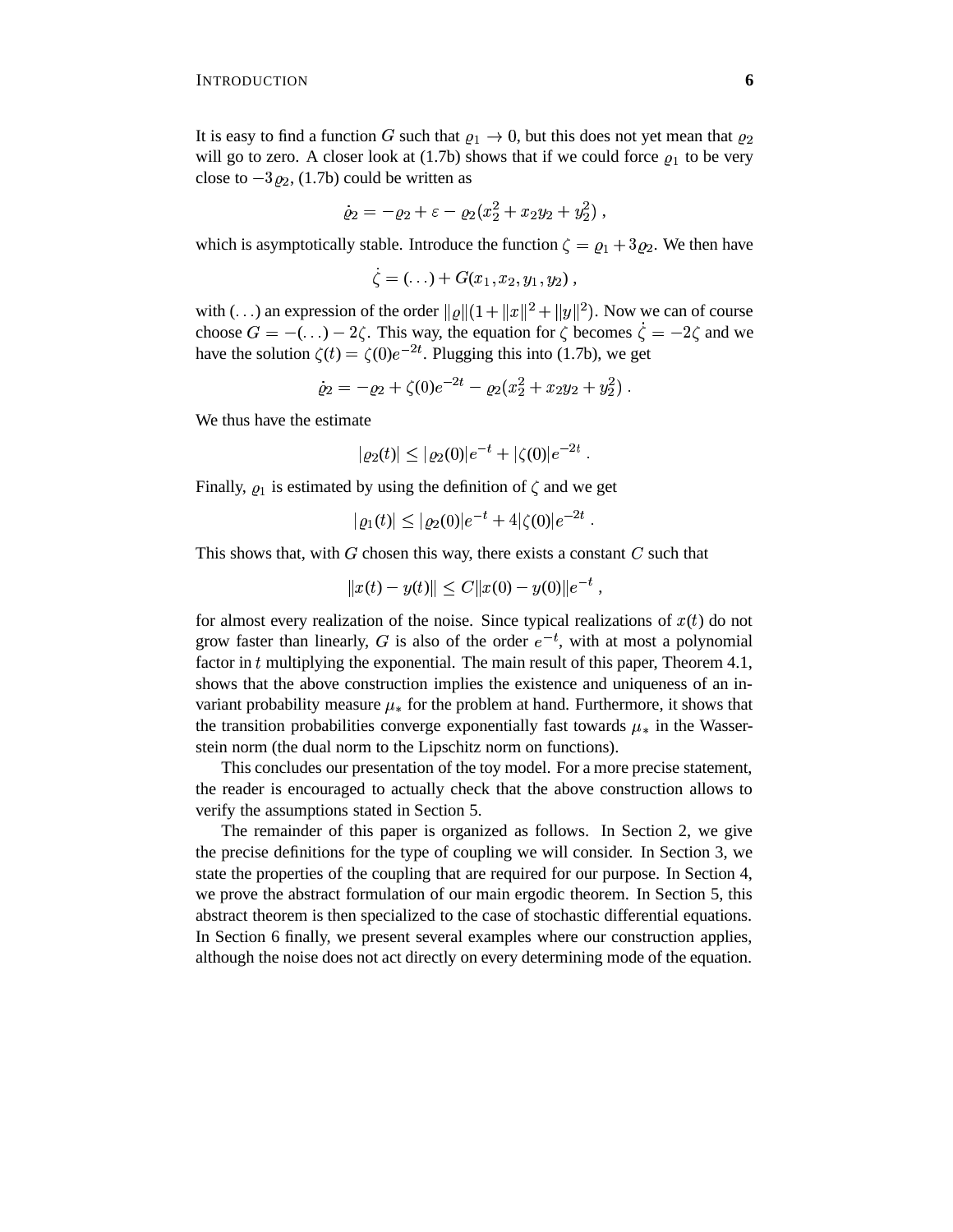# **Acknowledgements**

The author thanks Jean-Pierre Eckmann, Guillaume van Baalen, Emmanuel Zabey, and Jacques Rougemont for several helpful discussions and comments. This work was partially supported by the Fonds National Suisse.

# **2 The Coupling Construction**

In this section, we explain our coupling construction. Before we start with the actual definitions of the various objects appearing in the construction, we fix our notations.

#### **2.1 Notations**

If  $\mu$  is a measure on a measurable space X (in the sequel, we will always consider Polish<sup>1</sup> spaces) and  $f: X \to Y$  is a measurable map, we denote by  $f^*\mu$  the measure on Y defined by  $(f^*\mu)(A) \equiv \mu(f^{-1}(A))$ . For example, if  $\Pi$  is a projection on one component of a product space,  $\Pi^*\mu$  denotes the marginal of  $\mu$  on this component. If a natural reference measure is given on the current space, we denote by  $\mathcal{D}\mu$  the density of  $\mu$  with respect to the reference measure.

We define for any two measures  $\mu$  and  $\nu$  the measures  $\mu \wedge \nu$  and  $\mu \setminus \nu$ . If a common reference measure is given, these operations act on densities like

$$
(\mathcal{D}(\mu \wedge \nu))(x) = \min{\{\mathcal{D}\mu(x), \mathcal{D}\nu(x)\}},
$$
  

$$
(\mathcal{D}(\mu \setminus \nu))(x) = \max{\{\mathcal{D}\mu(x) - \mathcal{D}\nu(x), 0\}}.
$$

It immediately follows that  $\mu = (\mu \wedge \nu) + (\mu \vee \nu)$  for any two measures  $\mu$  and  $\nu$ . We will use the equivalent notations  $\mu \leq \nu$  and  $\nu \geq \mu$  to say that  $\mu \wedge \nu = \mu$  holds. One can check the following relations:

$$
f^*(\mu \wedge \nu) \leq f^*\mu \wedge f^*\nu,
$$
  

$$
f^*(\mu \setminus \nu) \geq f^*\mu \setminus f^*\nu.
$$

Equalities hold if  $f$  is injective.

For a given topological space X, we denote by  $\mathcal{M}(X)$  the space of all finite signed Borel measures on X. We denote by  $\mathscr{M}_1(X)$  the set of all probability measures on X. For  $\mu \in \mathcal{M}(X)$ , we denote by  $\|\mu\|$  its total variation norm (which is simply its mass if  $\mu$  has a sign).

 $i.e.$  complete, separable, and metric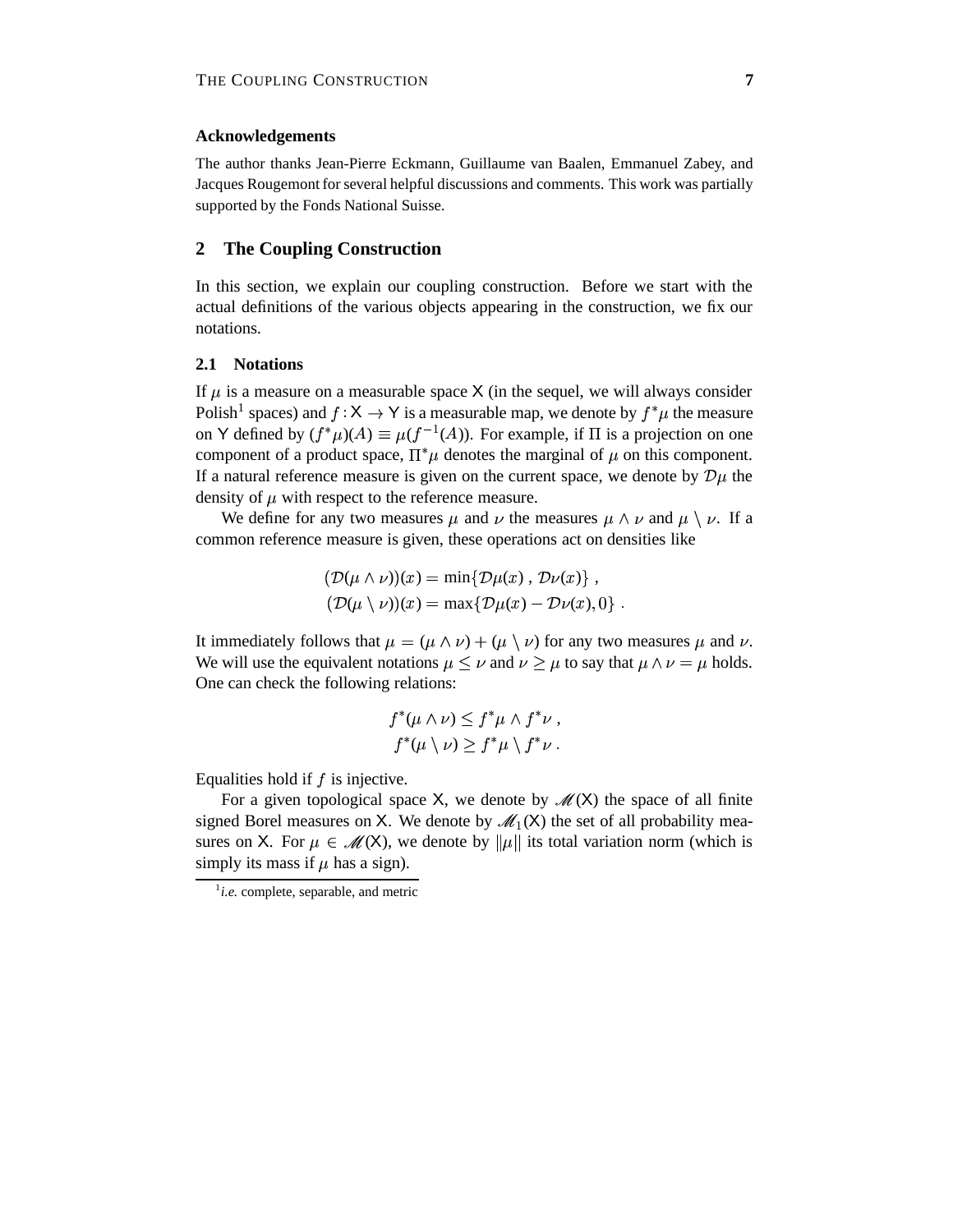#### **2.2 Definition of coupling**

In this section, and until the end of the paper, we will often consider families  $\mathbf{Q}_y$  of measures indexed by elements  $y \in Y$ , with Y some Polish space. One should think of y as the initial condition of a Markov chain on Y and of  $\mathbf{Q}_v$  either as its transition probabilities, or as the measure on pathspace obtained by starting from  $y$ . We will always assume that the functions  $y \mapsto \mathbf{Q}_y(A)$  are measurable for every Borel set A. If  $\mathbf{Q}_y$  is a family of measures on  $\mathsf{Y}^n$  and  $\mathbf{R}_y$  is a family of measures on  $\mathsf{Y}^m$ , a family of measures  $(\mathbf{RQ})_y$  on  $\mathsf{Y}^{n+m} = \mathsf{Y}^n \times \mathsf{Y}^m$  can be  $Y^m$  can be defined on cylindrical sets in a natural way by

$$
(\mathbf{R}\mathbf{Q})_y(A \times B) = \int_A \mathbf{R}_{z_n}(B) \mathbf{Q}_y(dz), \qquad (2.1)
$$

where  $A \subset \mathsf{Y}^n$ ,  $B \subset \mathsf{Y}^m$ , and  $z_n$  denotes the *n*th component of z.

We consider a discrete-time Markovian random dynamical system (RDS)  $\Phi$  on a Polish space X with the following structure. There exists a "one-step" probability space  $(\Omega, \mathscr{F}, P)$  and  $\Phi$  is considered as a jointly measurable map  $\Phi : (X, \Omega) \to X$ . The iterated maps  $\Phi^n : (X, \Omega^n) \to X$  with  $n \in \mathbb{N}$  are constructed recursively by

$$
\Phi^n(x,\omega_1,\ldots,\omega_n)=\Phi(\Phi^{n-1}(x,\omega_1,\ldots,\omega_{n-1}),\omega_n)\;,
$$

This construction gives rise to a Markov chain on  $X$  (also denoted by  $\Phi$ ) with onestep transition probabilities

$$
P_x \equiv \Phi(x, \cdot)^* P.
$$

The *n*-step transition probabilities will be denoted by  $P_x^n$ . Our main object of study will be the family of measures on pathspace generated by  $\Phi$ . Take a sequence  $\{\omega_i\}_{i=0}^{\infty}$  and an initial condition  $x \in X$ . We then define  $x_0 = x$  and  $x_{i+1} = x$  $\Phi(x_i, \omega_i)$ . We will denote by  $P_x^n$  with  $n \in \mathbb{N} \cup \{\infty\}$  the measure on  $\mathsf{X}^n$  obtained by transporting  $P^n$  with the map  $\{\omega_i\} \mapsto \{x_i\}$ . It is also natural to view  $P_x^n$  as a measure on  $X^n \times \Omega^n$  by transporting  $P^n$  with the map  $\{\omega_i\} \mapsto \{x_i, \omega_i\}$ , so we will use both interpretations.

**Remark 2.1** The above setup is designed for the study of stochastic differential equations driven by additive noise. In that case,  $\Omega$  is some Wiener space and  $\Phi$ maps an initial condition and a realization of the Wiener process on the solution after time 1. Nevertheless, our setup covers much more general cases.

The coupling needs two copies of the pathspace, *i.e.* we will consider elements  $(x, y) \in X^{\infty} \times X^{\infty}$ . It will be convenient to use several projectors from  $X^N \times X^N$ to its components. We define therefore (for  $n \leq N$ ):

$$
\Pi_1: (x, y) \mapsto x \ , \quad \Pi_2: (x, y) \mapsto y \ , \quad \pi_n: (x, y) \mapsto (x_n, y_n) \ .
$$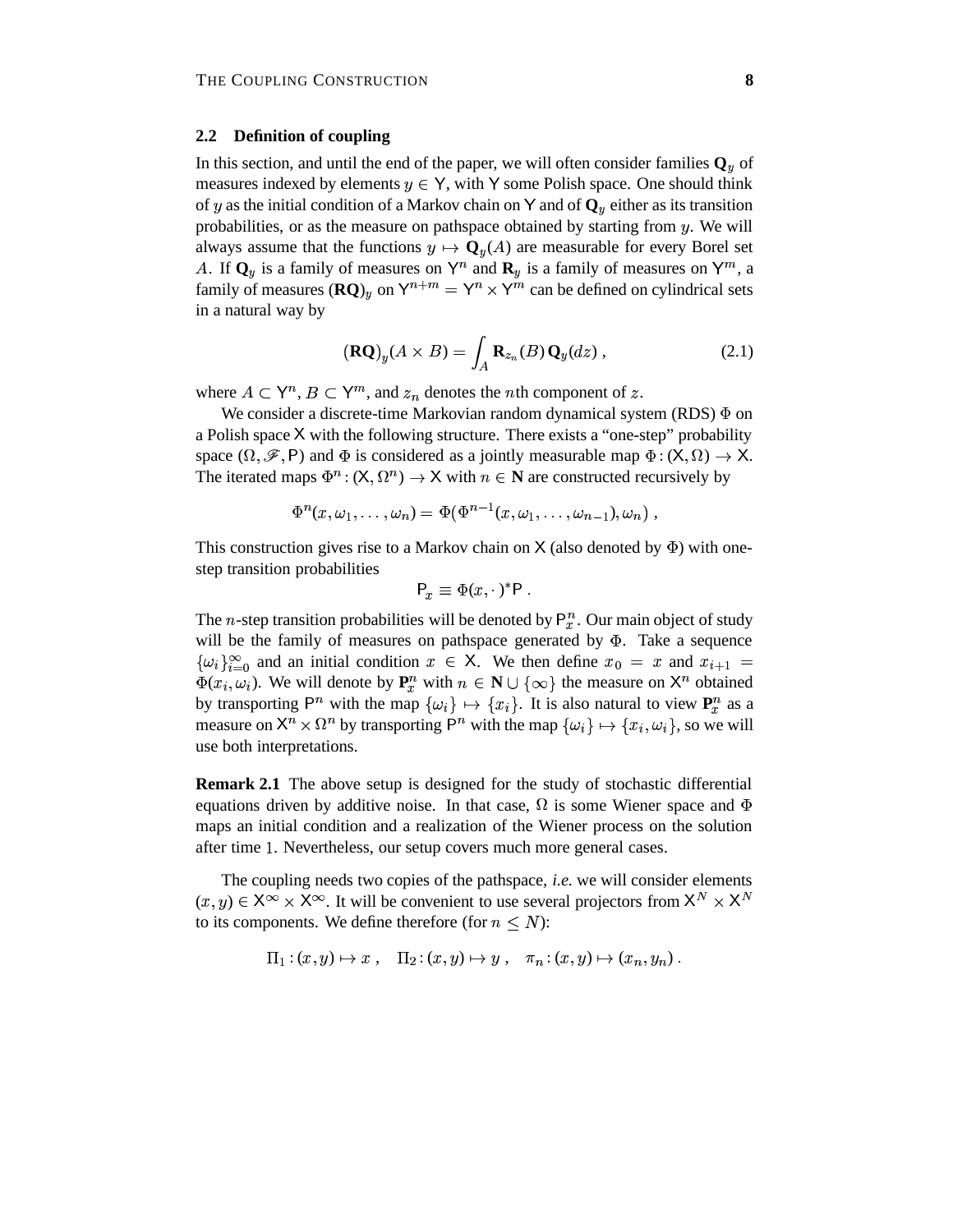We also define  $\pi_{i,n} \equiv \Pi_i \circ \pi_n$  for  $i \in \{1,2\}$ .

**Definition 2.2** Let  $\Phi$  be a Markov chain on a Polish space X and let  $\mathbf{P}_x^{\infty}$  be the *associated family of measures on the pathspace . A* coupling *for is a family*  $\mathbb{C}_{x,y}^{\infty}$  *of probability measures on*  $X^{\infty} \times X^{\infty}$  *satisfying* 

$$
\Pi_1^* \mathbf{C}_{x,y}^{\infty} = \mathbf{P}_x^{\infty} \quad \text{and} \quad \Pi_2^* \mathbf{C}_{x,y}^{\infty} = \mathbf{P}_y^{\infty} ,
$$

where  $\Pi_1$  and  $\Pi_2$  are defined as above.

A trivial example of coupling is given by  $\mathbf{C}_{x,y}^{\infty} = \mathbf{P}_x^{\infty} \times \mathbf{P}_y^{\infty}$ . The interest of constructing a non-trivial coupling comes from the following observation. Take some suitable set of test functions  $\mathcal G$  on  $X$  and define a norm on  $\mathscr M(X)$  by

$$
\|\mu\|_{\mathcal{G}} = \sup_{g \in \mathcal{G}} \langle g, \mu \rangle \ .
$$

Once the existence of an invariant measure for the Markov chain  $\Phi$  is established, one usually wishes to show its uniqueness by proving that  $\Phi$  forgets about its past sufficiently fast, *i.e.*

$$
\lim_{n \to \infty} \|\mathsf{P}_x^n - \mathsf{P}_y^n\|_{\mathcal{G}} = 0 \;, \quad \text{for all} \quad (x, y) \in \mathsf{X}^2 \;,
$$

with suitable bounds on the convergence rate as a function of the initial conditions. Now take a coupling  $\mathbb{C}_{x,y}^{\infty}$  for  $\Phi$ . It is straightforward to see that by definition the equality

$$
\langle \mathsf{P}^n_x , g \rangle = \int_{\mathsf{X} \times \mathsf{X}} g(z) \, (\pi^*_{1,n} \mathbf{C}^\infty_{x,y})(dz)
$$

holds, as well as the same equality where  $\pi_{1,n}$  is replaced by  $\pi_{2,n}$  and  $P_n^n$  is replaced by  $P_n^n$ . Therefore, one can write

$$
\|\mathsf{P}_{x}^{n}-\mathsf{P}_{y}^{n}\|_{\mathcal{G}}=\sup_{g\in\mathcal{G}}\int_{\mathsf{X}\times\mathsf{X}}\left(g(\Pi_{1}z)-g(\Pi_{2}z)\right)(\pi_{n}^{*}\mathbf{C}_{x,y}^{\infty})(dz). \tag{2.2}
$$

This equation is interesting, because it is in many cases possible to construct a coupling  $\mathbb{C}_{x,y}^{\infty}$  such that for *n* large, the measure  $\pi_n^* \mathbb{C}_{x,y}^{\infty}$  is concentrated near the diagonal  $\Pi_1 z = \Pi_2 z$ , thus providing through (2.2) an estimate for the term  $\|\mathsf{P}_x^n \mathbb{P}^n_{\nu} \|_{\mathcal{G}}$ . This is precisely what was shown in our toy model of Section 1.1, where we constructed f in such a way that  $||x(t) - y(t)|| \to 0$  for  $t \to \infty$ .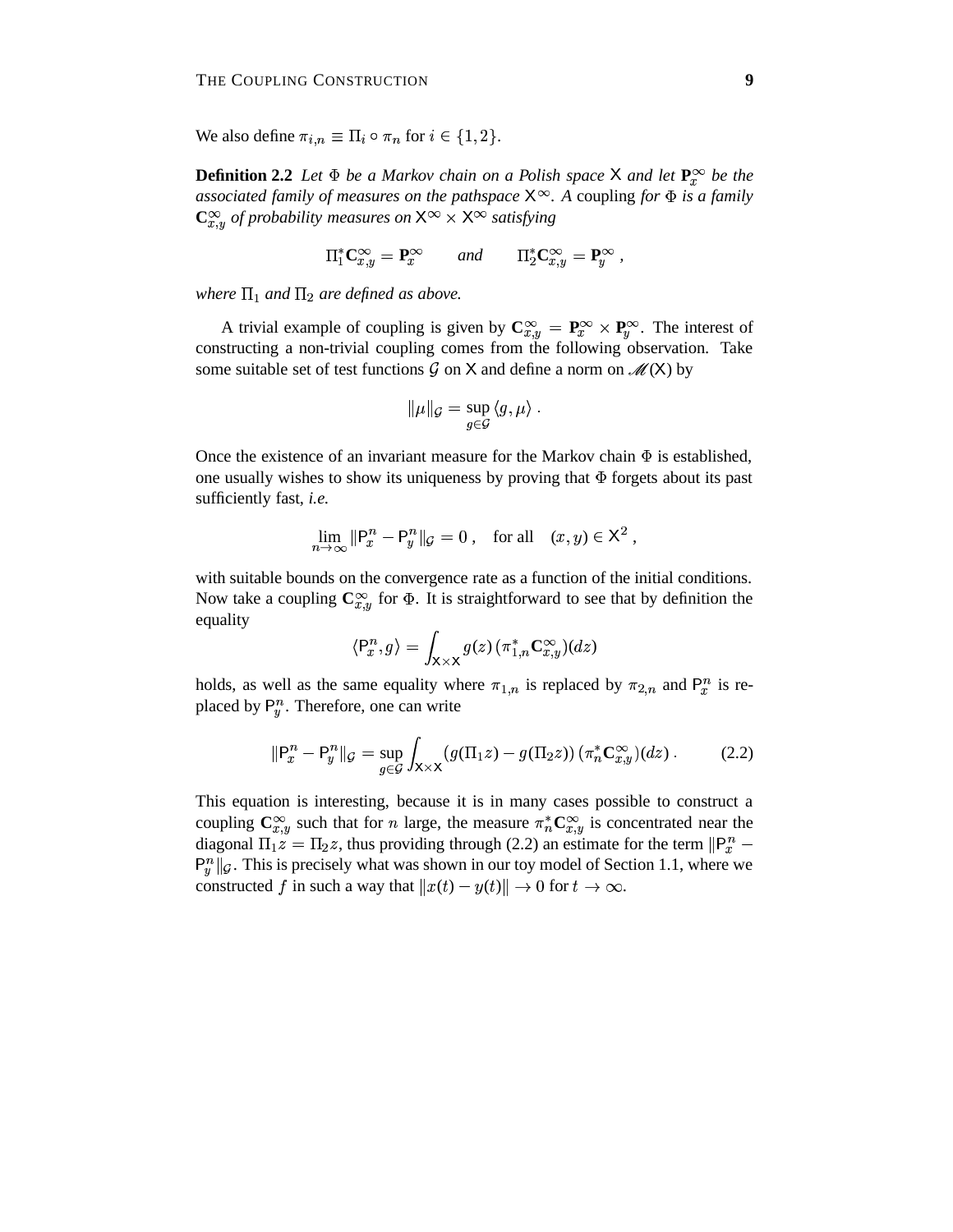#### **2.3 The binding construction**

In this subsection, we describe a specific type of coupling for a given RDS  $\Phi$ . Only couplings of that type will be taken under consideration in the sequel.

Let  $\Phi$  and the associated probability space  $(\Omega, \mathscr{F}, P)$  be as above. We consider a family  $\psi_{x\to y}$ :  $\Omega \to \Omega$  (the pair  $(x, y)$  belongs to  $X^2$ ) of measurable functions that also have measurable inverses. We will call these functions *binding functions* for  $\Phi$ . The reason for this terminology is that, given a realization  $\{\omega_n\}_{n=0}^{\infty}$  of the noise and a pair of initial conditions  $(x_0, y_0) \in \mathsf{X}^2$ , the binding functions allow us to construct two paths  $\{x_n\}$  and  $\{y_n\}$  by setting

$$
\tilde{\omega}_n = \psi_{x_n \to y_n}(\omega_n), \qquad x_{n+1} = \Phi(x_n, \omega_n), \qquad y_{n+1} = \Phi(y_n, \tilde{\omega}_n). \tag{2.3}
$$

Our aim is to find a family  $\psi_{x\to y}$  such that  $y_n$  converges towards  $x_n$  in a suitable sense for large values of  $n$ . Thus, the binding functions play the role of a spring between x and y. We will say that  $(2.3)$  is a *binding construction* for  $\Phi$ . We denote the inverse of  $\psi_{x\to y}$  by  $\psi_{x\leftarrow y}$ . The reason behind this notation should be clear from the diagram below.

$$
x_n \longrightarrow y_n
$$
  
\n
$$
\phi(\cdot, \omega_n) \longleftarrow \cdots \longleftarrow \omega_n \xleftarrow[y_{x_n \to y_n}]{\sim} \tilde{\omega}_n \longrightarrow \Phi(\cdot, \tilde{\omega}_n)
$$
  
\n
$$
x_{n+1}
$$
 (2.4)

The solid arrows denote the various maps and the dashed arrows denote the influences of the appearing quantities on those maps. It shows that it is also possible to achieve the binding construction by first choosing a sequence  $\{\tilde{\omega}_n\}_{n=0}^{\infty}$  and then using  $\psi_{x_n \leftarrow y_n}$  to construct the  $\omega_n$ , thus obtaining the same set of possible realizations for  $(x_n, y_n)$ . This symmetry between  $\psi_{x \to y}$  and  $\psi_{x \leftarrow y}$  is also explicit in (2.6) below.

Guided by the above construction, we use the binding maps to construct a coupling Markov chain  $\Psi$  on  $X \times X$  with transition probabilities  $C_{x,y}$  in the following way. Define the maps

$$
\Psi_{x \to y} : \Omega \to \Omega \times \Omega \qquad \Psi_{x \gets y} : \Omega \to \Omega \times \Omega \qquad (2.5)
$$
  

$$
\omega \mapsto (\omega, \psi_{x \to y}(\omega)), \qquad \omega \mapsto (\psi_{x \gets y}(\omega), \omega) .
$$

Notice that, up to some null set, the image of both maps is the set  ${(\omega, \tilde{\omega}) | \tilde{\omega} =}$  $\psi_{x\to y}(\omega)$ . Then we define a family of measures  $P_{x,y}$  on  $\Omega \times \Omega$  by

$$
\mathsf{P}_{x,y} = (\Psi^*_{x \to y} \mathsf{P}) \wedge (\Psi^*_{x \gets y} \mathsf{P}) = \Psi^*_{x \gets y} (\mathsf{P} \wedge \psi^*_{x \to y} \mathsf{P}) \ . \tag{2.6}
$$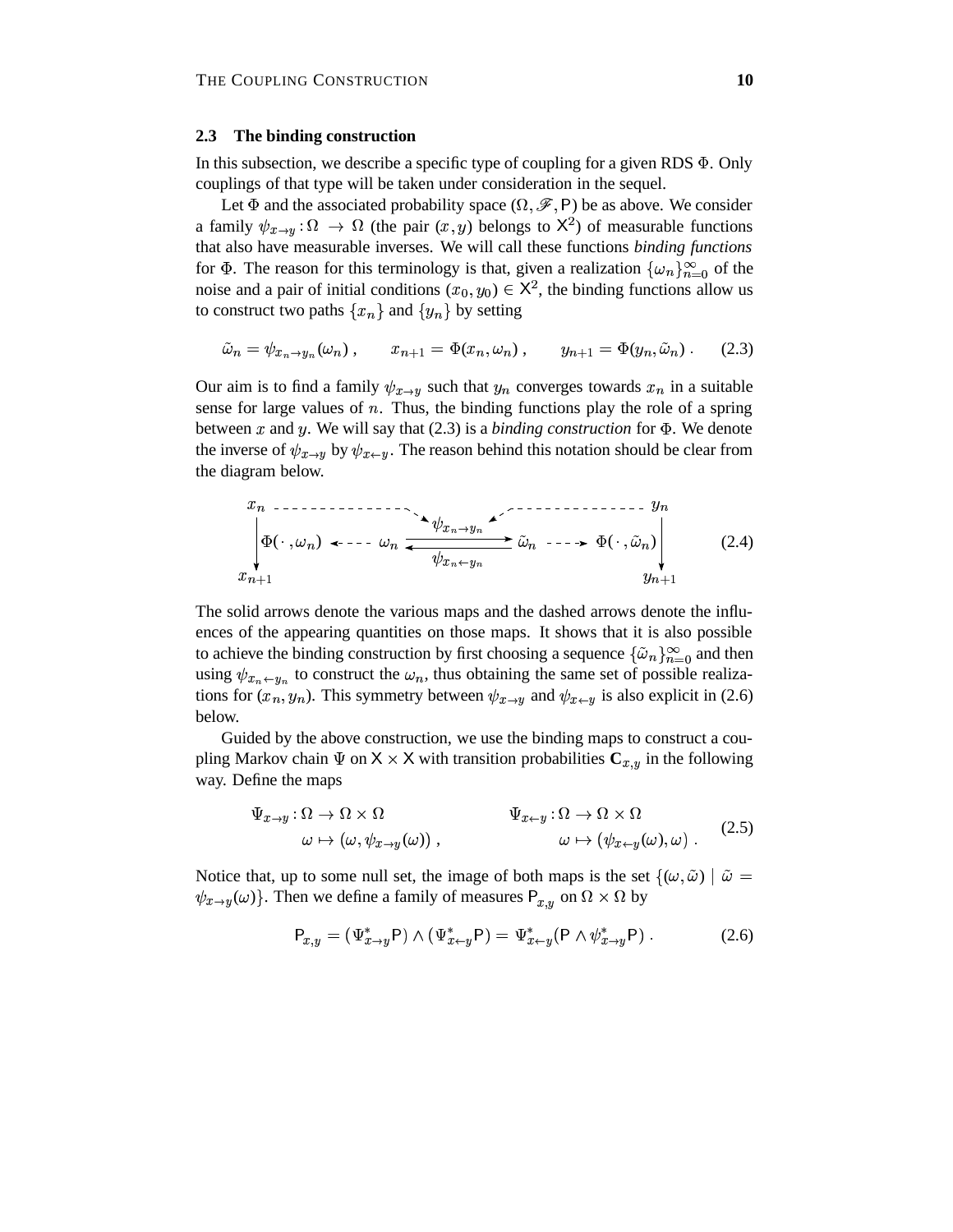According to (2.4), the measure  $P_{x_n,y_n}$  is precisely the common part between the measure obtained for  $(\omega_n, \tilde{\omega}_n)$  by distributing  $\omega_n$  according to P and the one obtained by distributing  $\tilde{\omega}_n$  according to P. Thus both marginals of the measure  $P_{x,y}$ are smaller (in the sense of Section 2.1) than  $P$ . In order to have a non-trivial construction, we impose that the measures P and  $\psi_{x\to u}^*$ P are equivalent. The density of  $\psi_{x\to y}^*$ P relative to P will be denoted by  $\mathcal{D}_{x,y}(\omega)$ .

Considering again (2.4), the family of measures  $P_{x,y}$  is transported on  $X \times X$ by defining

$$
\Phi_{x,y}: \Omega \times \Omega \to \mathsf{X} \times \mathsf{X}
$$

$$
(\omega, \tilde{\omega}) \mapsto (\Phi(x, \omega), \Phi(y, \tilde{\omega})) ,
$$

and setting

$$
\mathbf{Q}_{x,y} \equiv \Phi_{x,y}^* \mathsf{P}_{x,y} \ . \tag{2.7}
$$

But this does not give a transition probability function yet, since the measures  $P_{x,y}$ are not normalized to 1. We therefore define the family of measures  $P_{x,y}$  by

$$
\mathbf{P}_{x,y} = \mathsf{P}_{x,y} + c_{x,y} \left( \mathsf{P} \setminus \Pi_1^* \mathsf{P}_{x,y} \right) \times \left( \mathsf{P} \setminus \Pi_2^* \mathsf{P}_{x,y} \right),
$$

where the number  $c_{x,y}$  is chosen in such a way that the resulting measure is a probability measure. By a slight abuse of notation, we used here the symbol  $\Pi_i$ to denote the projection on the *i*th component of  $\Omega \times \Omega$ . As a matter of fact,  $(P \setminus \Pi_1^* P_{x,y})$  and  $(P \setminus \Pi_2^* P_{x,y})$  have the same mass, which is equal to  $1-\|P_{x,y}\|$ , so

$$
c_{x,y} = \frac{1}{\|\mathsf{P} \setminus \Pi_2^* \mathsf{P}_{x,y}\|} \;,
$$

for example. (Recall that the symbol  $\|\cdot\|$  stands for the total variation norm, which is simply equal to its mass for a positive measure.) It is straightforward to show that the following holds:

**Lemma 2.3** *The measures*  $P_{x,y}$  *satisfy*  $\prod_{i=1}^{n} P_{x,y} = P$  *for*  $i = 1, 2$ .

*Proof.* It is clear by (2.6) that  $\prod_{i=1}^{8} P_{x,y} \leq P$ . Thus

$$
\Pi_1^* \mathbf{P}_{x,y} = \Pi_1^* \mathbf{P}_{x,y} + c_{x,y} \|\mathbf{P} \setminus \Pi_2^* \mathbf{P}_{x,y} \| (\mathbf{P} \setminus \Pi_1^* \mathbf{P}_{x,y})
$$
  
= (\mathbf{P} \wedge \Pi\_1^\* \mathbf{P}\_{x,y}) + (\mathbf{P} \setminus \Pi\_1^\* \mathbf{P}\_{x,y}) = \mathbf{P}, \t(2.8)

and similarly for  $\Pi_2^* P_{x,y}$ .

 $\Box$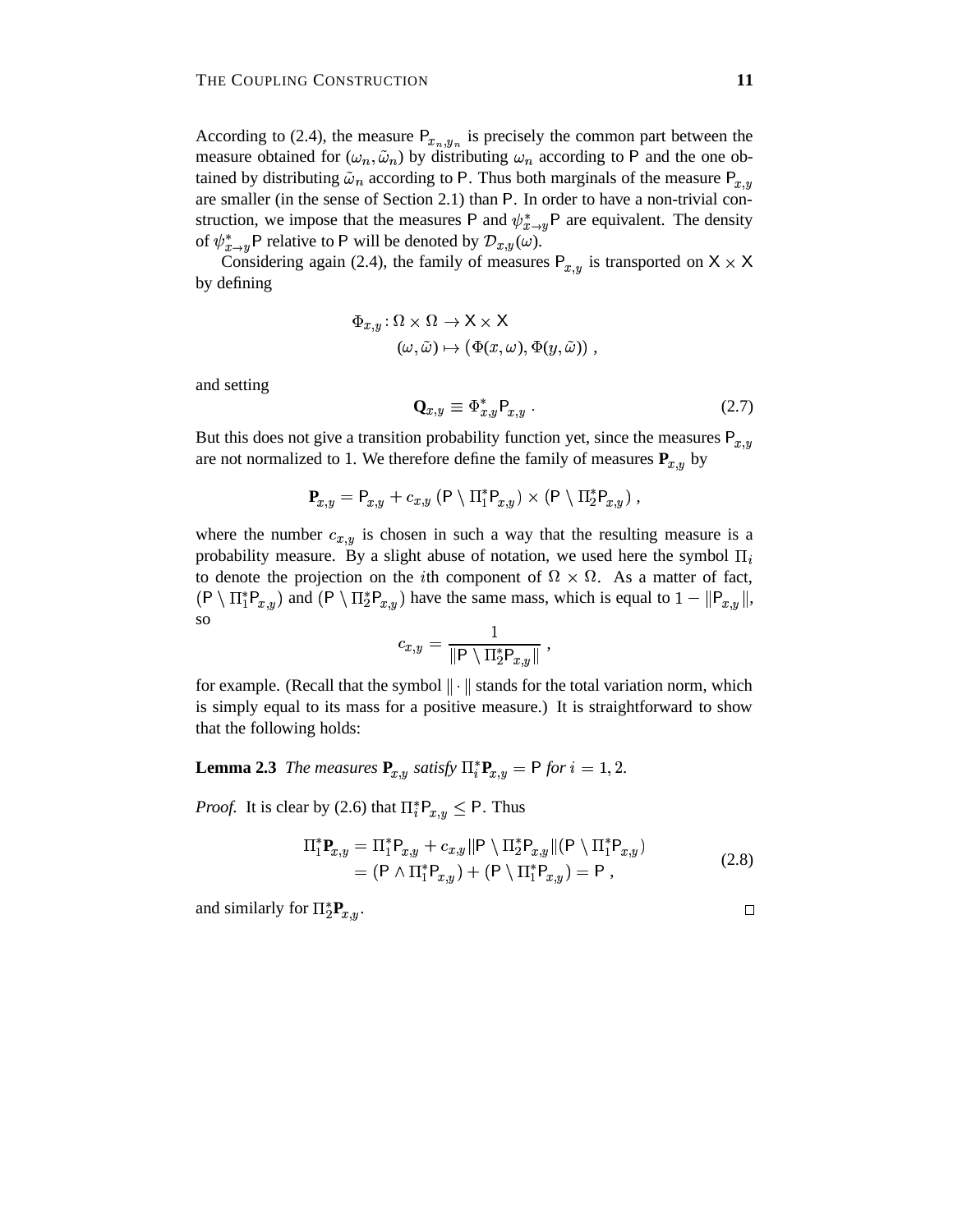This finally allows us to define the transition probabilities for  $\Psi$  by

$$
\mathbf{C}_{x,y} = \Phi_{x,y}^* \mathbf{P}_{x,y} \equiv \mathbf{Q}_{x,y} + \mathbf{R}_{x,y} \ . \tag{2.9}
$$

In this expression, the only feature of  $\mathbf{R}_{x,y}$  we will use is that it is a positive measure. We define  $\mathbb{C}_{x,y}^{\infty}$  as the measure on the pathspace  $X^{\infty} \times X^{\infty}$  obtained by iterating (2.1). Since  $\Pi_1 \circ \Phi_{x,y} = \Phi(x, \cdot) \circ \Pi_1$  and similarly for  $\Pi_2$ , it is straightforward to verify, using Lemma 2.3, that the measure  $\mathbb{C}_{x,y}^{\infty}$  constructed this way is indeed a coupling for  $\Phi$ .

For a given step of  $\Psi$ , we say that the trajectories do couple if the step is drawn according to  $\mathbf{Q}_{x,y}$  and that they don't couple otherwise.

**Remark 2.4** Since  $P_{x,y}$  is a family of measures on  $\Omega \times \Omega$ , it is also possible to interpret  $\mathbb{C}_{x,y}^n$  as a family of probability measures on  $\mathsf{X}^n \times \mathsf{X}^n \times \Omega^n \times \Omega^n$ . We will sometimes use this viewpoint in the following section. It is especially useful when the RDS  $\Phi$  is obtained by sampling a continuous-time process.

**Remark 2.5** It will sometimes be useful to have an explicit way of telling whether a step of  $\Psi$  is taken according to  $\mathbf{Q}_{x,y}^{\infty}$  or according to  $\mathbf{R}_{x,y}^{\infty}$  *(i.e.* whether the trajectories couple or not). To this end, we introduce a Markov chain  $\hat{\Psi}$  on the augmented phase space  $X \times X \times \{0, 1\}$  with transition probabilities

$$
\mathbf{P}_{x,y} = \mathbf{Q}_{x,y} \times \delta_1 + \mathbf{R}_{x,y} \times \delta_0.
$$

The marginal of  $\hat{\Psi}$  on  $X \times X$  is of course equal to  $\Psi$ . By a slight abuse of notation, we will also write  $\mathbf{C}^{\infty}_{x,y}$  for the probability measure on pathspace induced by  $\hat{\Psi}$ .

It will be useful in the sequel to have a map that "transports" the family of maps  $\psi_{x\to y}$  on  $\Omega^n$  via the RDS  $\Phi$ . More precisely, fix a pair  $(x, y) \in X \times X$  of starting points and a sequence  $(\omega_0, \dots, \omega_n)$  of realizations of the noise. We then define  $x_0 = x, y_0 = y$ , and, recursively for  $i = 0, \dots, n$ 

$$
x_{i+1} = \Phi(x_i, \omega_i), \qquad y_{i+1} = \Phi(y_i, \psi_{x_i \to y_i}(\omega_i)).
$$

This allows us to define the family of maps  $\Xi_{x,y}^n : \Omega^n \to \Omega^n$  by

$$
\Xi_{x,y}^{n+1}(\omega_0,\ldots,\omega_n)\mapsto (\psi_{x_0\to y_0}(\omega_0),\ldots,\psi_{x_n\to y_n}(\omega_n))\ .\hspace{1cm} (2.10)
$$

Since  $\psi_{x\to y}^* P$  is equivalent to P, we see that  $(\Xi_{x,y}^n)^* P^n$  is equivalent to  $P^n$  and we denote its density by  $\mathcal{D}_{x,y}^n$ . We also notice that the family of measures  $\mathbf{Q}_{x,y}^n$ is obtained by transporting  $(\Xi_{n}^{n})^* P^n \wedge P^n$  onto  $X^n \times X^n$  with the maps  $\Phi_{x_i,y_i}$  of  $\Psi_{x_i \to y_i}$ . In particular, one has the equality

$$
\|\mathbf{Q}_{x,y}^n\| = \|(\Xi_{x,y}^n)^* \mathsf{P}^n \wedge \mathsf{P}^n\| = \int_{\Omega^n} (1 \wedge \mathcal{D}_{x,y}^n(\omega)) \mathsf{P}^n(d\omega) . \tag{2.11}
$$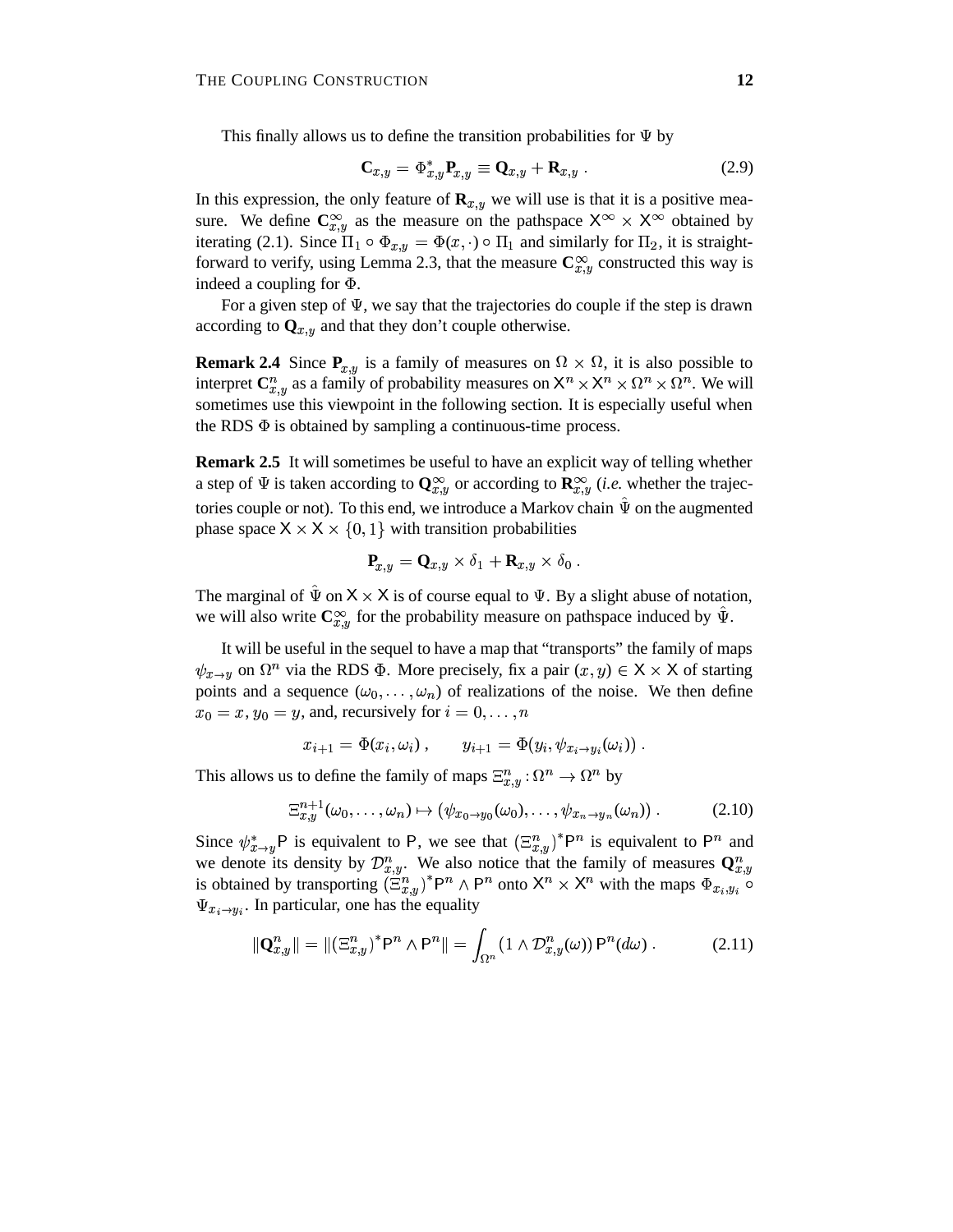# **3 Assumptions on the Coupling**

In this section, we investigate the properties of the coupling  $\mathbb{C}_{x,y}^{\infty}$  constructed in the previous section. We give a set of assumptions on the binding functions  $\psi_{x\to y}$  that ensure the existence and uniqueness of the invariant measure for  $\Phi$ .

In order to achieve this, we want the map  $\psi_{x\to y}$  to modify the noise in such a way that trajectories drawn according to  $\mathbf{Q}_{x,y}$  tend to come closer together. This will be the content of Assumption **A3**. Furthermore, we want to know that this actually happens, so the noise should not be modified too much. This will be the content of assumptions **A4** and **A5**. All these nice properties usually hold only in a "good" region of the phase space. Assumptions **A1** and **A2** will ensure that visits to this good region happen sufficiently often.

#### **3.1 Lyapunov structure**

Since we are interested in obtaining exponential mixing, we need assumptions of exponential nature. Our first assumption concerns the global aspects of the dynamics. It postulates that  $\Phi$  is attracted exponentially fast towards a "good" region of its state space. We achieve this by assuming the existence of a Lyapunov function for  $\Phi$ .

**Definition 3.1** *Let by a RDS with state space as before. A* Lyapunov function *for*  $\Phi$  *is a function*  $V: \mathsf{X} \to [0, \infty]$  *for which there exist constants*  $a \in (0, 1)$  *and*  $b > 0$ , *such that* 

$$
\int_{\Omega} V(\Phi(x,\omega)) P(d\omega) \le aV(x) + b , \qquad (3.1)
$$

*for every*  $x \in X$  *with*  $V(x) < \infty$ .

Our first assumption then reads

**A1** *There exist a Lyapunov function for . Furthermore, is such that*

$$
\mathsf{P}\{\omega \mid V(\Phi(x,\omega)) < \infty\} = 1\,,
$$

*for every*  $x \in X$ .

For convenience, we also introduce the function  $\tilde{V}: X \times X \to [0, \infty]$  defined by

$$
\tilde{V}(x,y) = V(x) + V(y) .
$$

Notice that  $\tilde{V}$  is a Lyapunov function for  $\Psi$  by construction.

In some cases, when the control over the densities  $\mathcal{D}_{x,y}$  is uniform enough or when the phase space is already compact (or bounded), a Lyapunov function is not needed. In such a situation, one can simply choose  $V \equiv 1$ .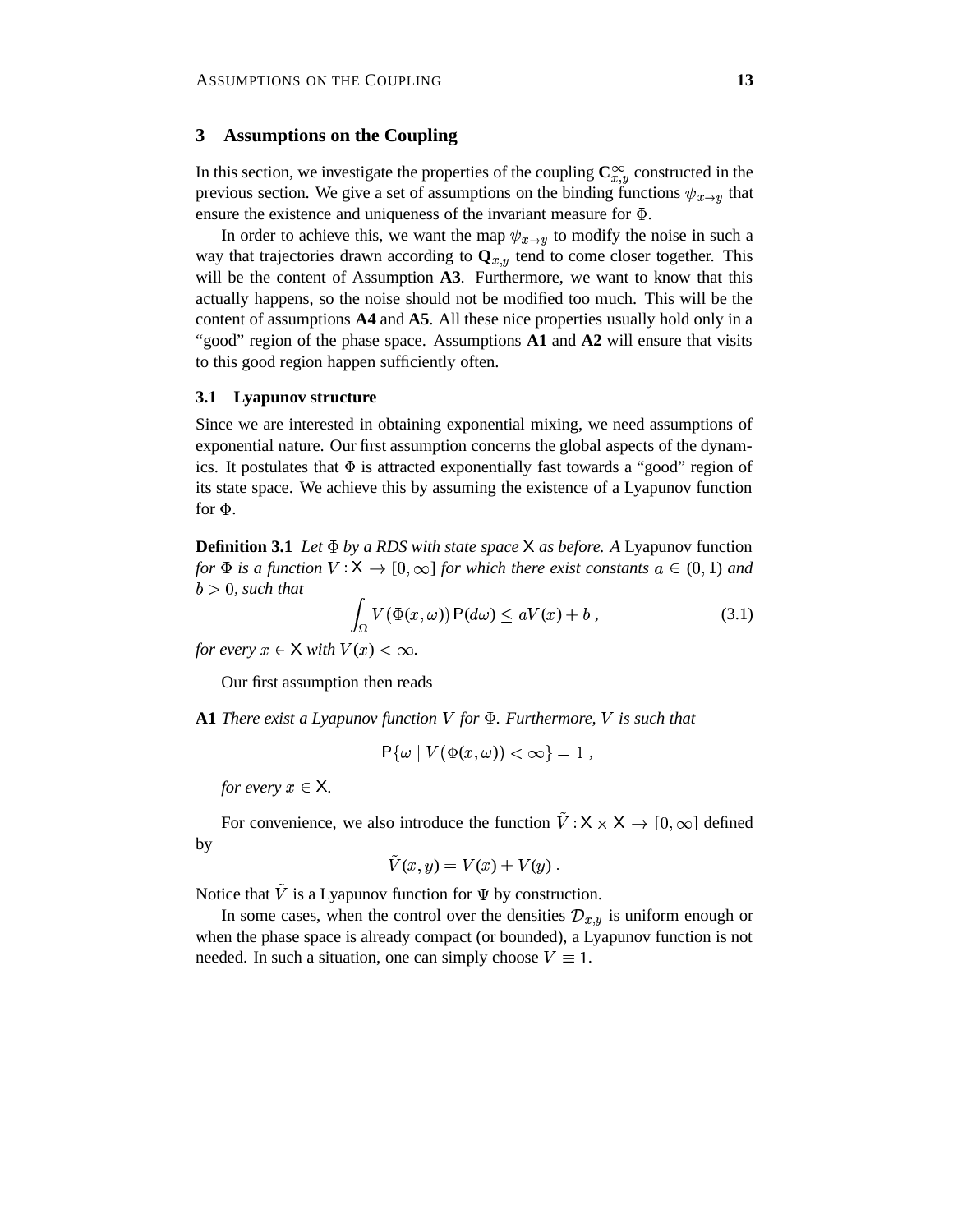In our case of interest, the RDS  $\Phi$  is obtained by sampling a continuous-time process  $\Phi_t$  at discrete times. In that setting, it is useful to have means to control excursions to large amplitudes that take place between two successive sampling times. To this end, we introduce a function  $W : X \times \Omega \to [0, \infty]$  given by

$$
W(x,\omega)=\sup_{t\in[0,1]}V(\Phi_t(x,\omega))
$$

in the continuous-time setting and by

$$
W(x,\omega) = V(x)
$$

in the discrete-time setting. In fact, any other choice of  $W$  is all right, as long as it satisfies the properties that are summarized in Assumption **A2** below.

Before stating these properties, we define two other functions that act on pairs of initial conditions that couple by

$$
W_{x \to y}(\omega) = W(x, \omega) + W(y, \psi_{x \to y}(\omega)),
$$
  
\n
$$
W_{x \to y}(\omega) = W(x, \psi_{x \to y}(\omega)) + W(y, \omega).
$$
\n(3.2)

We will assume that W and the binding functions are such that  $W$ ,  $W_{x\rightarrow y}$  and  $W_{x \leftarrow y}$  do not behave much worse than V. More precisely, we will assume that:

**A2** *There exists a function*  $W : \mathsf{X} \times \Omega \to [0, \infty]$  *such that* 

$$
\underset{\omega \in \Omega}{\text{ess inf }} W(x, \omega) = V(x) , \qquad (3.3a)
$$

$$
\int_{\Omega} W(x,\omega) P(d\omega) \le c V(x), \qquad (3.3b)
$$

*for some constant*  $c > 0$ . Furthermore, there exist constants  $C > 0$  and  $\delta \ge 1$ *such that the estimates*

$$
W_{x \to y}(\omega) \le C(1 + V(y) + W(x, \omega))^{\delta},
$$
  
\n
$$
W_{x \gets y}(\omega) \le C(1 + V(x) + W(y, \omega))^{\delta},
$$
\n(3.4)

*hold for the functions defined in (3.2).*

The Lyapunov structure given by assumptions  $A1$  and  $A2$  ensures that  $W$  (and thus also  $V$ ) does not increase too fast along a typical trajectory. In order to make this statement precise, we define for a given initial condition  $x \in X$  the sets  $A_{x,k} \subset Y$  $\Omega^{\infty}$  by

$$
A_{x,k} = \{ \omega \in \Omega^{\infty} \mid W(\Phi^n(x,\omega), \omega_n) \le kV(x) + kn^2 \quad \forall n > 0 \}, \qquad (3.5)
$$

where k is some positive constant. The sets  $A_{x,k}$  contain almost every typical realization of the noise: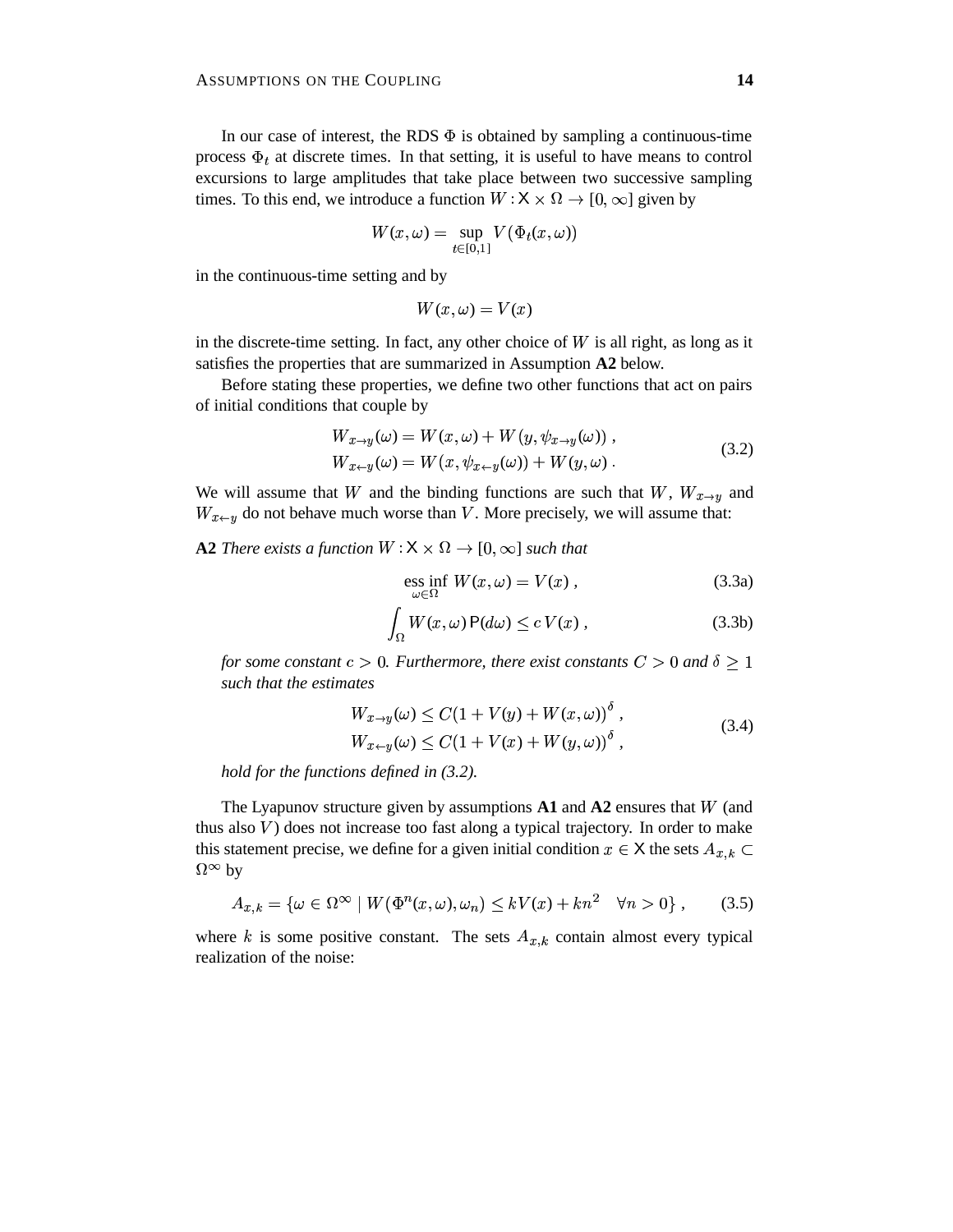**Lemma 3.2** *Let be a RDS satisfying assumptions* **A1** *and* **A2***. Then, there exists a* constant  $C > 0$  such that

$$
\mathsf{P}^\infty(A_{x,k}) \ge 1 - \frac{C}{k},
$$

*for every*  $x \in X$  *and every*  $k > 0$ .

*Proof.* For  $\omega \in \Omega^{\infty}$ , we define  $x_n = \Phi^n(x, \omega)$ . Notice that by (3.3b) and the Lyapunov structure, one has the estimate

$$
\mathbf{E}(W(x_n, \omega_{n+1})) \le c a^n V(x) + \frac{bc}{1-a} ,
$$
 (3.6)

where **E** denotes expectations with respect to  $P^{\infty}$ . We also notice that  $A_{x,k}$  =  $\bigcap_{n>0} A^{(n)}_{x,k}$  with

$$
A_{x,k}^{(n)} = \{ \omega \mid W(x_n, \omega_{n+1}) \leq kV(x) + kn^2 \} .
$$

Combining this with (3.6), we see that

$$
\mathsf{P}^{\infty}(A_{x,k}^{(n)}) \geq 1 - \frac{c}{k} \frac{a^n V(x) + b(1-a)^{-1}}{V(x) + n^2}.
$$

Therefore, the worst possible estimate for  $P^{\infty}(A_{x,k})$  is

$$
\mathsf{P}^\infty(A_{x,k}) \ge 1 - \frac{c}{k} \sum_{n=1}^\infty \frac{a^n V(x) + b(1-a)^{-1}}{V(x) + n^2} \,,
$$
 which proves the claim.

# **3.2 Binding property**

The crucial property of the coupling is to bring trajectories closer together. In order to make this statement more precise, we introduce the Lipschitz norm  $\left\| \cdot \right\|_{\text{L}}$  defined on functions  $g: \mathsf{X} \to \mathbf{R}$  by

$$
||g||_{\mathcal{L}} = \sup_{x \in \mathsf{X}} |g(x)| + \sup_{x,y \in \mathsf{X}} \frac{|g(x) - g(y)|}{d(x,y)},
$$

a a company and the company of the company of the company of the company of the company of the company of the

the contract of the contract of the contract of the contract of the contract of the contract of the contract of

where  $d(\cdot, \cdot)$  denotes the distance in X. The dual norm on  $\mathcal{M}(X)$  is then given by

$$
\|\mu\|_{\mathsf{L}} = \sup_{\|g\|_{\mathsf{L}} = 1} \int_{\mathsf{X}} g(x) \, \mu(dx) \; .
$$

With this definition at hand, we make the following assumption on the coupling part  $\mathbf{Q}_{x,y}^{\infty}$ .

 $\Box$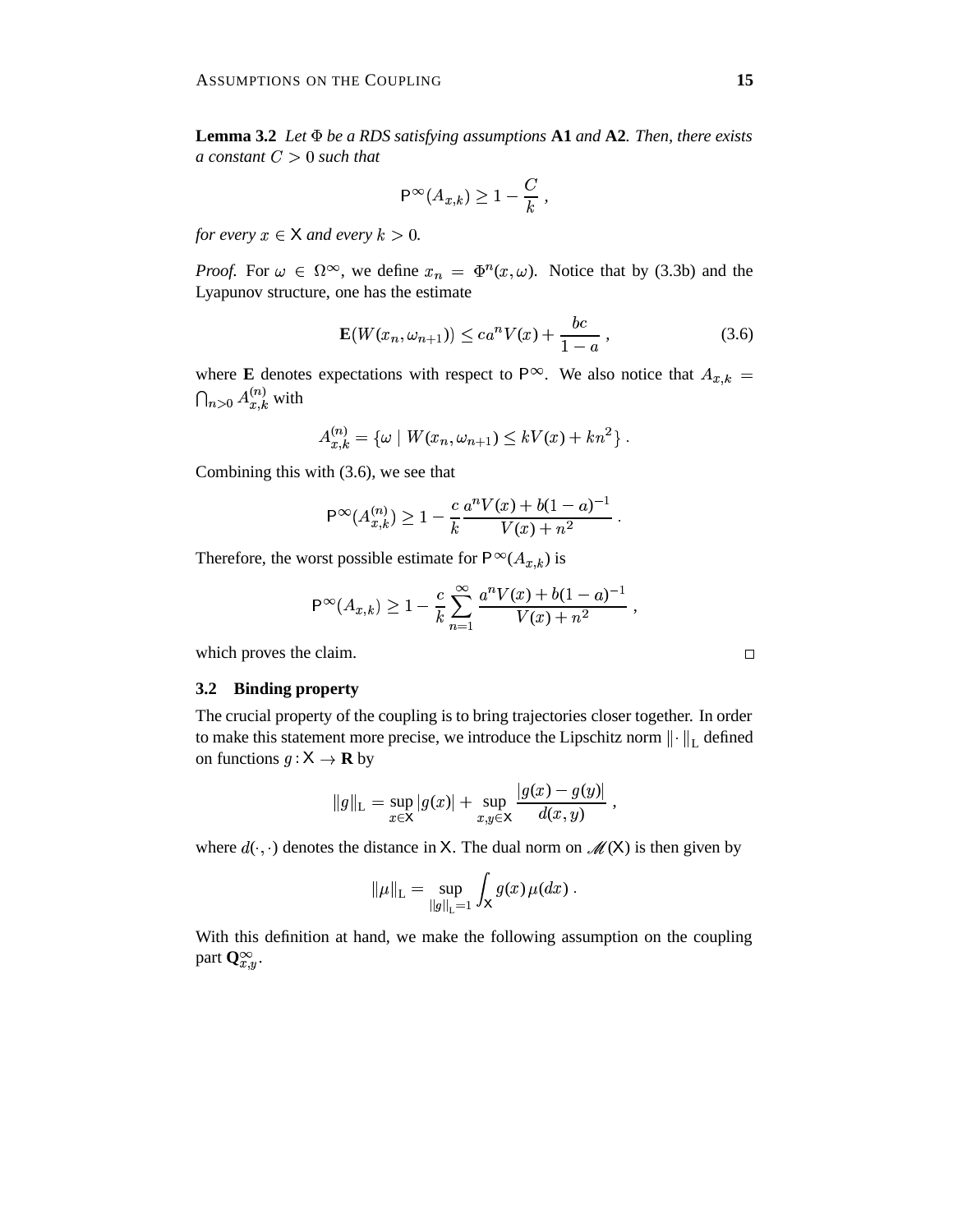**A3** There exist a positive constant  $\gamma_1$  and a family of constants  $K \mapsto C_K$  such *that, for every*  $K > 0$ ,

$$
\|\pi_{1,n}^*\mathbf{Q}_{x,y}^{\infty} - \pi_{2,n}^*\mathbf{Q}_{x,y}^{\infty}\|_{\mathcal{L}} \le C_K e^{-\gamma_1 n} \,,\tag{3.7}
$$

holds when  $\tilde{V}(x,y) \leq K$ .

**Remark 3.3** The sub-probability kernels  $Q_{x,y}$  are smaller than the transition probabilities for the binding construction  $(2.3)$ . Thus,  $(3.7)$  is implied by an inequality of the type

$$
\mathbf{E}(d(x_n,y_n)) \leq C\tilde{V}(x_0,y_0)e^{-\gamma_1 n},
$$

where  $d$  denotes the distance in  $X$  and  $E$  denotes the expectation with respect to the construction (2.3).

Notice that this assumption is non-trivial only if our coupling is such that  $\|\mathbf{Q}_{x,y}^{\infty}\| > 0$  for sufficiently many starting points. This will be ensured by the next assumption.

**A4** Let  $\mathcal{D}_{x,y}^n$  be defined as in Section 2.3. We assume that for every  $K > 0$ , there *exists* a family of sets  $\Gamma_{x,y}^K \subset \Omega_{\infty}$  and constants  $c_1, c_2 > 0$  such that the *estimates*

$$
\mathsf{P}^{\infty}(\Gamma_{x,y}^K) > c_1 , \qquad \int_{\Gamma_{x,y}^K} (\mathcal{D}_{x,y}^n(\omega))^{-2} \, \mathsf{P}^n(d\omega) < c_2 , \qquad (3.8)
$$

*hold* for every  $n \geq 0$ , whenever  $\tilde{V}(x, y) \leq K$ . The integral over  $\Gamma_{x,y}^{K}$  in (3.8) *should be interpreted as the integral over the projection of*  $\Gamma_{x,y}^K$  *onto its n* first *components.*

A typical choice for  $\Gamma_{x,y}^{K}$  is  $\Gamma_{x,y}^{K} = A_{y,k}$  or  $\Gamma_{x,y}^{K} = A_{x,k} \cap A_{y,k}$  with k sufficiently large as a function of  $K$ . In this case, Lemma 3.2 ensures that the conditions required on  $\Gamma_{x,y}^{K}$  are satisfied. As a consequence of Assumption **A4**, we have

**Proposition 3.4** *Let*  $\mathbf{Q}_{x,y}^{\infty}$  *be defined as above and suppose that assumptions* A1 and  ${\bf A4}$  hold. Then there exists for every  $K$  a constant  $C_K$  such that  $\|{\bf Q}^\infty_{x,y}\|\geq C_K,$ whenever  $\tilde{V}(x,y) \leq K$ .

*Proof.* Notice first that if  $\mu_1$  and  $\mu_2$  are two equivalent probability measures with  $\mu_2(dx) = \mathcal{D}(x) \mu_1(dx)$ , then the condition

$$
\int_A (\mathcal{D}(x))^{-2} \mu_1(dx) < c
$$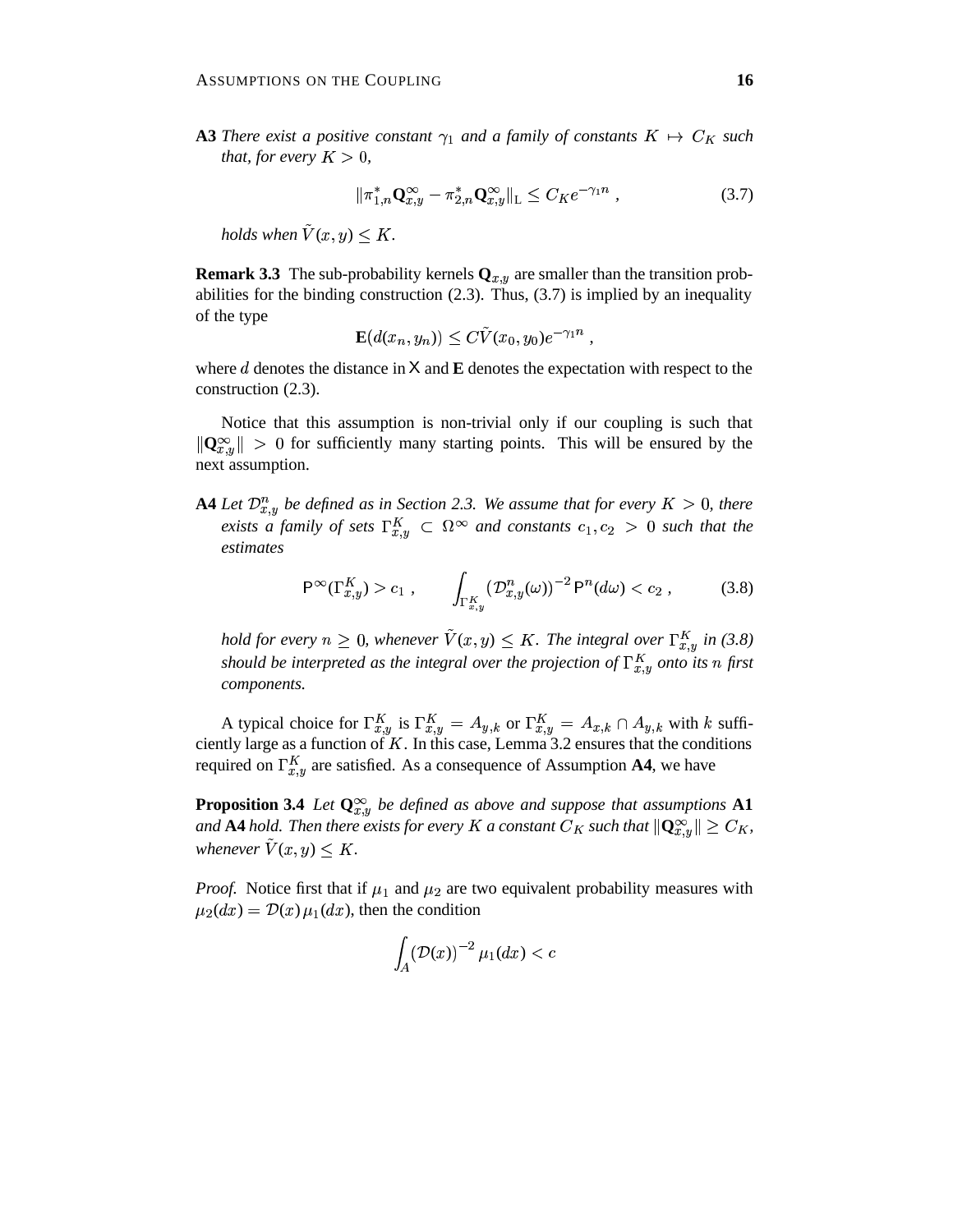implies that

$$
(\mu_1 \wedge \mu_2)(A) \ge \frac{\mu_1(A)^2}{4c} ,
$$

see, *e.g.* [Mat01]. Recalling (2.11), we use Lemma 3.2 and the above estimate with  $\mu_1 = P^n$ ,  $\mathcal{D} = \mathcal{D}_{x,y}^n$ , and  $A = \Gamma_{x,y}^K$ . Taking the limit  $n \to \infty$  and using the assumption on  $\Gamma_{x,y}^{K}$  proves the claim.  $\Box$ 

Our last assumption will ensure that trajectories that have already coupled for some time have a very strong tendency to couple for all times.

In order to formulate our assumption, we introduce a family of sets  $Q_K^n(x, y)$ , which are the possible final states of a "coupled" trajectory of length  $n$ , starting from  $(x, y)$ , and never leaving the set  $\{(a, b) | V(a) + V(b) \leq K\}$ . For a given pair of initial conditions  $(x, y) \in X^2$  with  $\tilde{V}(x, y) \leq K$ , we define the family of sets  $Q_K^n(x, y) \subset X \times X$  recursively in the following way:

$$
Q_K^0(x, y) = \{ (x, y) \},
$$
  
\n
$$
Q_K^{n+1}(x, y) = \bigcup_{(a, b) \in Q_K^n(x, y)} \{ (\Phi_{a,b} \circ \Psi_{a \to b})(\omega) \mid \omega \in \Omega \text{ and } W_{a \to b}(\omega) \le K \}.
$$

Notice that we would have obtained the same sets by reversing the directions of the arrows in the definition.

We also denote by  $\mathcal{D}_{x,y}(\omega)$  the density of  $\psi_{x\to y}^*$  P relative to P.

**A5** There exist positive constants  $C_2$ ,  $\gamma_2$  and  $\zeta$ , such that for every  $K > 0$ , every  $(x_0, y_0) \in \mathsf{X}^2$  with  $\tilde{V}(x_0, y_0) \leq K$ , and every  $(x, y) \in Q_K^n(x_0, y_0)$ , the estimate

$$
\int_{W_{x+y}(\omega)\leq K} (1 - \mathcal{D}_{x,y}(\omega))^2 P(d\omega) \leq C_2 e^{-\gamma_2 n} (1 + K)^\zeta ,\qquad(3.9)
$$

*holds for*  $n > \zeta \ln(1 + K)/\gamma_2$ .

This assumption means that if the process couples for a time n, the density  $\mathcal{D}_{x,y}$ is close to 1 on an increasingly large set, and therefore the probability of coupling for a longer time becomes increasingly large. This assumption is sufficient for the family of measures  $(\mathbf{R}\mathbf{Q}^n)_{x,y}$  to have an exponential tail at large values of n. More precisely, we have

**Proposition 3.5** *Let assumptions* **A1***,* **A2** *and* **A5** *hold. Then, there exists a positive constant*  $\gamma_3$  *and, for every*  $K > 0$ *, a constant*  $C_K$  *such that* 

$$
\|\mathbf{R}\mathbf{Q}^n_{x,y}\| \le C_K e^{-\gamma_3 n} \,,\tag{3.10}
$$

holds for every  $n > 0$ , whenever  $\tilde{V}(x, y) \leq K$ .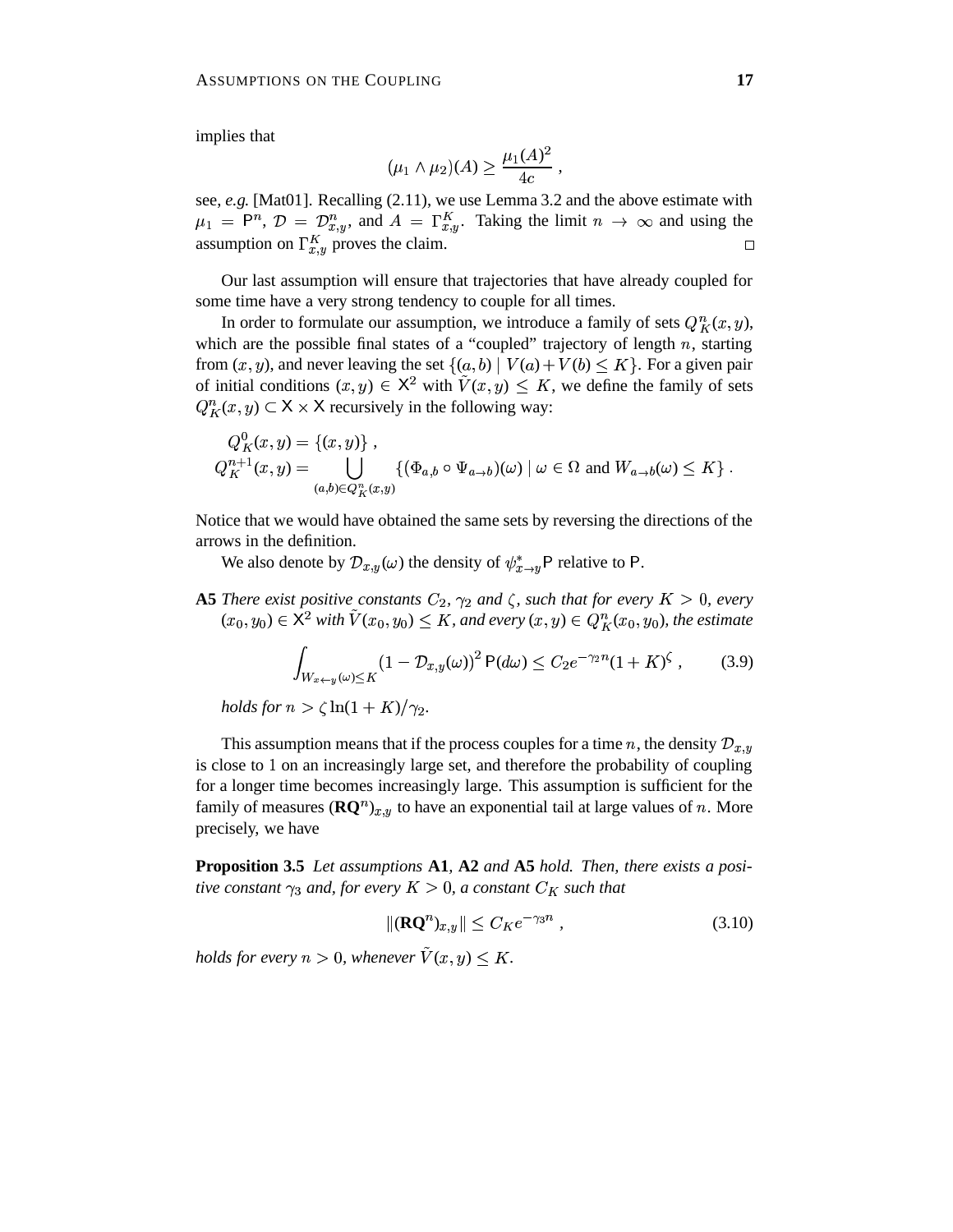We first show the following elementary estimate (it is not optimal, but sufficient for our needs):

**Lemma 3.6** Let  $\mu_1, \mu_2 \in \mathcal{M}_1(\mathsf{X})$  be two equivalent probability measures with  $\mu_2(dx) = \mathcal{D}(x) \mu_1(dx)$ . Then the conditions

$$
\mu_1(A) \ge 1 - \varepsilon_1
$$
 and  $\int_A (1 - \mathcal{D}(x))^2 \mu_1(dx) \le \varepsilon_2$ ,

*for some measurable set imply that*

$$
(\mu_1 \wedge \mu_2)(A) \geq 1 - \varepsilon_1 - \varepsilon_2^{1/2} .
$$

*Proof.* Define the set  $E \subset X$  by

$$
E = A \cap \{x \in \mathsf{X} \mid \mathcal{D}(x) \geq 1\}.
$$

We then have

$$
(\mu_1 \wedge \mu_2)(A) = \mu_1(E) + \int_{A \backslash E} \mathcal{D}(x) \mu_1(dx)
$$
  
=  $\mu_1(A) - \int_{A \backslash E} (1 - \mathcal{D}(x)) \mu_1(dx)$   
 $\ge \mu_1(A) - \int_{A \backslash E} |1 - \mathcal{D}(x)| \mu_1(dx)$   
 $\ge 1 - \varepsilon_1 - \sqrt{\int_{A \backslash E} (1 - \mathcal{D}(x))^2 \mu_1(dx)}$ .

This shows the claim.

*Proof of Proposition* 3.5. Fix the value *n* and the pair  $(x, y)$ . For every  $c_n \ge$  $\tilde{V}(x, y)$  (we will fix it later), we have the estimate

$$
\|(\mathbf{R}\mathbf{Q}^{n})_{x,y}\| = \int_{\mathbf{X}^{2}} (1 - \|\psi^{*}_{x_{n} \to y_{n}} \mathbf{P} \wedge \mathbf{P}\|) \, (\pi^{*}_{n} \mathbf{Q}^{n}_{x,y}) (dx_{n}, dy_{n}) \qquad (3.11)
$$
  
\$\leq (\pi^{\*}\_{n} \mathbf{Q}^{n}\_{x,y}) (\mathbf{X}^{2} \setminus Q^{n}\_{c\_{n}}(x, y))\$  
\$+ \int\_{Q^{n}\_{c\_{n}}(x,y)} (1 - \|\psi^{\*}\_{x\_{n} \to y\_{n}} \mathbf{P} \wedge \mathbf{P}\|) \, (\pi^{\*}\_{n} \mathbf{Q}^{n}\_{x,y}) (dx\_{n}, dy\_{n})\$ .

Now choose another value  $w_n$  to be fixed later and consider for every  $(x_n, y_n)$  the set

$$
B_n = \{ \omega \in \Omega \, | \, W_{x_n \leftarrow y_n}(\omega) \leq w_n \} .
$$

 $\Box$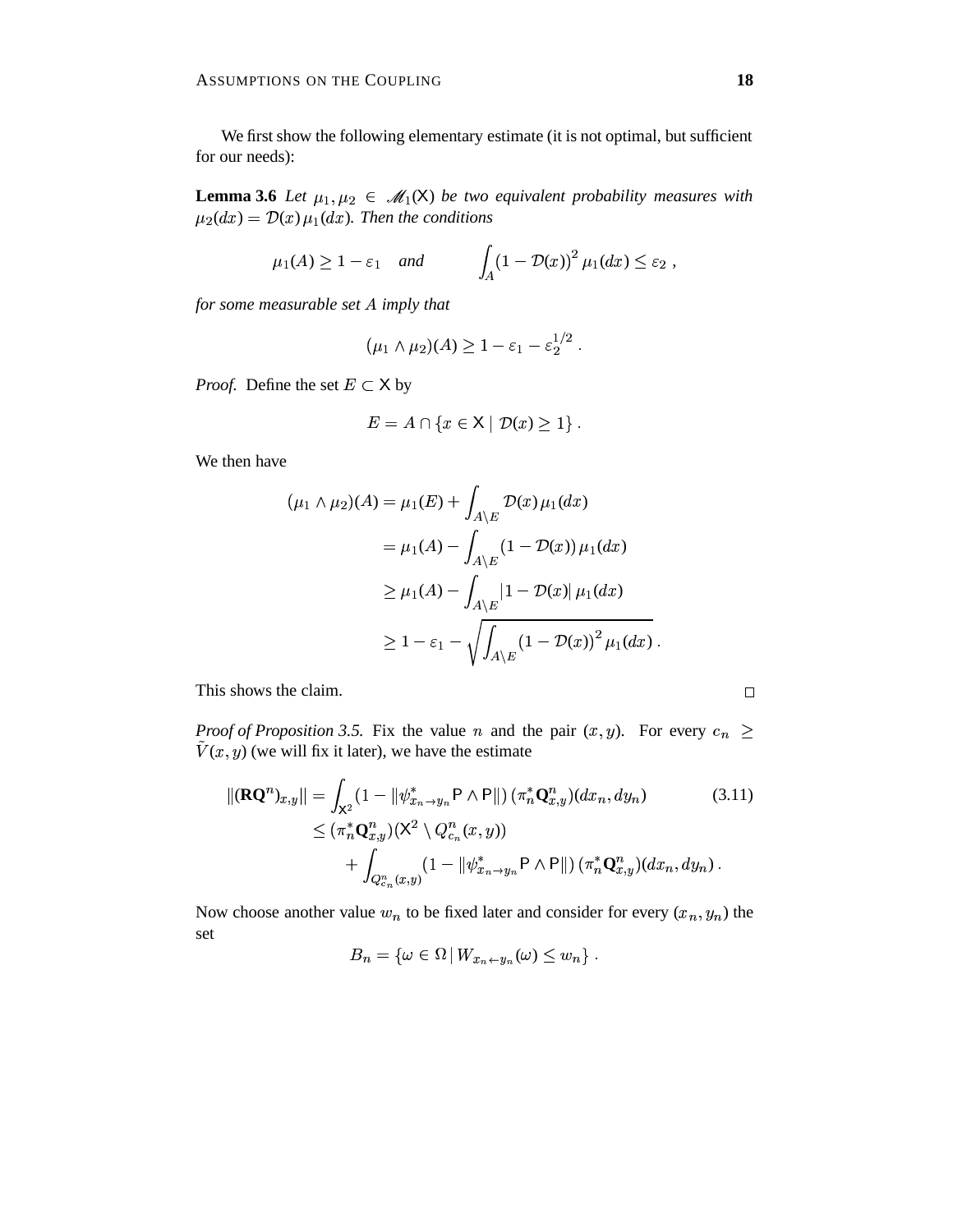By the definition of  $Q_{\epsilon_n}^n(x, y)$ , its elements  $(x_n, y_n)$  satisfy in particular the inequality  $\tilde{V}(x_n, y_n) \le c_n$ . By Assumption **A2** and the Lyapunov structure, we have for every  $(x_n, y_n) \in Q_{\epsilon_n}^n(x, y)$  the estimate

$$
\mathsf{P}(B_n) \ge 1 - C \frac{c_n}{w_n^{1/\delta}} \; .
$$

Combining this and Assumption **A5** with Lemma 3.6 yields

$$
\|\psi^*_{x_n \to y_n} \mathsf{P} \wedge \mathsf{P} \| \ge 1 - C \frac{c_n}{w_n^{1/\delta}} - C e^{-\gamma_2 n/2} (1 + w_n)^{\zeta/2},
$$

as long as  $w_n$  is such that

$$
w_n \ge c_n \quad \text{and} \quad n \ge \zeta \ln(1 + w_n) / \gamma_2 \,. \tag{3.12}
$$

It remains to give an upper bound for  $(\pi_n^* \mathbf{Q}_{x,y}^n)(\mathsf{X}^2 \setminus \mathcal{O}_{x,y}^2)$  $(X^2 \setminus Q^n_{c_n}(x, y))$  to complete our argument. Define the sets  $A^n(K) \subset X^n \times X^n \times \Omega^n \times \Omega^n$  by

$$
A^{n}(K) = \{(x_{i}, y_{i}, \omega_{i}, \eta_{i})_{i=1}^{n} | W(x_{i}, \omega_{i}) + W(y_{i}, \eta_{i}) \leq K\}.
$$

It is clear by the definition of  $Q_{\epsilon_n}^n(x,y)$  that we have the equality

$$
(\pi_n^* \mathbf{Q}_{x,y}^n)(\mathsf{X}^2 \setminus Q_{c_n}^n(x,y)) = \mathbf{Q}_{x,y}^n(\mathsf{X}^n \times \mathsf{X}^n \times \Omega^n \times \Omega^n \setminus A^n(c_n)),
$$

where  $\mathbf{Q}_{x,y}^n$  is considered as a measure on  $\mathsf{X}^n \times \mathsf{X}^n \times \Omega^n \times \Omega^n$ , following Remark 2.4. Since  $\mathbf{Q}_{x,y}^n \leq \mathbf{C}_{x,y}^n$ , we have

$$
(\pi_n^*\mathbf{Q}_{x,y}^n)(\mathsf{X}^2\setminus Q_{c_n}^n(x,y))\leq 1-\mathbf{C}_{x,y}^n(A^n(c_n))\leq C\frac{n(\tilde V(x,y)+1)}{c_n}\;,
$$

for some constant  $C$ . This last estimate is obtained in a straightforward way, following the lines of the proof of Lemma 3.2. Plugging these estimates back into (3.11) yields

$$
\|(\mathbf{R}\mathbf{Q}^n)_{x,y}\| \leq C \frac{n(\tilde{V}(x,y)+1)}{c_n} + C \frac{c_n}{w_n^{1/\delta}} + Ce^{-\gamma_2 n/2} (1+w_n)^{\zeta/2} .
$$

At this point, we make use of our freedom to choose  $c_n$  and  $w_n$ . We set

$$
c_n = \tilde{V}(x, y) + e^{\gamma_c n}
$$
 and  $w_n = \tilde{V}(x, y) + e^{\gamma_w n}$ ,

with  $\gamma_c$  and  $\gamma_w$  given by

$$
\gamma_c = \frac{1}{2 + 2\delta\zeta}\gamma_2 \quad \text{and} \quad \gamma_w = \frac{\delta}{1 + \delta\zeta}\gamma_2 \ .
$$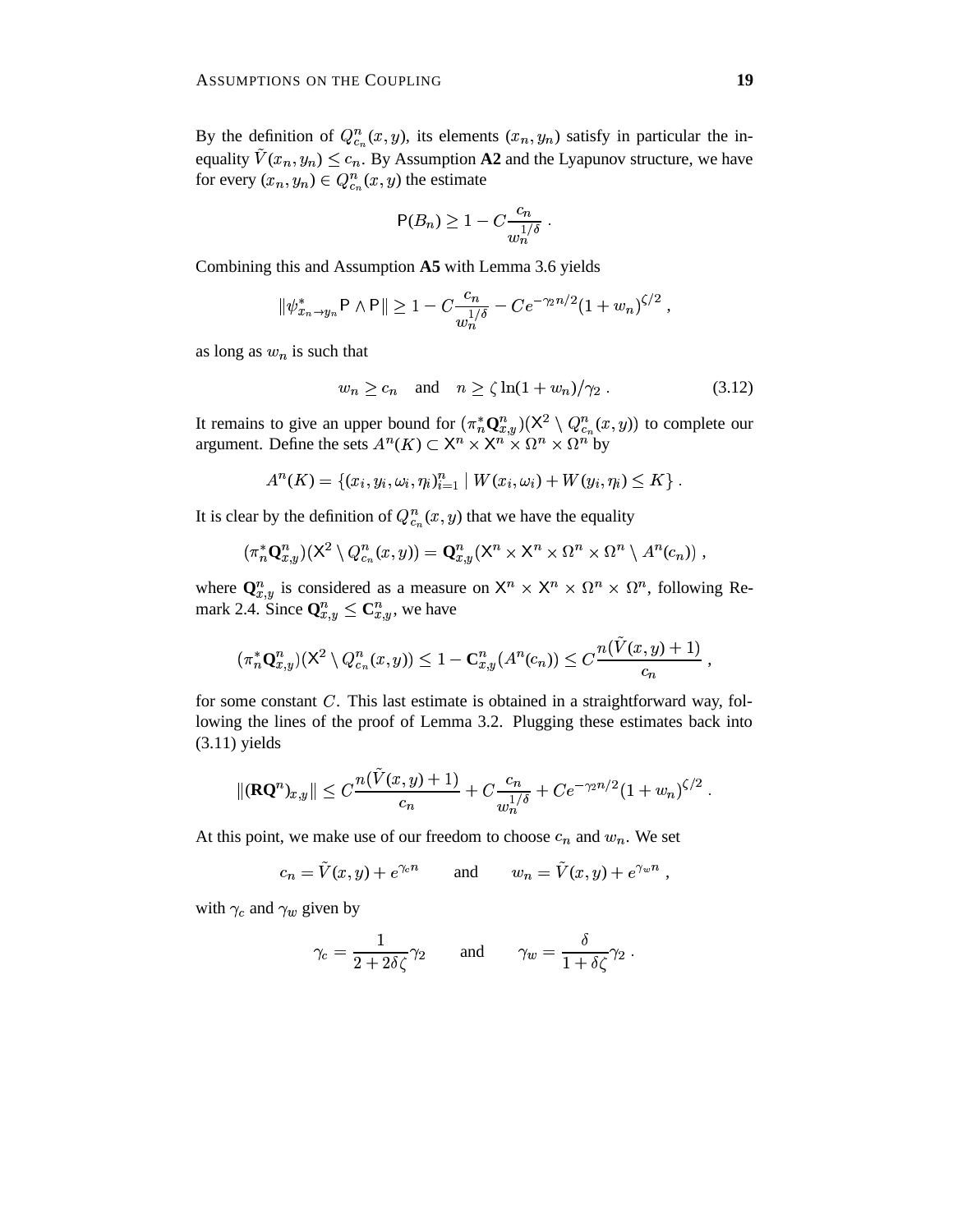As a consequence, there exist for any  $\gamma < \gamma_c$  some constants C and c such that

$$
\|(\mathbf{R}\mathbf{Q}^n)_{x,y}\| \leq C(1+\tilde{V}(x,y))^c e^{-\gamma n},
$$

as long as  $n \ge \zeta \ln(1 + w_n)/\gamma_2$ . (Such a value of *n* can always be found, because the exponent  $\gamma_w$  is always smaller than  $\gamma_2/\zeta$ .) In order to complete the argument, we notice that (3.10) is trivially satisfied for small values of *n* because  $\|(\mathbf{R}\mathbf{Q}^n)_{x,y}\|$ is always smaller than 1 by definition: it suffices to choose  $C_K$  sufficiently big. The proof of Proposition 3.5 is complete.  $\Box$ 

## **4 An Exponential Mixing Result**

This section is devoted to the proof of the main theorem of this paper.

**Theorem 4.1** *Let be a RDS with state space satisfying assumptions* **A1***–***A5***. Then, there exists a constant*  $\gamma > 0$  *such that* 

$$
\|P_x^n - P_y^n\|_{L} \le C(1 + \tilde{V}(x, y)) e^{-\gamma n},
$$

*for every*  $(x, y) \in \mathsf{X}^2$  and every  $n > 0$ .

**Remark 4.2** The proof of Theorem 4.1 does not rely on assumptions **A4** and **A5** directly, but on the conclusions of Propositions 3.4 and 3.5. Nevertheless, in the setting of stochastic differential equations, it seems to be easier to verify the assumptions rather than to show the conclusions of the propositions by other means.

**Corollary 4.3** *If satisfies assumptions* **A1***–***A5***, it possesses a unique invariant measure*  $\mu_*$  *and* 

$$
||P_x^n - \mu_*||_L \leq C(1 + V(x)) e^{-\gamma n} .
$$

*Proof of the corollary.* To show the existence of the invariant measure  $\mu_*$ , we show that for any given initial condition x with  $V(x) < \infty$ , the sequence of measures  $P_x^n$ is a Cauchy sequence in the norm  $\|\cdot\|_{L}$ . We have indeed

$$
\begin{aligned} ||\mathsf{P}_{x}^{n} - \mathsf{P}_{x}^{n+k}||_{\mathsf{L}} &= \sup_{||g||_{\mathsf{L}} \leq 1} \int_{\mathsf{X}} g(z) (\mathsf{P}_{x}^{n} - \mathsf{P}_{x}^{n+k}) (dz) \\ &= \sup_{||g||_{\mathsf{L}} \leq 1} \int_{\mathsf{X}} \int_{\mathsf{X}} g(z) (\mathsf{P}_{x}^{n} - \mathsf{P}_{y}^{n}) (dz) \mathsf{P}_{x}^{k} (dy) \\ &\leq \int_{\mathsf{X}} ||\mathsf{P}_{x}^{n} - \mathsf{P}_{y}^{n}||_{\mathsf{L}} \mathsf{P}_{x}^{k} (dy) \leq C e^{-\gamma n} \int_{\mathsf{X}} (1 + \tilde{V}(x, y)) \mathsf{P}_{x}^{k} (dy) \\ &\leq C e^{-\gamma n} (1 + V(x)) \,, \end{aligned}
$$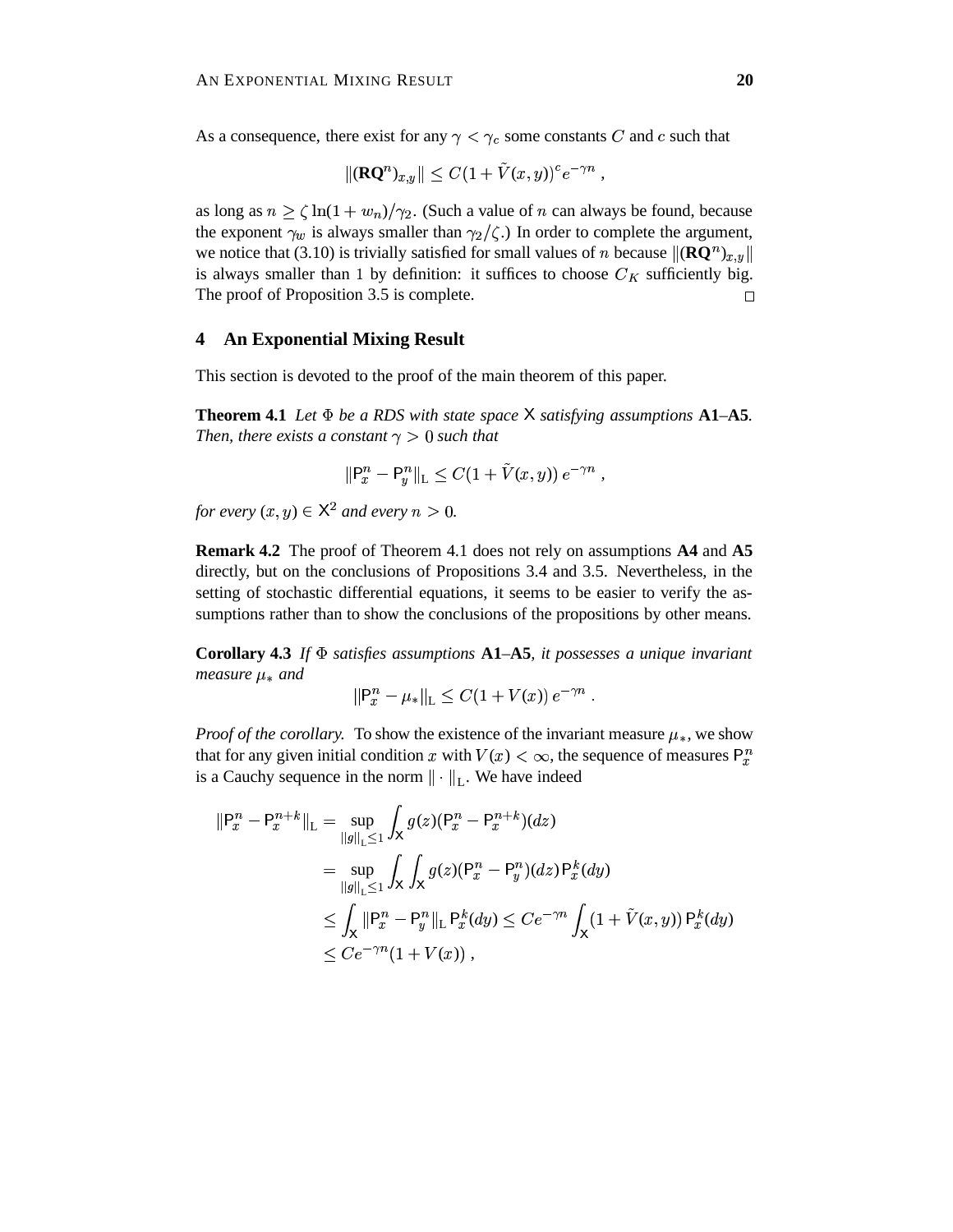where we used the Lyapunov structure to get the last inequality.

The claim now follows immediately from the theorem, noticing that if  $\mu_*$  is an invariant measure for  $\Phi$ , then

$$
\int_{\mathsf{X}} V(x) \,\mu_*(dx) \leq \frac{b}{1-a} \,,
$$

due to the Lyapunov structure and the fact that the dynamics immediately leaves the set  $V^{-1}(\infty)$ .  $\Box$ 

Before we turn to the proof of Theorem 4.1, we introduce some notations and make a few remarks. By iterating (2.9), one sees that

$$
\mathbf{C}_{x,y}^{\infty} = \mathbf{Q}_{x,y}^{\infty} + \sum_{n=0}^{\infty} (\mathbf{C}^{\infty} \mathbf{R} \mathbf{Q}^n)_{x,y} , \qquad (4.1)
$$

where the symbol  $(C^{\infty}RQ^n)_{x,y}$  is to be interpreted in the sense of (2.1). This expression is the equivalent, in our setting, of Lemma 2.1 in [Mat01]. Using  $(4.1)$ , the Markov chain  $\Psi$  can be described by means of another Markov chain  $\Upsilon$  on  $Y = (X^2 \times N) \cup \{ \star \},$  where  $\star$  corresponds to "coupling for all times" in the sense of Section 2.3. First, we define

$$
K_0 = \frac{4b}{1-a}, \qquad \tilde{K}_0 = \{(x, y) \mid \tilde{V}(x, y) \le K_0\}, \tag{4.2}
$$

where  $a$  and  $b$  are the constants appearing in the Lyapunov condition. This set is chosen in such a way that

$$
\int_{\mathsf{X}\times\mathsf{X}} \tilde{V}(x,y) \mathbf{C}_{x_0,y_0}(dx,dy) \le \frac{1+a}{2} \tilde{V}(x_0,y_0) , \qquad \forall (x_0,y_0) \notin \tilde{K}_0 . \tag{4.3}
$$

At time 0,  $\Upsilon$  is located at  $(x, y, 0)$ . If it is located at  $(x, y, n)$  and  $(x, y) \notin \tilde{K}_0$ , then it makes one step according to  $C_{x,y}$  and *n* is incremented by one:

$$
\mathbf{P}_{(x,y,n)} = \mathbf{C}_{x,y} \times \delta_{n+1} .
$$

If  $\Upsilon$  is located at  $(x, y, n)$  and  $(x, y) \in \tilde{K}_0$ , then it has a probability  $\|\mathbf{Q}_{x,y}^{\infty}\|$  of jumping to  $\star$  and a probability  $\|(\mathbf{RQ}^m)_{x,y}\|$  of making m steps according to  $(\mathbf{RQ}^m)_{x,y}$ :

$$
\mathbf{P}_{(x,y,n)} = \|\mathbf{Q}_{x,y}^{\infty}\| \delta_{\star} + \sum_{m=0}^{\infty} \pi_m^*(\mathbf{R}\mathbf{Q}^m)_{x,y} \times \delta_{n+m+1} .
$$

If  $\Upsilon$  is located at  $\star$ , it remains there:

$$
\mathbf{P}_{\star} = \delta_{\star} \; .
$$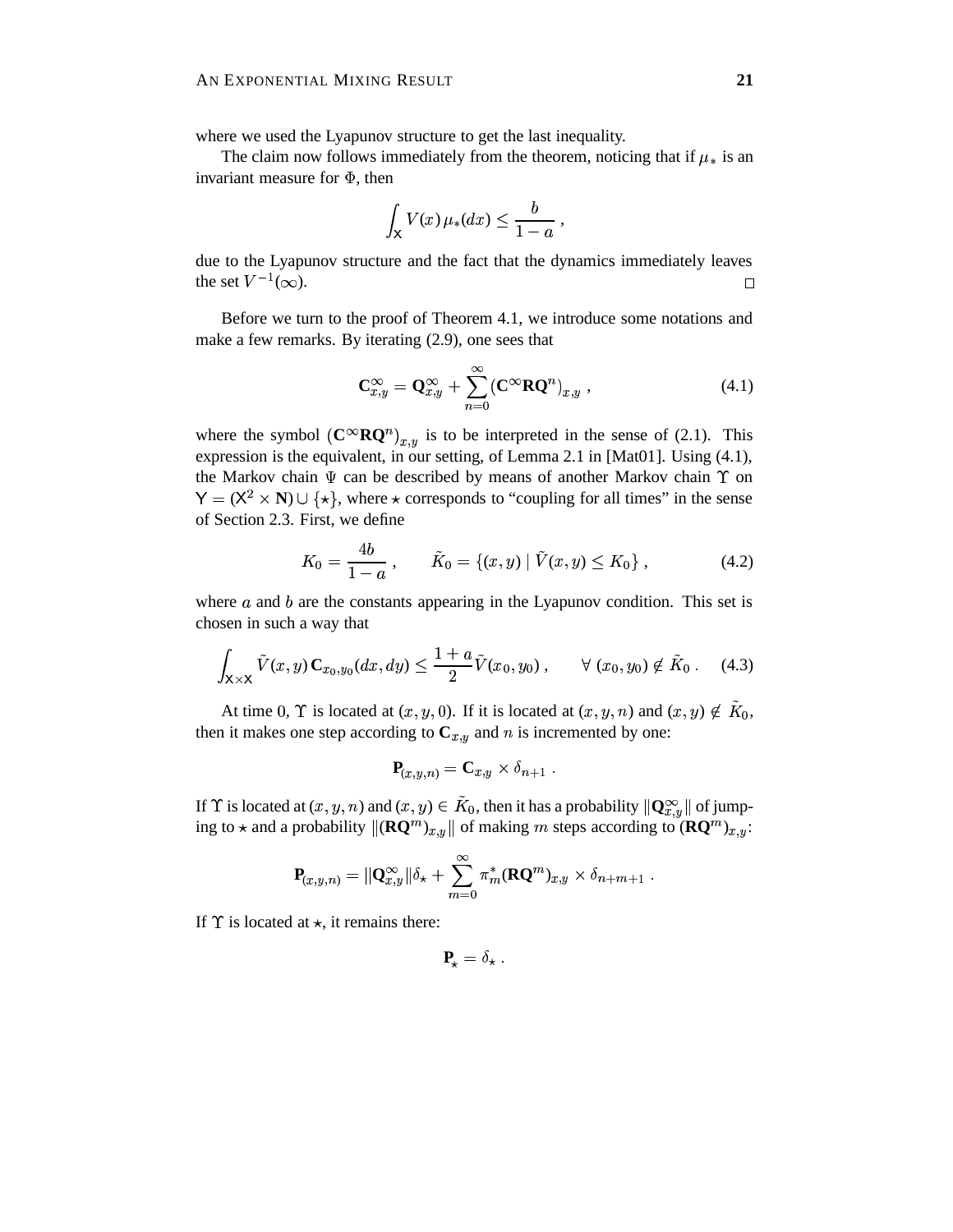The Markov chain  $\Upsilon$  induces a family  $\hat{P}_{x,y}^{\infty}$  of probability measures on  $Y^{\infty}$ . Let  $\hat{\tau}: Y^{\infty} \to \mathbb{N} \cup \{\infty\}$  be the function that associates to a sequence of elements in Y the largest value of *n* that is reached by the sequence ( $\hat{\tau} = 0$  if the sequence is equal to  $\star$  repeated). We also define  $\hat{\kappa}: Y^{\infty} \to \mathbb{N} \cup {\infty}$  as the value of *n* attained at the first non-vanishing time when the sequence hits the set  $K_0 \times N$  ( $\hat{\kappa} = \infty$ if this set is never reached). The construction of  $\Upsilon$  is very close to the coupling construction of [Mat01].

The crucial observation for the proof of Theorem 4.1 is

**Lemma 4.4** *Let be a RDS with state space satisfying assumptions* **A1** *and* **A3***, and let be defined as above. Then, there exists a constant such that*

$$
\|\mathsf{P}^n_x - \mathsf{P}^n_y\|_{\mathrm{L}} \leq \hat{\mathbf{P}}^{\infty}_{x,y}(\{\hat{\tau} \geq n/2\}) + Ce^{-\gamma_1 n/2},
$$

*,*

*for every*  $(x, y) \in \mathsf{X}^2$  and every  $n > 0$ .

*Proof.* Recall the Markov chain  $\hat{\Psi}$  defined in Remark 2.5. We define a function  $\tau_1$ on its pathspace by

$$
\tau_1: \mathsf{X}^\infty \times \mathsf{X}^\infty \times \{0,1\}^\infty \to \mathbf{N} \cup \{\infty\}
$$
  

$$
\{(x_i, y_i, b_i)\}_{i=1}^\infty \mapsto \inf\{n \,|\, (x_n, y_n) \in \tilde{K}_0 \text{ and } b_i = 1 \,\forall i \geq n\}.
$$

Combining (2.2) with Assumption **A5** and the definition of  $\tau_1$ , one sees that

$$
\|\mathsf{P}^n_x - \mathsf{P}^n_y\|_{\mathsf{L}} \leq \mathbf{C}^{\infty}_{x,y}(\{\tau_1 \geq n/2\}) + Ce^{-\gamma_1 n/2}.
$$

From the construction of  $\Upsilon$  and the definition of  $\hat{\tau}$ , we see furthermore that the probability distributions of  $\tau_1$  under  $\mathbb{C}_{x,y}^{\infty}$  and of  $\hat{\tau}$  under  $\hat{\mathbf{P}}_{x,y}^{\infty}$  are the same.  $\Box$ 

*Proof of Theorem 4.1.* It remains to show that  $\hat{P}_{x,y}^{\infty}(\{\hat{\tau} \geq n/2\})$  has an exponential tail. The key observation is the following. Let  $x_n \in \mathbb{N} \cup \{-\infty\}$  with  $n \geq 0$  be a Markov chain defined by

$$
x_0 = 0, \quad x_{n+1} = \begin{cases} -\infty & \text{with probability } p_\star, \\ x_n + m & \text{with probability } p_m, \end{cases}
$$

where  $m \ge 1$  and, of course,  $p_{\star} + \sum_{m=1}^{\infty} p_m$  $x + \sum_{m=1}^{\infty} p_m = 1.$ 

**Lemma 4.5** If the  $p_m$  have an exponential tail and we define  $\tau = \max_n x_n$ , then *the probability distribution of*  $\tau$  *also has an exponential tail.*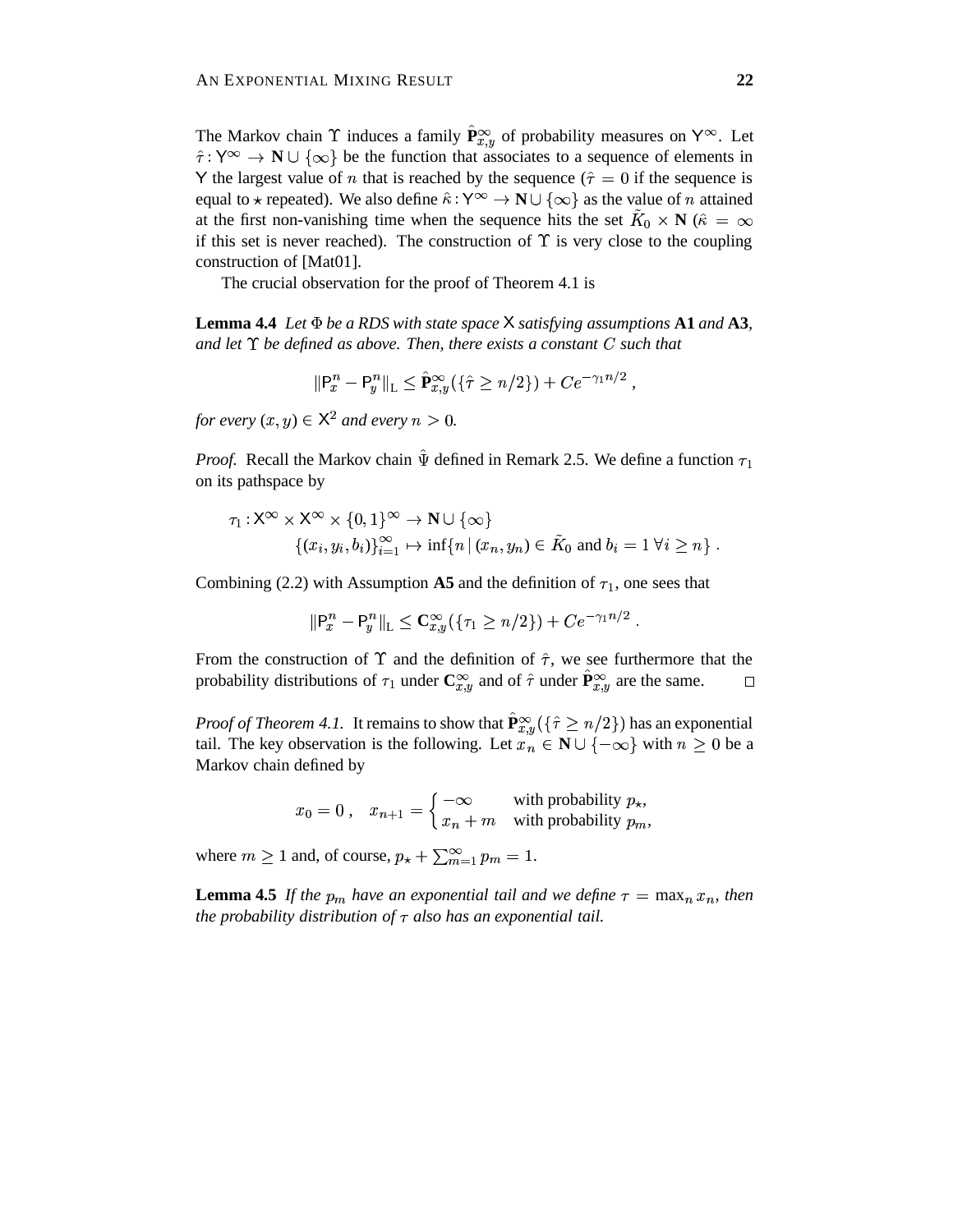*Proof.* The claim is an easy consequence of Kendall's theorem, but for the sake of completeness, and because the proof is quite elegant, we outline it here. Define the analytic function  $p(\zeta) = \sum_{m=1}^{\infty} p_m \zeta^m$  and define  $q_n$  as the probability of  $\tau$ being equal to *n*. Notice that, because of the exponential tail,  $p$  is analytic in a disk of radius strictly bigger than 1 around the origin. A straightforward computation shows that  $q_0 = p_{\star}$  and, for  $n >$  $\star$  and, for  $n > 0$ ,

$$
q_n = p_\star \Big( p_n + \sum_{k_1 + k_2 = n} p_{k_1} p_{k_2} + \sum_{k_1 + k_2 + k_3 = n} p_{k_1} p_{k_2} p_{k_3} + \ldots \Big) ,
$$

which is equal to the  $nth$  Taylor coefficient of the function

$$
q(\zeta) = \frac{p_{\star}}{1 - p(\zeta)} \ .
$$

Since  $p(1) = 1 - p_{\star} < 1$ , there exists an  $\varepsilon > 0$  such that  $p(1+\varepsilon) < 1$ . Furthermore, since the  $p_n$  are all positive, one has the estimate  $|p(\zeta)| \leq p(|\zeta|)$ . Using  $p(\vert \zeta$  ). Using Cauchy's formula on a circle of radius  $1 + \varepsilon$ , one gets

$$
|q_n|\leq \frac{p_\star}{1-p(1+\varepsilon)}\frac{1}{(1+\varepsilon)^n}\;,
$$

which shows the claim.

Before we prove Theorem 4.1 in full generality, we restrict ourselves to the case when  $(x, y) \in \tilde{K}_0$ . It follows from the construction that  $\hat{\tau}$  (seen as a random variable under the distribution induced by  $\hat{P}_{x,y}^{\infty}$  is dominated by the process  $x_n$ constructed above with the tail distribution of the  $p_m$  being equal to

$$
\tilde{p}_m = \sup_{(x,y)\in \tilde{K}_0} \hat{\mathbf{P}}^{\infty}_{x,y}(\{\hat{\kappa} = m\})\ .
$$

This means that we define  $m_*$  as

$$
m_*=\inf\Bigl\{m\;\Big|\;\sum_{n=m}^\infty \tilde{p}_n\leq 1\Bigr\}\;,
$$

and then set  $p_m = \tilde{p}_m$  for  $m \ge m_*, p_m = 0$  for  $m < m_* - 1$ , and  $p_{m_*-1}$  in such a way that the  $p_n$  sum up to 1.

Because of Lemma 4.5, it suffices to show that the tail distribution of the  $\tilde{p}_m$ decays exponentially. We thus estimate the quantity  $\hat{\mathbf{P}}_{x,y}^{\infty}(\{\hat{\kappa} \geq n\})$ . To this end, we introduce the function  $\tau_{\Psi} : X^{\infty} \times X^{\infty} \to \mathbb{N} \cup \{\infty\}$  defined by

$$
\tau_{\Psi}(x, y) = \inf\{n > 0 \mid (x_n, y_n) \in \tilde{K}_0\} .
$$

 $\Box$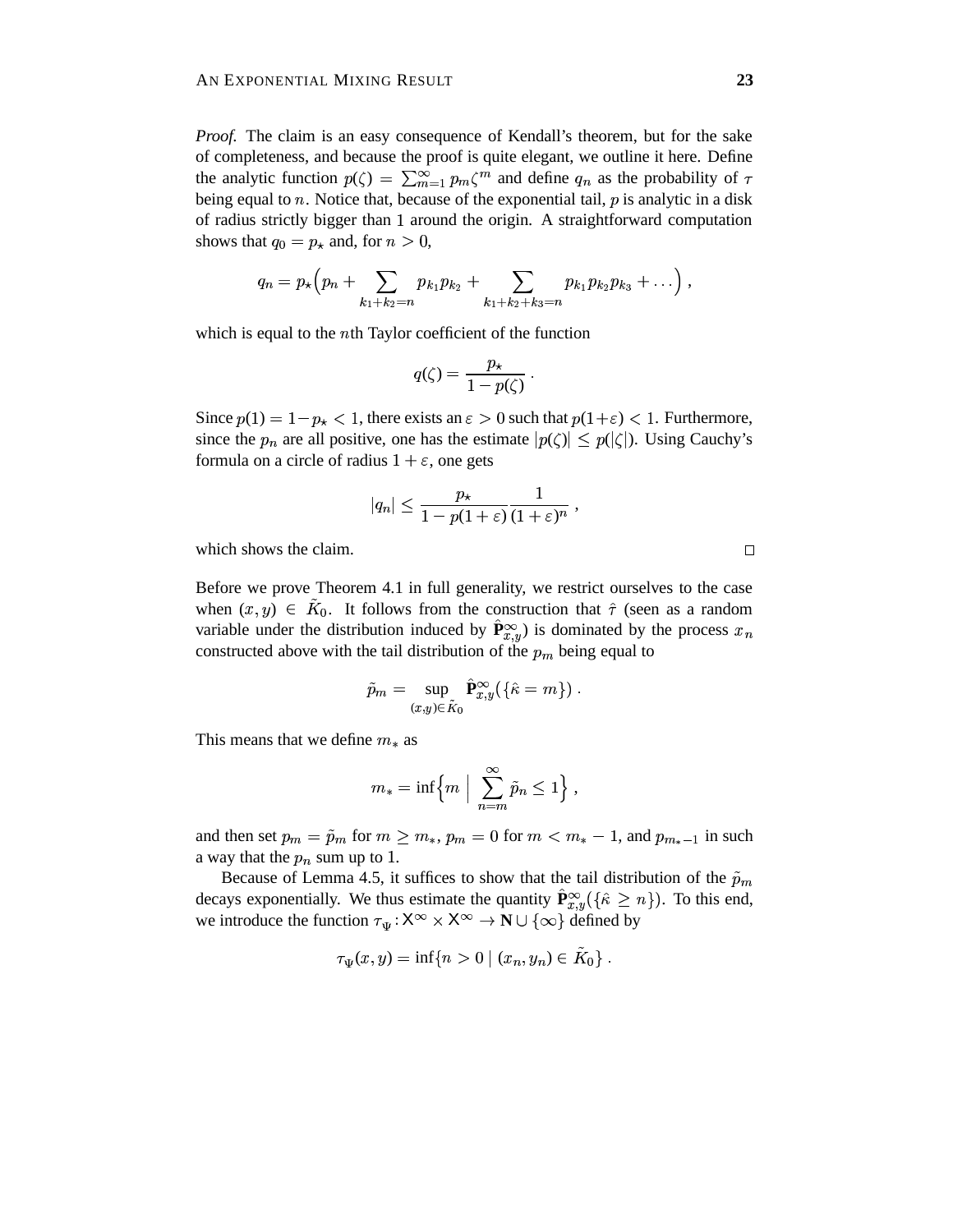Notice that, in order to have  $\hat{\kappa} \geq n$ , there are two possibilities. Either the first step of  $\Upsilon$  is taken according to  $(\mathbf{RQ}^m)_{x,y}$  with some  $m \geq n/2$ , or the corresponding realization of  $\Psi$  stays outside of  $\tilde K_0$  for a time longer than  $n/2$ . This yields the estimate

$$
\hat{\mathbf{P}}^{\infty}_{x,y}(\{\hat{\kappa}\geq n\}) \leq \sum_{m=n/2}^{\infty} \|(\mathbf{R}\mathbf{Q}^m)_{x,y}\| + \frac{n}{2}\sup_{(x_0,y_0)\in \tilde{K}_0} \mathbf{C}^{\infty}_{x_0,y_0}(\{\tau_\Psi\geq n/2\}) ,
$$

holding for  $(x, y) \in \tilde{K}_0$ . The first term has an exponential tail by Proposition 3.5. The second term has also an exponential tail by (4.3) and standard Lyapunov techniques (see *e.g.* [MT94, Thm 15.2.5]). This concludes the proof of Theorem 4.1 for the case  $(x, y) \in \tilde{K}_0$ .

In order to conclude the proof for the case  $(x, y) \notin \tilde{K}_0$ , notice that

$$
\hat{\mathbf{P}}_{x,y}^{\infty}(\{\hat{\tau} \geq n\}) \leq \sum_{m=1}^{\infty} \mathbf{C}_{x,y}^{\infty}(\{\tau_{\Psi} = m\}) \sup_{(x_0,y_0) \in \tilde{K}_0} \hat{\mathbf{P}}_{x_0,y_0}^{\infty}(\{\hat{\tau} \geq n-m\})
$$
\n
$$
\leq \frac{n}{2} \sup_{(x_0,y_0) \in \tilde{K}_0} \hat{\mathbf{P}}_{x_0,y_0}^{\infty}(\{\hat{\tau} \geq n/2\}) + \sum_{m=n/2}^{\infty} \mathbf{C}_{x,y}^{\infty}(\{\tau_{\Psi} = m\}) .
$$

The first term is bounded by the construction above. The Lyapunov structure implies that there exists a constant  $\gamma > 0$  such that the first hitting time  $\tau_{\Psi}$  satisfies  $\mathbf{E}_{(x,y)}e^{\gamma \tau_{\Psi}} = \mathcal{O}(\tilde{V}(x,y))$  for every  $(x,y) \in \mathsf{X}^2$  (see again [MT94, Thm. 15.2.5]). This allows to bound the second term and concludes the proof of Theorem 4.1.  $\Box$ 

## **5 Application to Stochastic Differential Equations**

In this section, we will see how to apply Theorem 4.1 to the case when the RDS  $\Phi$  is constructed by sampling the solution of a (possibly infinite-dimensional) stochastic differential equation. We will restrict ourselves to the case where the equation is driven by additive white noise. The case of multiplicative noise requires further estimates, but can also be described by the formalism exposed here.

Consider the equation described by

$$
dx(t) = Ax dt + F(x) dt + Q d\omega(t), \qquad x(0) = x_0 , \qquad (5.1)
$$

where x belongs to some separable Hilbert space  $H$ ,  $\omega$  is the cylindrical Wiener process on some separable Hilbert space  $W$ , and  $A$ ,  $F$  and  $Q$  satisfy the following assumptions:

**B1** *a. The linear operator*  $A : \mathcal{D}(A) \rightarrow \mathcal{H}$  *is the generator of a strongly continuous semigroup on .*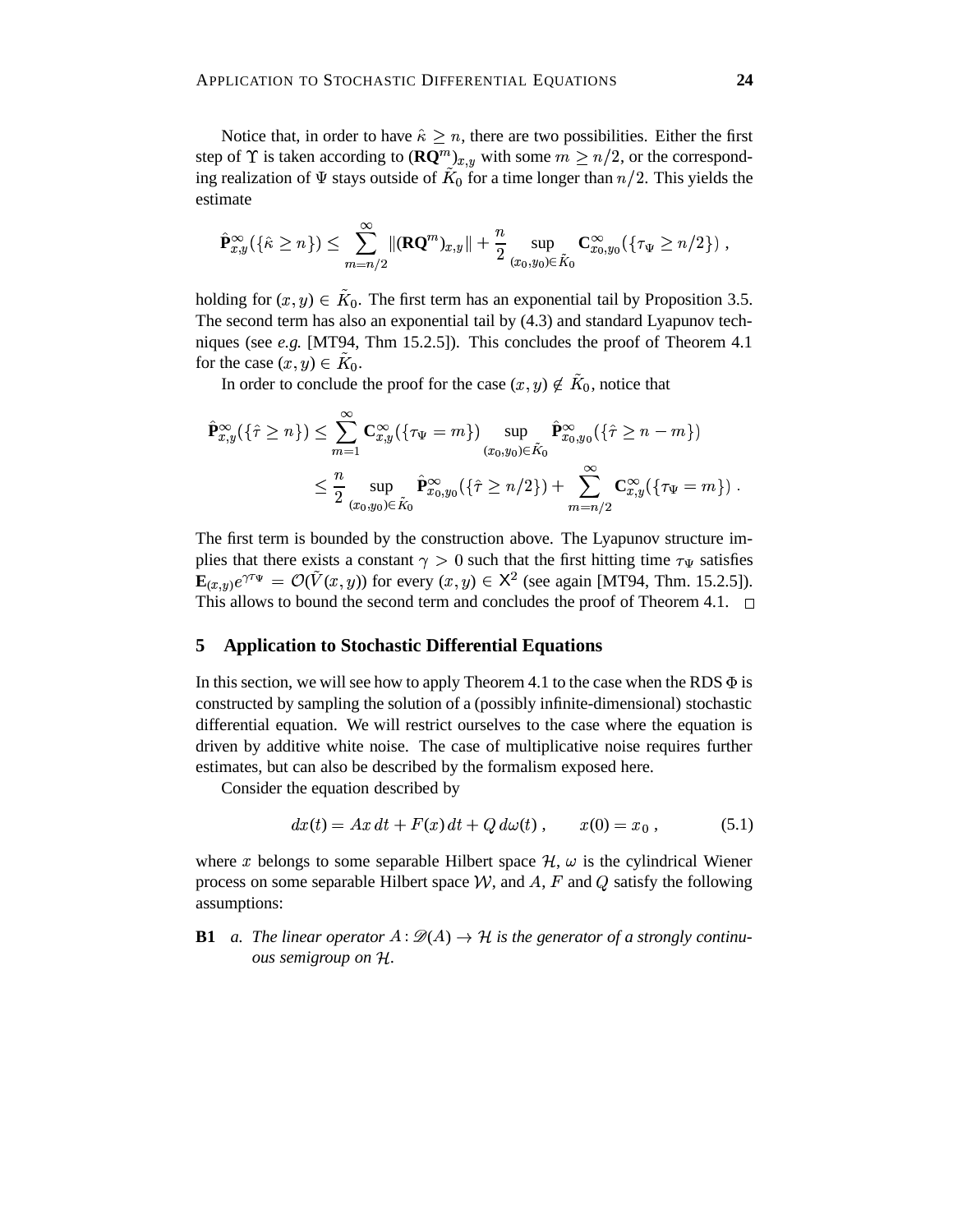*b.* The operator  $e^{At}Q:W \to H$  is Hilbert-Schmidt for every  $t > 0$  and one *has the estimate*

$$
\int_0^1 \|e^{At}Q\|_{\text{HS}}^2 dt < \infty \tag{5.2}
$$

*c.* The nonlinear operator  $F : \mathscr{D}(F) \to \mathcal{H}$  is such that, for every  $x_0 \in \mathcal{H}$ , *there exists a unique, continuous stochastic process*  $x(t)$  such that  $x(s) \in$  $\mathscr{D}(F)$  for  $s > 0$  and

$$
x(t) = e^{At}x_0 + \int_0^t e^{A(t-s)} F(x(s)) ds + \int_0^t e^{A(t-s)} Q d\omega(s), \quad (5.3)
$$

*for every*  $t > 0$ .

**Remark 5.1** This assumptions simply states that there exists a unique weak solution to (5.1). Notice that we do *not* make any assumptions on the tightness of the transition probabilities for  $(5.1)$ . As a consequence, existence and uniqueness results for invariant measures can in principle be deduced from Theorem 5.5 below even in cases where the semigroup  $e^{At}$  is not compact.

In order to recover the formalism used in Section 2, we follow [DPZ92b] and introduce an auxiliary Hilbert space  $\hat{W}$  such that there exists a continuous embedding  $\iota: \mathcal{W} \hookrightarrow \hat{\mathcal{W}}$ , which is Hilbert-Schmidt. We can now set  $\Omega = \mathcal{C}_0([0,1], \hat{\mathcal{W}})$ , the space of continuous  $\hat{W}$ -valued functions that vanish at 0, and define P as the Wiener measure on  $\hat{W}$  with covariance operator  $u^*$ .

We define  $\Phi : \mathcal{H} \times \Omega \rightarrow \mathcal{H}$  as the  $\alpha \times \Omega \rightarrow \mathcal{H}$  as the map that solves (5.3) up to time 1 given an initial condition and a realization of the noise. This map is defined P-almost everywhere on  $\Omega$ . We also denote by  $\Phi_t : \mathcal{H} \times \Omega^{\infty} \to \mathcal{H}$  the initial condition and a realization of the noise onto the solution of (5.3) after a time  $\times \Omega^{\infty} \to \mathcal{H}$  the map that maps an .

Our next assumption is the existence of an appropriate Lyapunov function  $V$ :

**B2** *There exists a measurable function*  $V : \mathcal{H} \to [0, \infty]$  *and constants*  $a < 1$  *and*  $b, c, d > 0$  such that

$$
\mathbf{E}_{\omega}V(\Phi(x,\omega)) \le aV(x) + b,
$$
  
\n
$$
\mathbf{E}_{\omega}\Big(\sup_{0 \le t \le 1} V(\Phi_t(x,\omega))\Big) \le cV(x) + d,
$$
  
\n
$$
\mathsf{P}(\{\omega \mid V(\Phi(x,\omega)) = \infty\}) = 0,
$$
\n(5.4)

*for every*  $x \in \mathcal{H}$ *. Furthermore,* V dominates the norm in  $\mathcal{H}$  in the sense that  $||x|| \leq C(1 + V(x))$  for some constant C.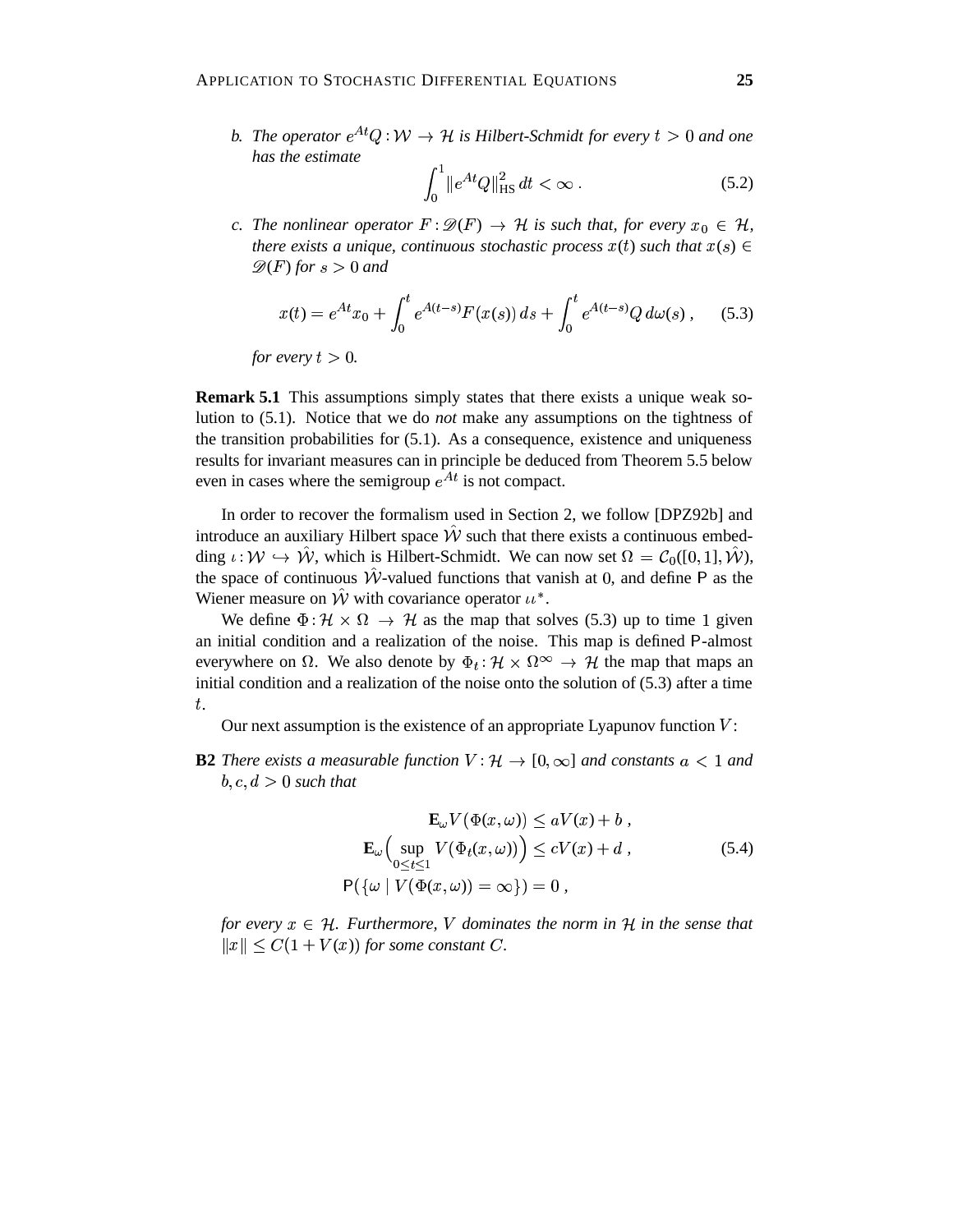As is Section 3, we define  $\tilde{V}(x, y) = V(x) + V(y)$ .

**Remark 5.2** Take H equal to  $L^2(\mathcal{O})$  for some regular bounded domain  $\mathcal{O} \subset \mathbb{R}^d$ , A a second-order elliptic differential operator on  $O$  with sufficiently smooth coefficients, and  $F$  any polynomial non-linearity of odd degree having the correct sign. The assumptions **B1** and **B2** are satisfied with  $V(x) = ||x||_*^p$  for every power  $p \ge 1$ and every "reasonable" norm  $\|\cdot\|_{\star}$ , as long as Q is "small" enough. (One can for example take for  $\|\cdot\|_{\star}$  the L<sup> $\infty$ </sup> norm or a Sobolev norm.)

We now turn to the binding construction for the problem (5.1). Take a function  $G: \mathcal{H}^2 \to \mathcal{W}$  and consi  $a^2 \rightarrow W$  and consider the  $\mathcal{H}^2$ -valued process  $(x, y)$  solving

$$
dx(t) = Ax dt + F(x) dt + Q d\omega(t), \qquad (5.5a)
$$

$$
dy(t) = Ay dt + F(y) dt + Q G(x, y) dt + Q d\omega(t).
$$
 (5.5b)

Notice that the realization of  $\omega$  is the same for both components. The process (5.5) yields our binding construction for (5.1). In order to give sense to (5.5b), we introduce the H-valued process  $\rho(t) = y(t) - x(t)$  and we define it pathwise as the solution of the ordinary differential equation

$$
\dot{\varrho} = A\varrho + F(x + \varrho) - F(x) + Q G(x, x + \varrho) \,. \tag{5.6}
$$

We assume that  $G$  is sufficiently regular to ensure the existence and uniqueness of global weak solutions to (5.6) for almost every (with respect to the measure on pathspace induced by  $\Phi_t$ ) continuous function  $x:[0,\infty) \to \mathcal{H}$ . This allows us to *define* the stochastic process  $y(t)$  by  $y(t) = x(t) + \rho(t)$ . We will denote by  $\vec{\Phi}_t$  :  $X \times X \times \Omega \rightarrow X$  the map condition for  $x$  and  $y$ , and a realization of the noise.  $\rightarrow$  X the map that solves (5.5b) up to time t, given an initial

The above construction is invertible in the following sense. Consider the  $\mathcal{H}^2$ valued process

$$
d\tilde{x}(t) = A\tilde{x} dt + F(\tilde{x}) dt - Q G(\tilde{x}, \tilde{y}) dt + Q d\tilde{\omega}(t) , \qquad (5.7a)
$$

$$
d\tilde{y}(t) = A\tilde{y} dt + F(\tilde{y}) dt + Q d\tilde{\omega}(t) ,
$$
\n(5.7b)

where we give sense to the equation for  $\tilde{x}$  as above by setting  $\tilde{\varrho} = \tilde{y} - \tilde{x}$  and solving

$$
\tilde{\varrho} = A\tilde{\varrho} + F(\tilde{y}) - F(\tilde{y} - \tilde{\varrho}) + Q G(\tilde{y} - \tilde{\varrho}, \tilde{y}).
$$

We denote by  $\overleftarrow{\Phi}_t : \mathsf{X} \times \mathsf{X} \times \Omega \to \mathsf{X}$  the map an initial condition for  $\tilde{x}$  and  $\tilde{y}$ , and a realization of the noise  $\tilde{\omega} \in \Omega$ . We see that  $\rightarrow$  X the map that solves (5.7a) up to time t, given (5.7) can be obtained from (5.5) by the substitution  $d\tilde{\omega} = d\omega + G(x, y) dt$  and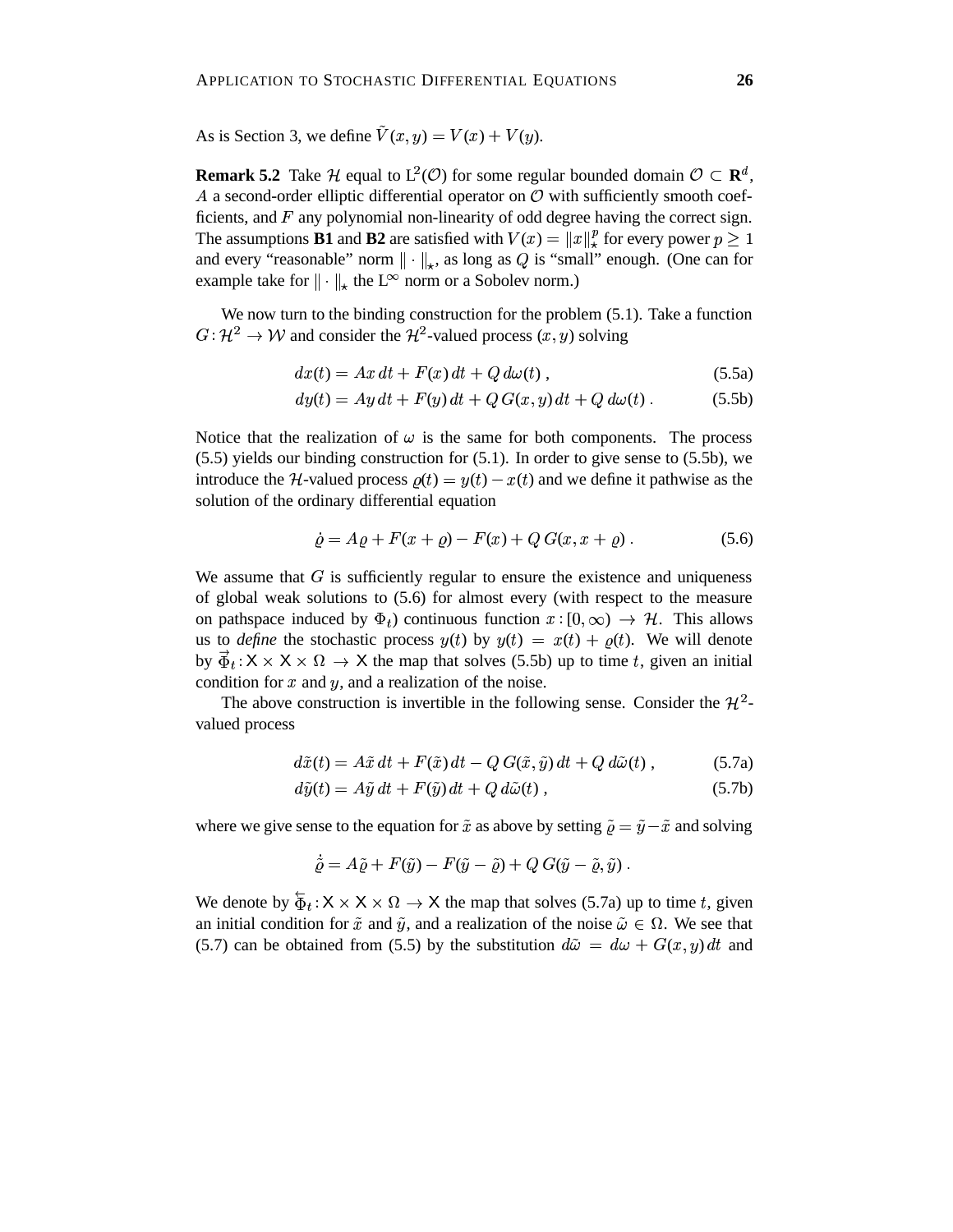We will state two more assumptions to make sure that the conclusions of Theorem 4.1 hold. First, we want  $G$  to become small as  $x$  and  $y$  become close.

# **B3** *There exists a constant*  $C > 0$  *and exponents*  $\alpha, \beta > 0$  *such that*

$$
||G(x,y)||^{2} \leq C||x-y||^{\alpha} (1 + \tilde{V}(x,y))^{\beta}, \qquad (5.8)
$$

*for every*  $x, y \in \mathcal{H}$ .

The last assumption ensures that the process  $y(t)$  converges towards  $x(t)$  for large times.

**B4** There exist positive constants C and  $\gamma$  such that the solutions of (5.5) and (5.7) *satisfy*

$$
\|\Phi_t(x,\omega)-\vec{\Phi}_t(x,y,\omega)\| \le Ce^{-\gamma t} \Big(1+V(y)+\sup_{s\le t}V(\Phi_s(x,\omega))\Big),\quad(5.9a)
$$

$$
\|\overline{\Phi}_t(x,y,\omega)-\Phi_t(y,\omega)\| \le Ce^{-\gamma t} \Big(1+V(x)+\sup_{s\le t}V(\Phi_s(y,\omega))\Big),\quad(5.9b)
$$

for  $P^{\infty}$ -almost every  $\omega \in \Omega^{\infty}$ . Furthermore, there exists  $\delta > 0$  such that one *has the estimate*

$$
V(\vec{\Phi}_t(x, y, \omega)) \le C \left( 1 + V(y) + \sup_{s \le t} V(\Phi_s(x, \omega)) \right)^{\delta}, \tag{5.10a}
$$

$$
V(\overleftarrow{\Phi}_t(x,y,\omega)) \le C\Big(1 + V(x) + \sup_{s \le t} V(\Phi_s(y,\omega))\Big)^{\delta}, \tag{5.10b}
$$

*for*  $P^{\infty}$ *-almost every*  $\omega \in \Omega^{\infty}$  *and every*  $t > 0$ *.* 

**Remark 5.3** One important particular case is the choice  $V(x) = ||x||^p$ , where the power  $p$  is chosen in such a way that (5.9) is satisfied. Notice that in this case, the estimates (5.10) are a straightforward consequence of (5.9).

The function  $G$  is then only required to satisfy a bound of the type

$$
||G(x,y)||^2 \leq C||x-y||^{\alpha}(1+||x||+||y||)^q,
$$

with  $\alpha$  and  $q$  some arbitrary positive exponents.

It is also possible to choose  $V(x) = ||x||_x^p$ , with  $|| \cdot ||_x$  the norm of some Banach space  $\mathcal{B} \subset \mathcal{H}$ . In this case, (5.9) with the B-norm replacing the H-norm in the left-hand side implies (5.10).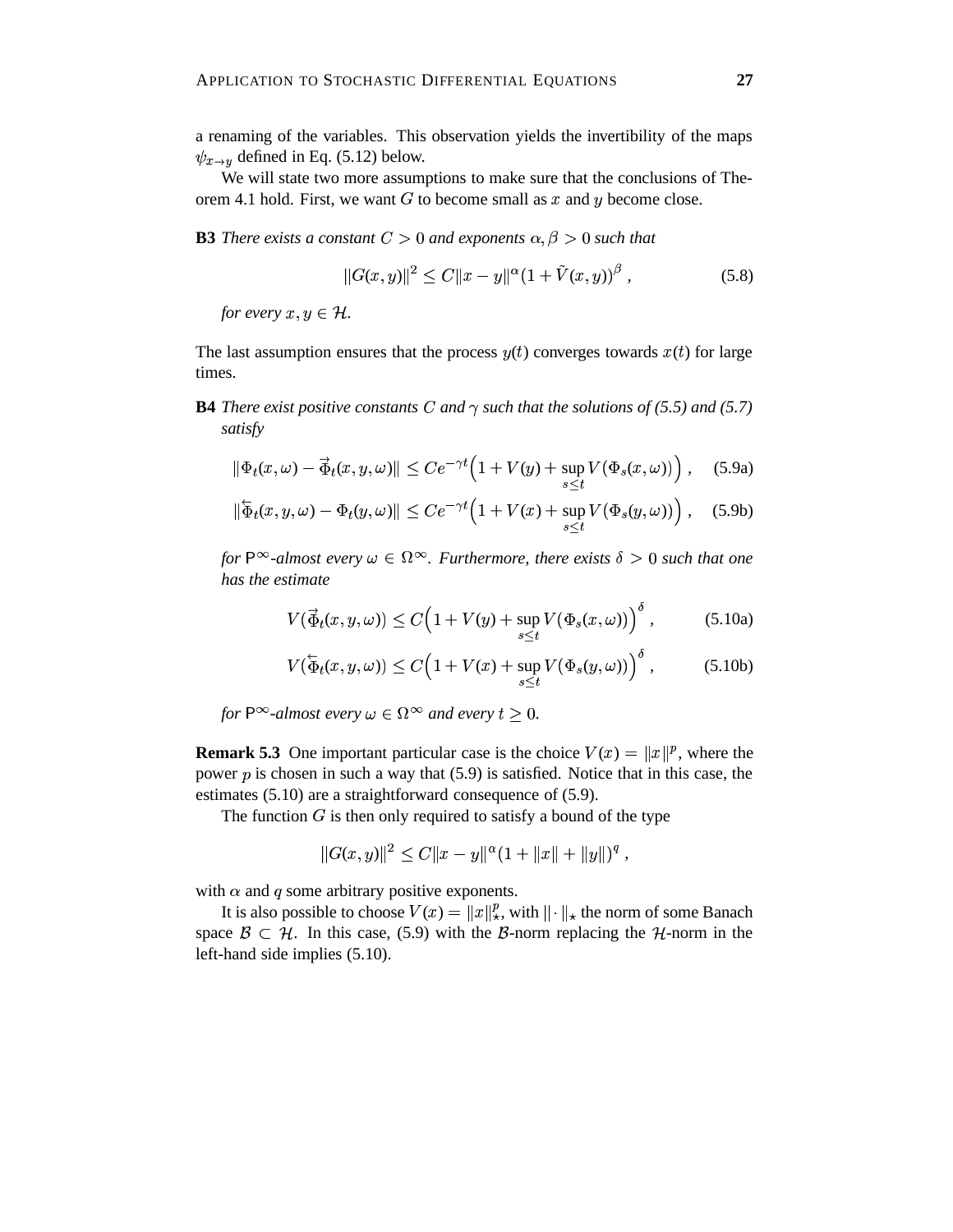**Remark 5.4** An equivalent way of writing (5.9b) is

$$
\|\Phi_t(x,\omega) - \vec{\Phi}_t(x,y,\omega)\| \le Ce^{-\gamma t} \left(1 + V(x) + \sup_{s \le t} V(\vec{\Phi}_s(x,y,\omega))\right). \tag{5.11}
$$

The equation  $(5.11)$  will be more natural in our examples, but  $(5.9)$  is more symmetric and more convenient for the proof of Theorem 5.5 below.

All these assumptions together ensure that exponential mixing takes place:

**Theorem 5.5** Let A, F and Q be such that assumptions **B1** and **B2** are satisfied. *If there exists a function*  $G: \mathcal{H}^2 \to \mathcal{W}$  such the  $^2$   $\rightarrow$  *W* such that assumptions **B3** and **B4** hold, *then the solution of* (5.1) *possesses a unique invariant measure*  $\mu_*$  *and there exist constants*  $C, \gamma > 0$  *such that* 

$$
\|\mathbf{P}_{x}^{n}-\mu_{*}\|_{\mathcal{L}}\leq Ce^{-\gamma n}(1+V(x))\;.
$$

*Proof.* It suffices to show that assumptions **A1**–**A5** hold. Assumption **A1** follows immediately from Assumption **B2**. In order to check the other assumptions, we define the various objects appearing in the previous sections. We have already seen that  $X = H$ ,  $\Omega = C_0([0, 1], \hat{W})$ , and  $\Phi$  is the solution of (5.1) at time 1.

We define the function  $W : \mathcal{H} \times \Omega \to [1, \infty]$  by

$$
W(x,\omega) = \sup_{t \in [0,1]} V(\Phi_t(x,\omega)) \ .
$$

The estimate  $(5.4)$  and the definition ensure that W satisfies  $(3.3a)$  and  $(3.3b)$ . The bound (5.10) ensures that Assumption **A2** is also satisfied.

It remains to define the binding functions  $\psi_{x\to y}$  and to compute the densities  $\mathcal{D}_{x,y}^n$ . According to the constructions (5.5) and (5.7), we define for  $(x,y) \in \mathcal{H}^2$  the binding functions

$$
(\psi_{x \to y}(\omega))(t) = \omega(t) + \int_0^t G(\Phi_s(x, \omega), \vec{\Phi}_s(x, y, \omega)) ds , \qquad (5.12a)
$$

$$
(\psi_{x \leftarrow y}(\omega))(t) = \omega(t) - \int_0^t G(\overleftarrow{\Phi}_s(x, y, \omega), \Phi_s(y, \omega)) ds , \qquad (5.12b)
$$

with  $t \in [0, 1]$ . It follows from the construction that these functions are each other's inverse. Furthermore, if we identify  $\Omega^n$  with  $C_0([0, n], \hat{W})$  in a natural way, we see that the maps  $\Xi_{x,y}^n$  introduced in (2.10) are obtained from (5.12) by simply letting t take values in  $[0, n]$ . These observations allow us to compute the densities  $\mathcal{D}_{x,y}^n(\omega)$  by Girsanov's theorem: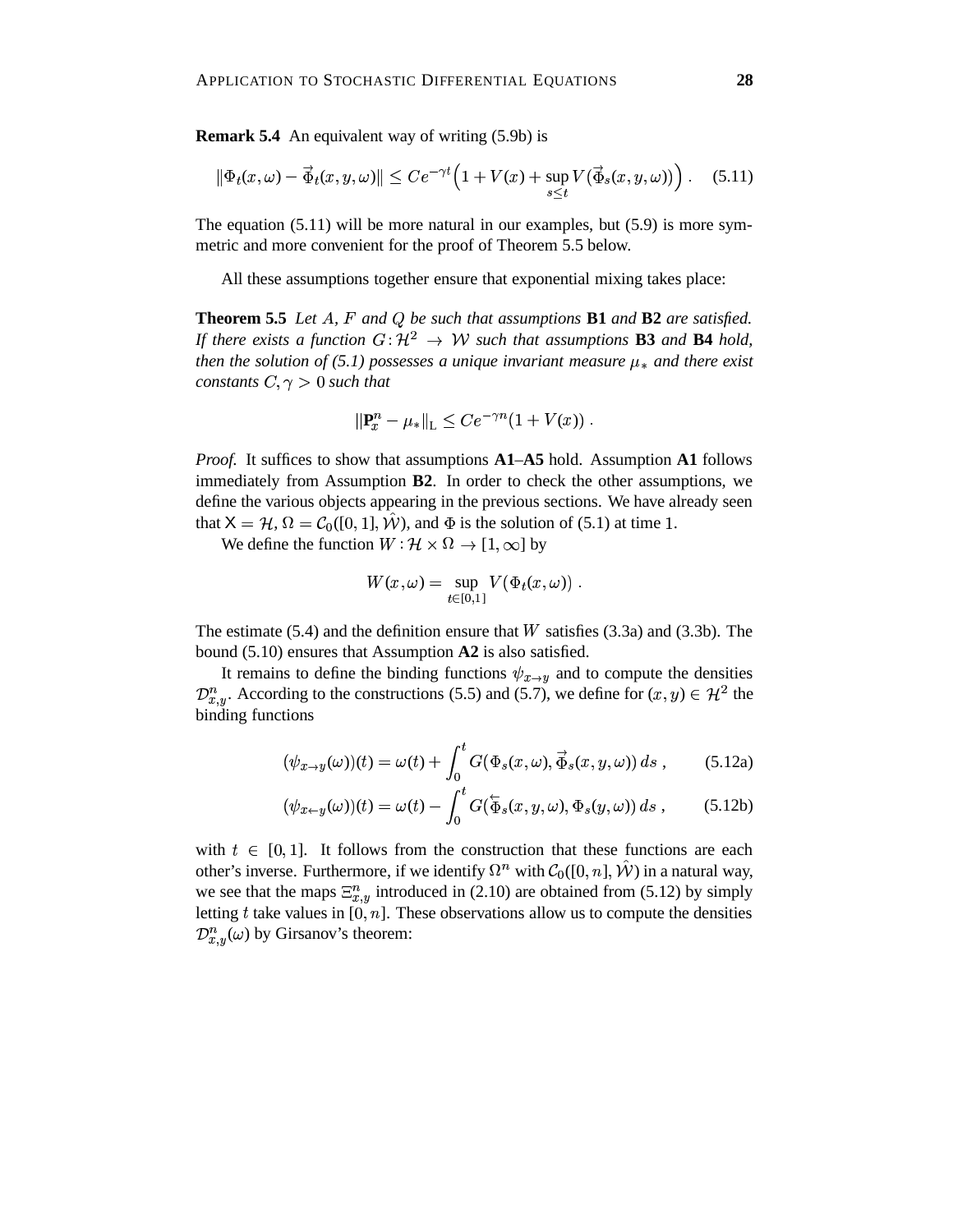**Lemma 5.6** *The family of densities*  $\mathcal{D}_{x,y}^n(\omega)$  *is given by* 

$$
\mathcal{D}_{x,y}^n(\omega) = \exp\Bigl(\int_0^n G(\overleftarrow{\Phi}_t(x,y,\omega),\Phi_t(y,\omega))\,d\omega(t) - \frac{1}{2}\int_0^n\|G(\ldots)\|^2\,dt\Bigr)\,,
$$

where the arguments of  $G$  in the second term are the same as in the first term.

*Proof.* If we can show that Girsanov's theorem applies to our situation, then it precisely states that

$$
\psi_{x \leftarrow y}^* \hat{\mathsf{P}}^n = \mathsf{P}^n ,
$$

with  $\hat{P}^n(d\omega) = \mathcal{D}_{x,y}^n(\omega) P^n(d\omega)$ , and  $\mathcal{D}_{x,y}^n(\omega)$  defined as above. Applying  $\psi_{x\to y}^*$  to both sides of the equality shows the result.

We now show that Girsanov's theorem can indeed be applied. By [DPZ92b, Thm 10.14], it suffices to verify that

$$
\int_{\Omega^n} \mathcal{D}^n_{x,y}(\omega) \mathsf{P}^n(d\omega) = 1 . \tag{5.13}
$$

This can be achieved by a suitable cut-off procedure. Define for  $N > 0$  the function

$$
G_N(x, y) = \begin{cases} G(x, y) & \text{if } ||G(x, y)|| \leq N, \\ 0 & \text{otherwise,} \end{cases}
$$

and define

$$
\mathcal{D}_{x,y}^{n,N}(\omega)=\exp\Bigl(\int_0^nG_N(\overleftarrow{\Phi}_t(x,y,\omega),\Phi_t(y,\omega))\,d\omega(t)-\frac{1}{2}\int_0^n\|G_N(\ldots)\|^2\,dt\Bigr)\;.
$$

It is immediate that (5.13) holds for  $\mathcal{D}_{x,y}^{n,N}$ . Furthermore, it follows from Assumption **B4** that there exists a constant  $C_N$  such that  $\mathcal{D}_{x,y}^{n,N}(\omega) = \mathcal{D}_{x,y}^n(\omega)$  on the set

$$
\Gamma_N = \{ \omega \in \mathcal{P}^n \mid \tilde{V}(\overleftarrow{\Phi}_s(x, y, \omega), \Phi_s(y, \omega)) < C_N \quad \forall s \in [0, n] \} .
$$

The sets  $\Gamma_N$  satisfy  $\lim_{N\to\infty} P^n(\Gamma_N) = 1$  by (5.4) and (5.10b). This shows that (5.13) holds. Notice that the *a-priori* bounds of Assumption **B4** were crucial in this step in order to apply Girsanov's theorem. The bound (5.8) alone could lead to exploding solutions for which Girsanov's theorem does not apply.  $\Box$ 

It is immediate that Assumption **A3** follows from Assumption **B4** and the definition of the norm  $\|\cdot\|_{L}$ .

We now turn to the verification of Assumption **A4**. Recalling the definition (3.5), we see that in our case

$$
A_{y,k} \subset B_{y,k} \equiv \{ \omega \in \Omega^{\infty} \mid V(\Phi_s(y,\omega)) \leq k(V(y) + s^2) \quad \forall s \geq 0 \} .
$$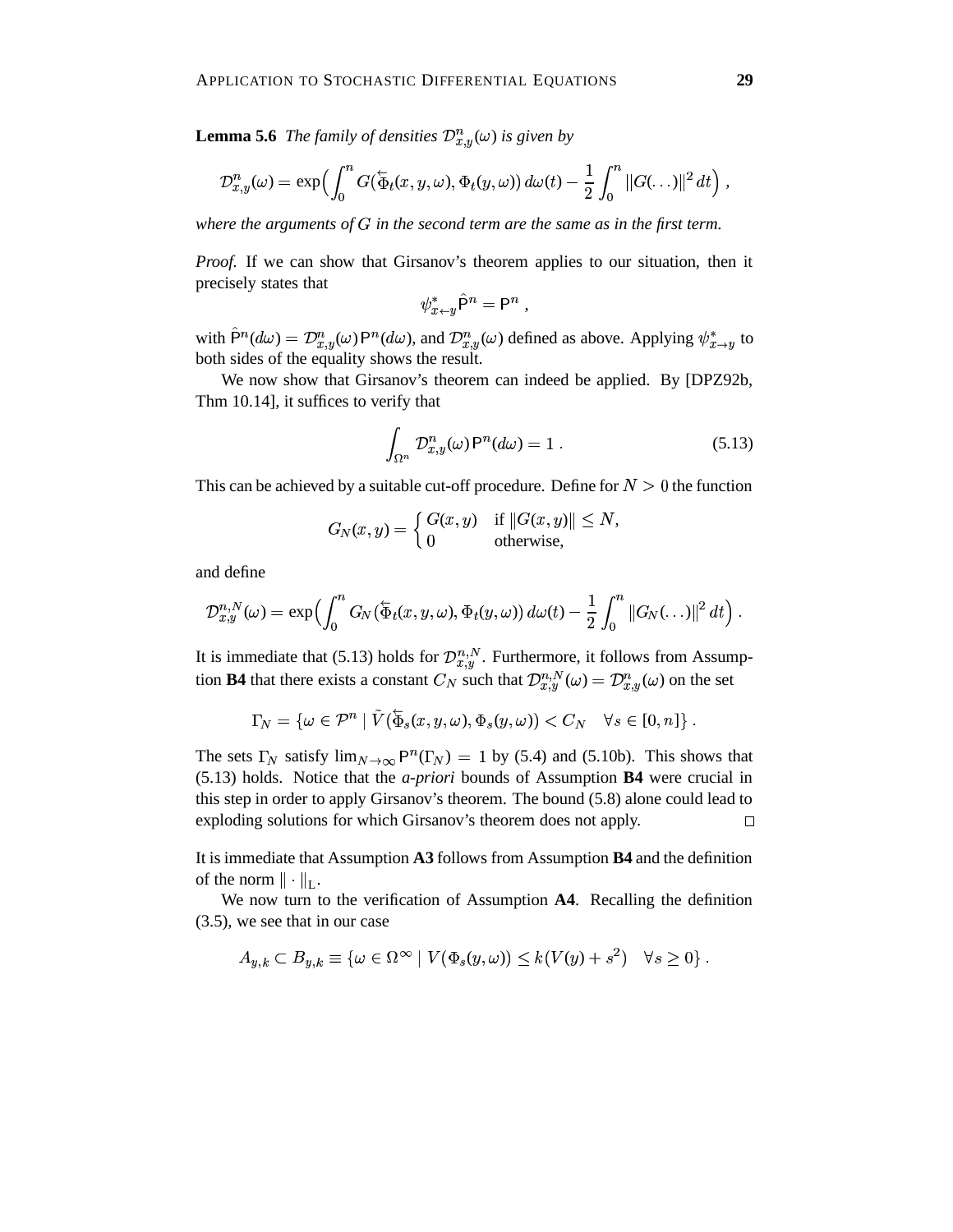As we see from the definition of  $B_{v,k}$ , a natural definition for a truncation  $G_{v,k}$  of  $G$  (this time the truncation additionally depends on time) is

$$
G_{y,k}(\tilde{x}, \tilde{y}, t) = \begin{cases} G(\tilde{x}, \tilde{y}) & \text{if } V(\tilde{y}) \le k(V(y) + t^2), \\ 0 & \text{otherwise.} \end{cases}
$$

As above, we define

$$
\mathcal{D}_{x,y}^{n,k}(\omega)=\exp\Bigl(\int_0^n G_{y,k}(\overleftarrow{\Phi}_t(x,y,\omega),\Phi_t(y,\omega),t)\ d\omega(t)-\frac{1}{2}\int_0^n\|G_{y,k}(\ldots)\|^2\ dt\Bigr)\ .
$$

By definition,  $\mathcal{D}_{x,y}^{n,k}(\omega) = \mathcal{D}_{x,y}^n(\omega)$  for every  $\omega \in B_{y,k}$ . Setting  $\xi = \delta(\alpha + \beta)$ , we thus have the estimate

$$
\int_{A_{y,k}} (\mathcal{D}_{x,y}^n(\omega))^{-2} P^n(d\omega) \le \int_{B_{y,k}} (\mathcal{D}_{x,y}^{n,k}(\omega))^{-2} P^n(d\omega)
$$
\n
$$
\le \left( \int_{B_{y,k}} \exp\left(10 \int_0^n \|G_{y,k}(\overline{\Phi}_t(x,y,\omega), \Phi_t(y,\omega), t)\|^2 dt \right) P^n(d\omega) \right)^{1/2}
$$
\n
$$
\le \left( \int_{B_{y,k}} \exp\left(10 \int_0^n C e^{-\gamma t} \left(1 + V(x) + \sup_{s \le t} V(\Phi_s(y,\omega))\right)^{\xi} dt \right) P^n(d\omega) \right)^{1/2}
$$
\n
$$
\le \exp\left(C \int_0^n e^{-\gamma t} (1 + k\tilde{V}(x,y) + kt^2)^{\xi} dt\right).
$$

In this expression, we used the Cauchy-Schwarz inequality to go from the first to the second line, and we used assumptions **B3** and **B4** to go from the second to the third line. Since the integral converges for  $n \to \infty$ , the bound is uniform in *n* and Assumption **A4** is verified.

The verification of Assumption **A5** is quite similar. Fix some positive constant  $K > 0$  and use again the cutoff function

$$
G_N(\tilde{x},\tilde{y})=\left\{\begin{matrix}G(\tilde{x},\tilde{y})&\text{if }\|G(\tilde{x},\tilde{y})\|^2\leq N,\\0&\text{otherwise.}\end{matrix}\right.
$$

The precise value of  $N$  (as a function of  $K$ ) will be fixed later. We also fix a pair  $(x_0, y_0) \in \mathcal{H}^2$  with  $\tilde{V}(x_0, y_0) \leq K$ , a value  $n > 0$ , and initial conditions  $(x, y) \in Q_K^n(x_0, y_0)$ . By the definition of  $Q_K^n(x_0, y_0)$ , there exists an element  $\tilde{\omega} \in \Omega^n$  such that

$$
(x, y) = (\overleftarrow{\Phi}_n(x_0, y_0, \tilde{\omega}), \Phi_n(y_0, \tilde{\omega})) , \qquad (5.14)
$$

and such that

$$
\sup_{s \in [0,n]} \tilde{V}(\overleftarrow{\Phi}_s(x_0, y_0, \tilde{\omega}), \Phi_s(y_0, \tilde{\omega})) \leq K.
$$
\n(5.15)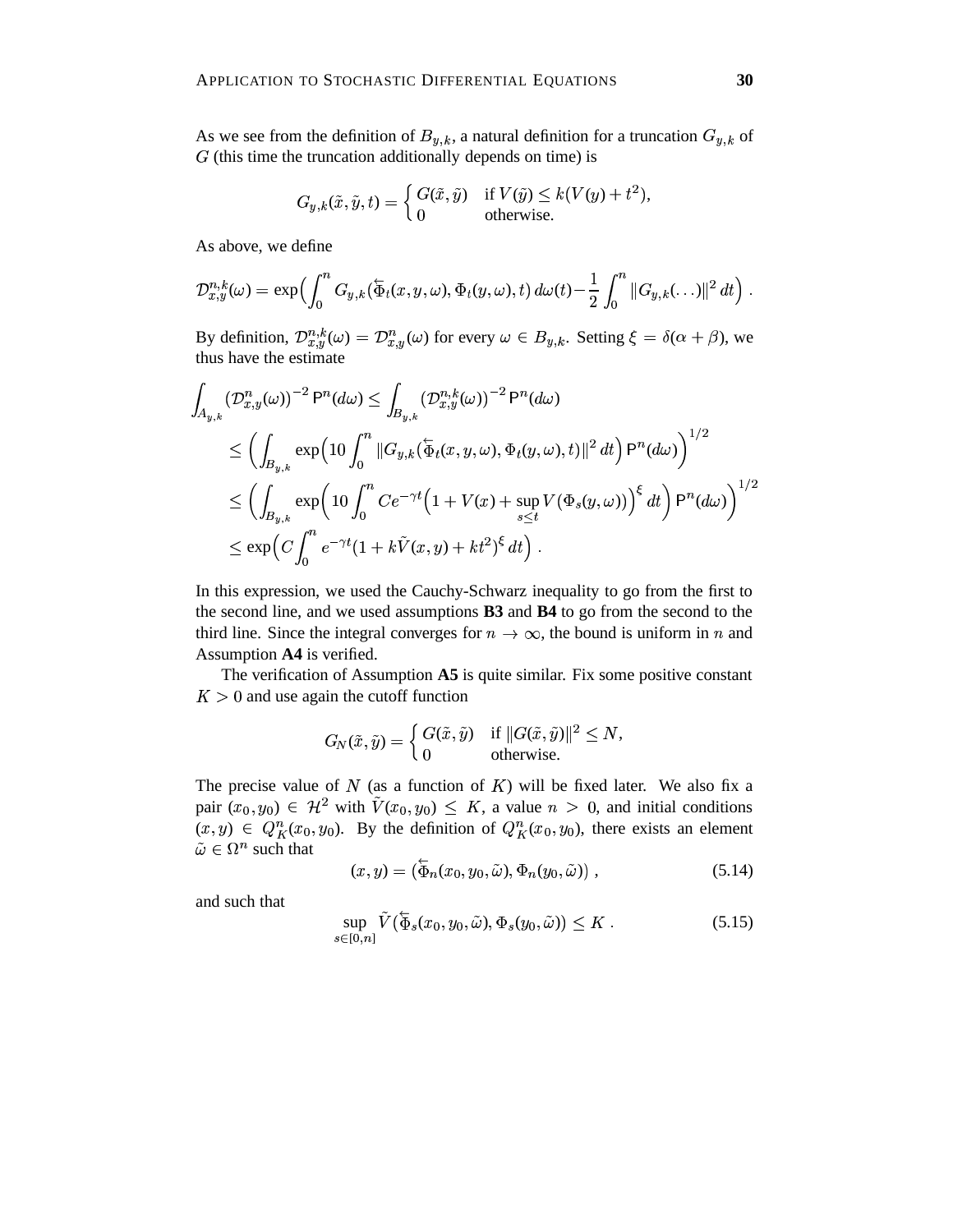Following the statement of Assumption **A5**, we define the set

$$
B_{x,y}^K = \left\{ \omega \in \Omega \; \Big| \; \sup_{t \in [0,1]} \tilde{V}(\overline{\Phi}_t(x,y,\omega),\Phi_t(y,\omega)) \leq K \right\},\,
$$

which is equal in our setup to the set over which integration is performed in (3.9). Being now accustomed to these truncation procedures, we define again

$$
\mathcal{D}_{x,y}^{(K)}(\omega)=\exp\Bigl(\int_0^1G_N(\overleftarrow{\Phi}_t(x,y,\omega),\Phi_t(y,\omega))\,d\omega(t)-\frac{1}{2}\int_0^1\|G_N(\ldots)\|^2\,dt\Bigr)\;.
$$

By (5.14) and the cocycle property, we can write the integral in the above expression as

$$
\int_0^1 G_N(\overleftarrow{\Phi}_{n+t}(x_0,y_0,\tilde{\omega}\omega),\Phi_{n+t}(y_0,\tilde{\omega}\omega))\,d\omega(t)\;,
$$

where  $\tilde{\omega}\omega$  is the realization of the noise which is equal to  $\tilde{\omega}$  for a time n and then to  $\omega$  for a time 1. Using the *a-priori* bound (5.15) as well as assumptions **B3** and **B4**, we thus see that there exists a constant  $C$  such that the choice

$$
N = Ce^{-\alpha \gamma n} (1 + K)^{\alpha + \beta} ,
$$

ensures that  $\mathcal{D}_{x,y}^{(K)}(\omega)$  is equal to  $\mathcal{D}_{x,y}(\omega)$  for  $\omega \in B_{x,y}^K$ . We then have the estimate

$$
\int_{B_{x,y}^{K}} (1 - \mathcal{D}_{x,y}(\omega))^{2} P(d\omega) \le \int_{\Omega} (1 - \mathcal{D}_{x,y}^{(K)}(\omega))^{2} P(d\omega)
$$
\n
$$
= \int_{\Omega} (\mathcal{D}_{x,y}^{(K)}(\omega))^{2} P(d\omega) - 1
$$
\n
$$
\le \left( \int_{\Omega} \exp\left( 6 \int_{0}^{1} ||G_{N}(\overline{\Phi}_{t}(x, y, \omega), \Phi_{t}(y, \omega))||^{2} dt \right) P(d\omega) \right)^{1/2} - 1
$$
\n
$$
\le \exp(C e^{-\alpha \gamma n} (1 + K)^{\alpha + \beta}) - 1.
$$

If we take  $n \geq \beta \ln(1 + K)/\gamma$ , the exponent is bounded by C and there exists a constant  $C'$  such that

$$
\int_{B_{x,y}^K} (1-\mathcal D_{x,y}(\omega))^2\, \mathsf P(d\omega) \leq C'e^{-\alpha\gamma n}(1+K)^{\alpha+\beta} \,\, ,
$$

thus validating Assumption **A5** with  $\gamma_2 = \alpha \gamma$  and  $\zeta = \alpha + \beta$ .

The proof of Theorem 5.5 is complete.

 $\Box$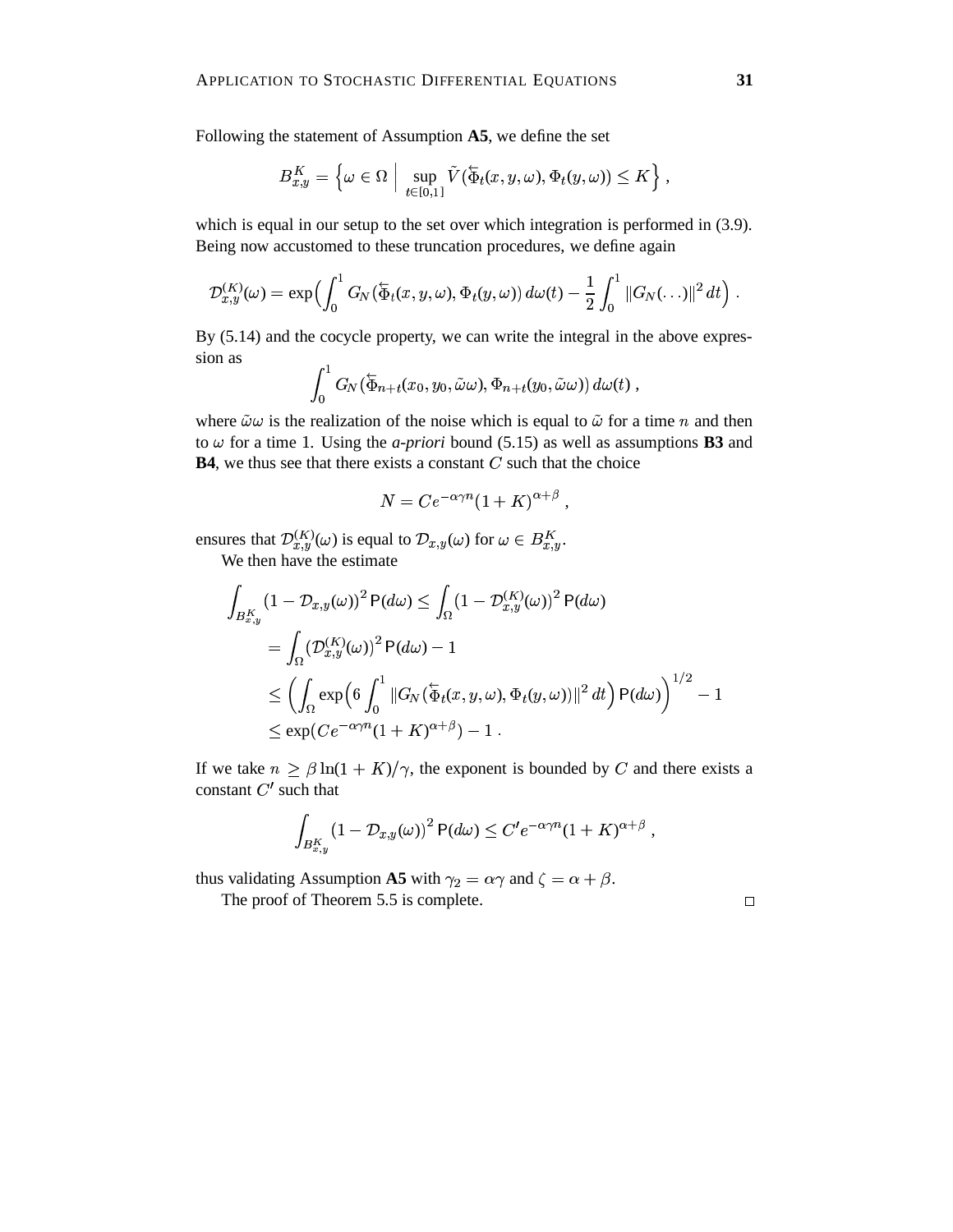# **6 Examples**

Numerous recent results show that the invariant measure for the 2D Navier-Stokes equation (and also for other dissipative PDEs) is unique if a sufficient number of low-frequency modes are forced by the noise [BKL00a, BKL00b, EMS01, Mat01, EL01, KS00, KS01, MY01]. These results are not covered directly by Theorem 5.5, but some more work is needed. The reason is that the sets  $A_{\tau}^{k}$  defined in (3.5) are not the natural sets that allow to control the influence of the low-frequency modes onto the high-frequency modes in the 2D Navier-Stokes equation.

On the other hand, our formulation of Theorem 5.5 makes it quite easy to verify that the  $n$ -dimensional Ginzburg-Landau equation (in a bounded domain) shows exponential mixing properties, if sufficiently many low-frequency modes are forced by the noise. We verify this in the following subsection.

# **6.1 The Ginzburg-Landau equation**

We consider the SPDE given by

$$
du = (\Delta u + u - u^3) dt + Q dw(t) , \t u(0) = u_0 , \t (6.1)
$$

where the function  $u$  belongs to the Hilbert space

$$
\mathcal{H} = \mathrm{L}^2([-L,L]^n,\mathbf{R})\;,
$$

and  $\Delta$  denotes the Laplacean with periodic boundary conditions. The symbol  $Q d\omega(t)$  stands as a shorthand for

$$
Q d\omega(t) \equiv \sum_{i=1}^N q_i e_i d\omega_i(t) ,
$$

 $Q d\omega(t) \equiv \sum_{i=1} q_i e_i d\omega_i(t)$ ,<br>where  $\{q_i\}_{i=1}^N$  is a collection of strictly positive numbers,  $e_i$  denotes the *i*th eigenvector of the Laplacean, and the  $\omega_i$  are N independent Brownian motions (for some finite integer N). We also denote by  $\lambda_i$  the eigenvalue of  $\Delta$  corresponding to  $e_i$ and we assume that they are ordered by  $\ldots \leq \lambda_2 \leq \lambda_1 \leq 0$ . We  $_1 \leq 0$ . We will see that it is fairly easy to construct a binding function  $G$  for which the assumptions of the previous section hold with  $V(u) = ||u||$ , where  $|| \cdot ||$  denotes the norm of H.

In [DPZ96], it is shown that (6.1) possesses a unique mild solution for initial conditions  $u_0 \in L^{\infty}([-L, L]^n)$ . It is straightforward to extend this to every initial condition  $u_0 \in \mathcal{H}$ , by using the regularizing properties of the heat semigroup. Thus, Assumption **B1** holds and we denote by  $P_u^t$  the transition probabilities of the solution at time  $t$  starting from  $u$ . We have the following result: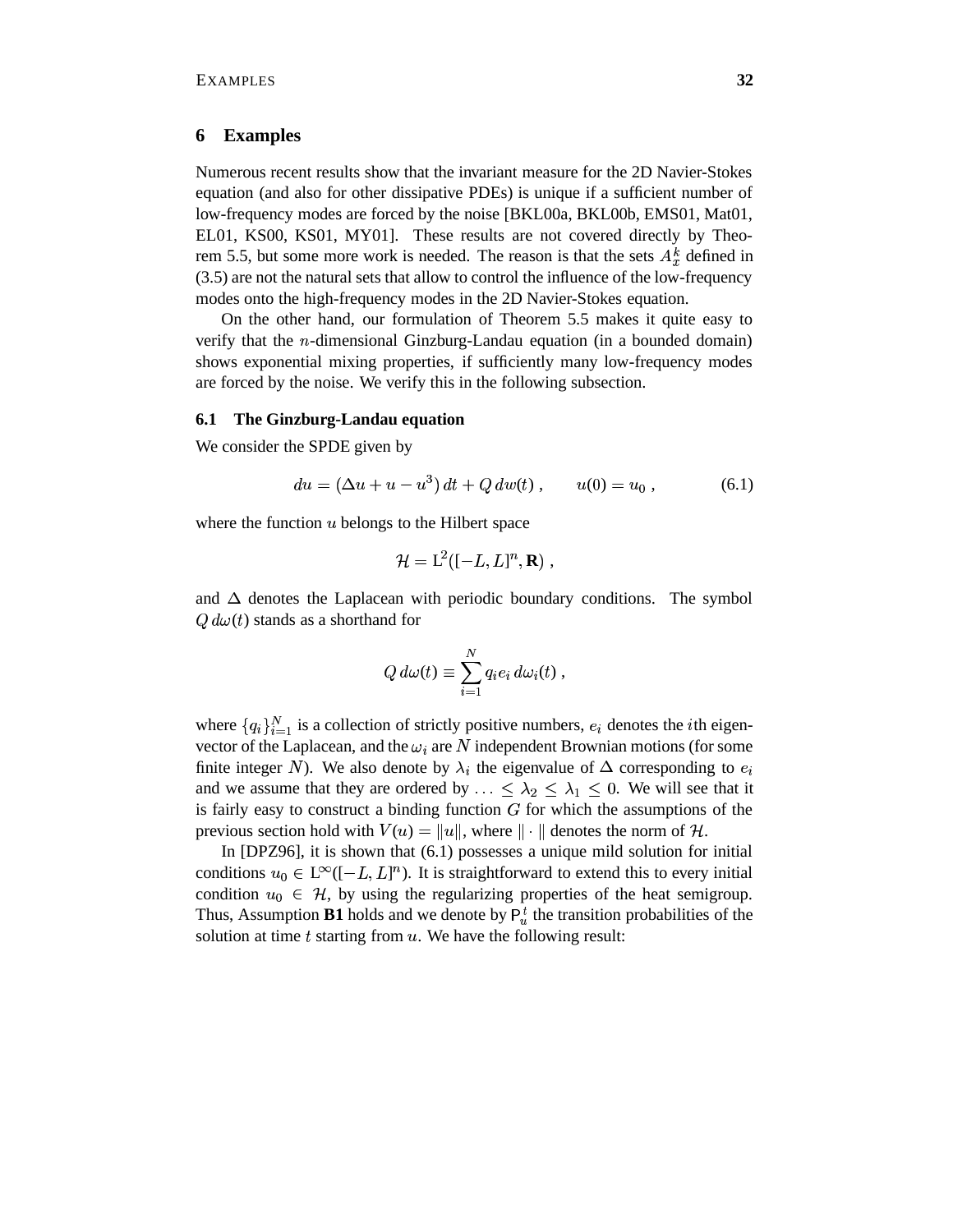**Theorem 6.1** *There exist positive constants* C and  $\gamma$ , and a unique measure  $\mu_* \in$  $\mathscr{M}_1(\mathcal{H})$  such that

$$
\|\mathbf{P}_u^t - \mu_*\|_{\mathcal{L}} \le C e^{-\gamma t} (1 + \|u\|), \tag{6.2}
$$

*for every*  $u \in \mathcal{H}$  *and every*  $t > 0$ *.* 

*Proof.* We verify that the assumptions of Theorem 5.5 hold. The bounds required for the verification of Assumption **B2** can be found in [Cer99, DPZ96], for example.

It remains to construct the forcing  $G: \mathcal{H}^2 \to \mathbf{R}^N$  and to v  $P^2 \to \mathbf{R}^N$  and to verify assumptions **B3** and **B4**. We consider two copies  $u_1$  and  $u_2$  of (6.1), with the noise  $d\omega$  replaced by  $d\omega + G dt$  in the second copy. We also denote by  $\rho = u_2 - u_1$  the difference process. It satisfies the differential equation

$$
\dot{\varrho} = \Delta \varrho + \varrho - \varrho (u_1^2 + u_1 u_2 + u_2^2) + Q G(u_1, u_2) \,. \tag{6.3}
$$

We can project (6.3) onto the direction given by  $e_k$ . This yields

$$
\dot{\varrho}_k = (\lambda_k + 1)\varrho_k - \left(\varrho(u_1^2 + u_1u_2 + u_2^2)\right)_k + q_k G_k(u_1, u_2),
$$

for  $k = 1, \dots, N$  and

$$
\dot{\varrho}_k = (\lambda_k + 1)\varrho_k - \left(\varrho(u_1^2 + u_1u_2 + u_2^2)\right)_k,
$$

for  $k > N$ . We choose  $G_k$  for  $k = 1, ..., N$  as

$$
G_k(u_1, u_2) = -\frac{2+\lambda_k}{q_k} \varrho_k.
$$

Since  $G_k$  can only be defined this way if  $q_k \neq 0$ , we use at this point the fact that the noise acts directly and independently on *every unstable mode*. This requirement can be significantly weakened with the help of Theorem 5.5. We will focus next on more degenerate problems which illustrate the power of our technique.

This choice satisfies Assumption **B3**. With this choice, we can write down the evolution of the norm of  $\rho$  as

$$
\frac{d\|\varrho\|^2}{dt}=2\langle\varrho,A\varrho\rangle-2\langle\varrho,\varrho(u_1^2+u_1u_2+u_2^2)\rangle\;,
$$

with A the linear operator given by adding up the contribution of  $\Delta + 1$  and the contribution of  $G$ . By the condition we imposed on  $N$ , there exists a constant  $a > 0$  such that  $\langle \varrho, A \varrho \rangle \le -a ||\varrho||^2$ . Furthermore, one has

$$
\langle \varrho, \varrho(u_1^2 + u_1 u_2 + u_2^2) \rangle \ge 0.
$$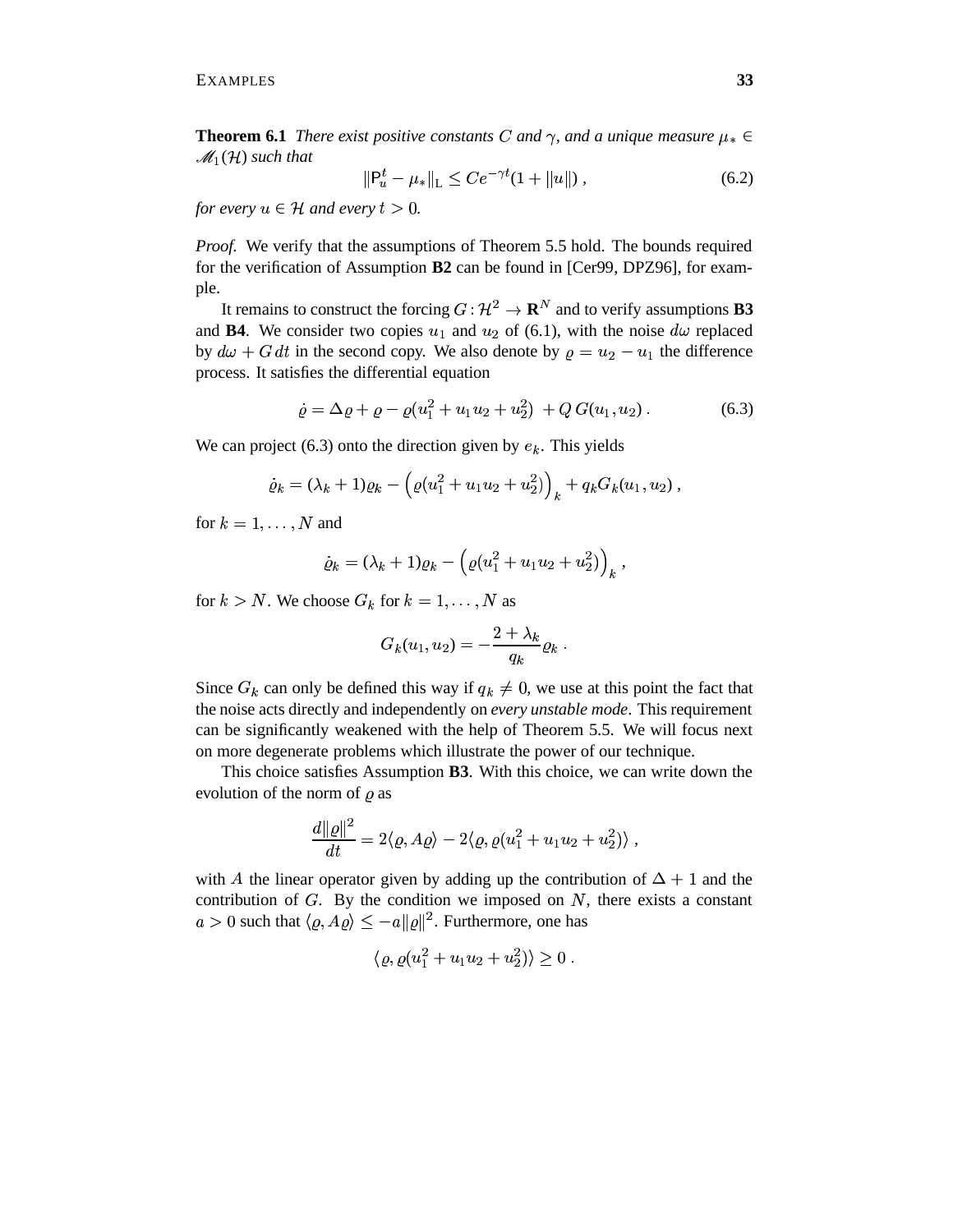We thus have the differential inequality

$$
\frac{d\|\varrho\|^2}{dt}\leq -2a\|\varrho\|^2\;,
$$

which implies that

$$
\|\varrho(t)\| \le e^{-at} \|\varrho(0)\| .
$$

This implies by Remark 5.3 that Assumption **B4** is also satisfied. The proof of Theorem 6.1 is complete.  $\Box$ 

# **6.2 A reaction-diffusion system**

Consider the following reaction-diffusion system:

$$
du = (\Delta u + 2u + v - u^{3}) dt + dw(t),
$$
  
\n
$$
dv = (\Delta v + 2v + u - v^{3}) dt,
$$
\n(6.4)

where the pair  $(u, v)$  belongs to the Hilbert space

$$
\mathcal{H}=\mathcal{H}_u\oplus \mathcal{H}_v= \text{L}^2([-L,L],\mathbf{R})\oplus \text{L}^2([-L,L],\mathbf{R})\;.
$$

The symbol  $\Delta$  again denotes the Laplacean with periodic boundary conditions, and  $d\omega$  is the cylindrical Wiener process on  $\mathcal{H}_u$  (meaning that it is space-time white noise).

Notice that, because of the presence of  $v$ , this system does not satisfy the assumptions stated in the papers mentioned at the beginning of this section. In other words, even though the forcing is infinite-dimensional, not all the determining modes for (6.4) are forced.

We take as our Lyapunov function

$$
V(u,v) = ||u||_{\infty} + ||v||_{\infty} ,
$$

with  $\|\cdot\|_{\infty}$  the L<sup> $\infty$ </sup> norm. As in the previous subsection, one can show that with this choice of  $V$ , our problem satisfies assumptions  $B1$  and  $B2$ . We will now construct a binding function G which satisfies assumptions **B4** and **B3**. We consider, as in (5.5), two copies  $(u_1, v_1)$  and  $(u_2, v_2)$  of the system (6.4), but the noise is modified by G on the second copy. We also define  $\varrho_u = u_2 - u_1$  and  $\varrho_v = v_2 - v_1$ . We then have

$$
\dot{\varrho}_u = \Delta \varrho_u + 2\varrho_u + \varrho_v - \varrho_u (u_1^2 + u_1 u_2 + u_2^2) + G(u_1, u_2, v_1, v_2) ,
$$
  
\n
$$
\dot{\varrho}_v = \Delta \varrho_v + 2\varrho_v + \varrho_u - \varrho_v (v_1^2 + v_1 v_2 + v_2^2) .
$$
\n(6.5)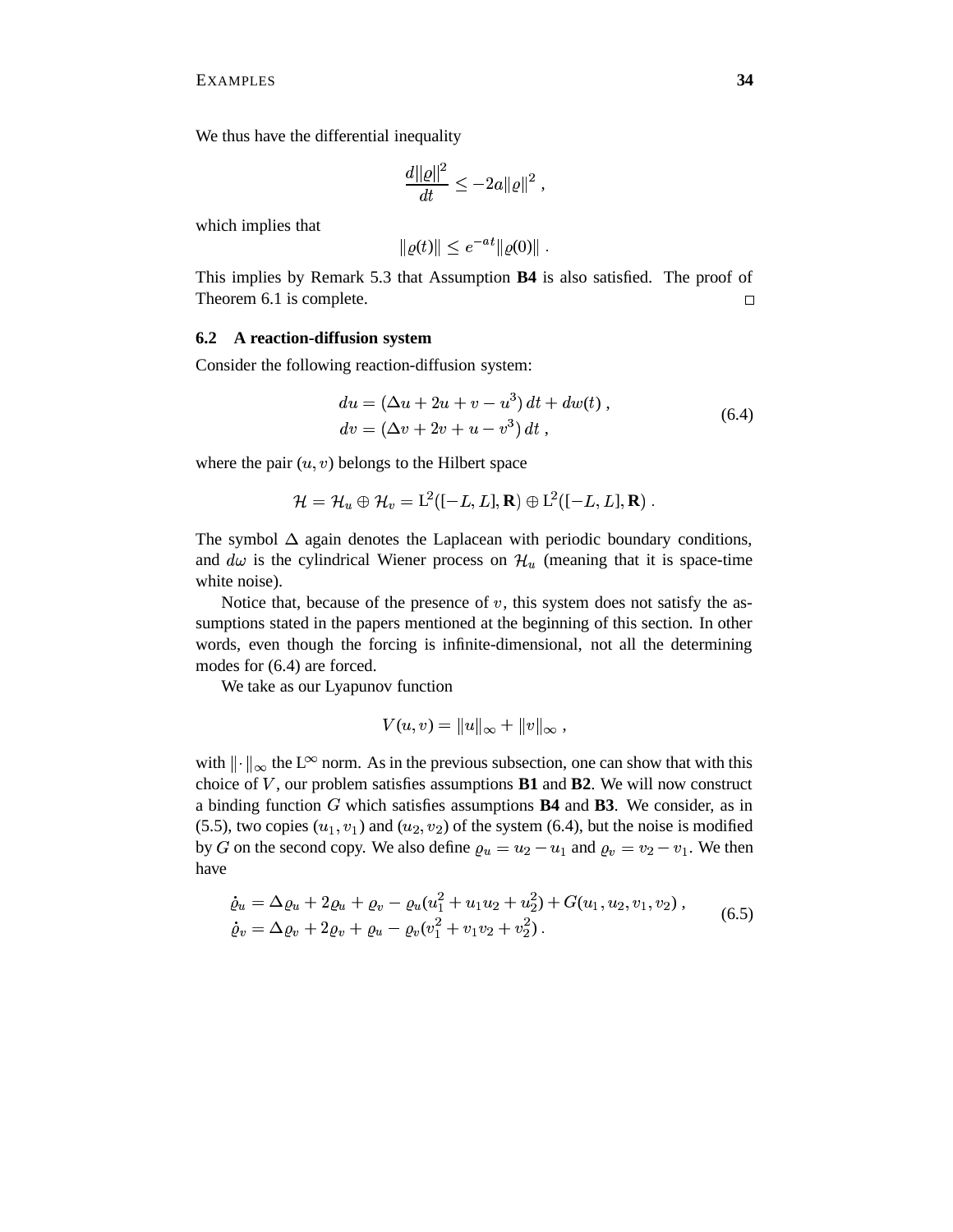Our construction of  $G$  is inspired from the construction we presented in Section 1.1. We introduce the variable  $\zeta = \varrho_u + 3\varrho_v$ . Substituting this in (6.5), it defines the function G if we impose that the equation for  $\zeta$  becomes

$$
\zeta = \Delta \zeta - \zeta \,,\tag{6.6}
$$

so that  $\|\zeta(t)\|^2 \le \|\zeta(0)\|^2 e^{-t}$ . Notice that the function G achieving this identity satisfies a bound of the type

$$
||G|| \leq C(||\varrho_u|| + ||\varrho_v||)(1 + ||u_1||_{\infty} + ||u_2||_{\infty} + ||v_1||_{\infty} + ||v_2||_{\infty})^2,
$$

thus satisfying Assumption **B3**. It remains to show that Assumption **B4** is satisfied. The equation for  $\rho_v$  reads

$$
\dot\varrho_v=\Delta\varrho_v-\varrho_v+\zeta-\varrho_v(v_1^2+v_1v_2+v_2^2)\,.
$$

Therefore, the norm of  $\rho_v$  satisfies

$$
\|\varrho_v(t)\|^2 \le \|\varrho_v(0)\|^2 e^{-t} + \frac{1 + \| \zeta(0) \|^2}{2} e^{-t}.
$$

This in turn implies, through the definition of  $\zeta$  and the bound on  $\|\zeta(t)\|$ , that a similar bound holds for  $\|\varrho_u(t)\|$ . This shows that the bound (5.9) is satisfied. Similar estimates hold with the L<sup> $\infty$ </sup> norm replacing the L<sup>2</sup> norm, and so Assumption **B4** is satisfied by Remark 5.3.

In fact, a straightforward computation, which can be found in [Cer99, Hai01, MG01] for example, shows that in this example, one can get a uniform estimate on the Lyapunov function  $V$ . More precisely, there exists a constant  $C$  such that for all initial conditions  $x \in \mathcal{H}$ ,

$$
\int_{\mathcal{H}} V(y) P_x(dy) \le C \tag{6.7}
$$

Denoting by  $\mathcal{P}_t^*$  the semigroup acting on measures generated by the solutions of (6.4), we thus have:

**Theorem 6.2** *There exists a unique probability measure*  $\mu_* \in \mathcal{M}_1(\mathcal{H})$  *such that*  $\mathcal{P}_t^* \mu_* = \mu_*$  *for every*  $t \geq 0$ *. Furthermore, there exist constants*  $C$  *and*  $\gamma$  *such that* 

$$
\|\mathcal{P}_t^* \nu - \mu_* \|_{\mathcal{L}} \le C e^{-\gamma t} \,, \tag{6.8}
$$

*for every*  $\nu \in \mathscr{M}_1(\mathcal{H})$ .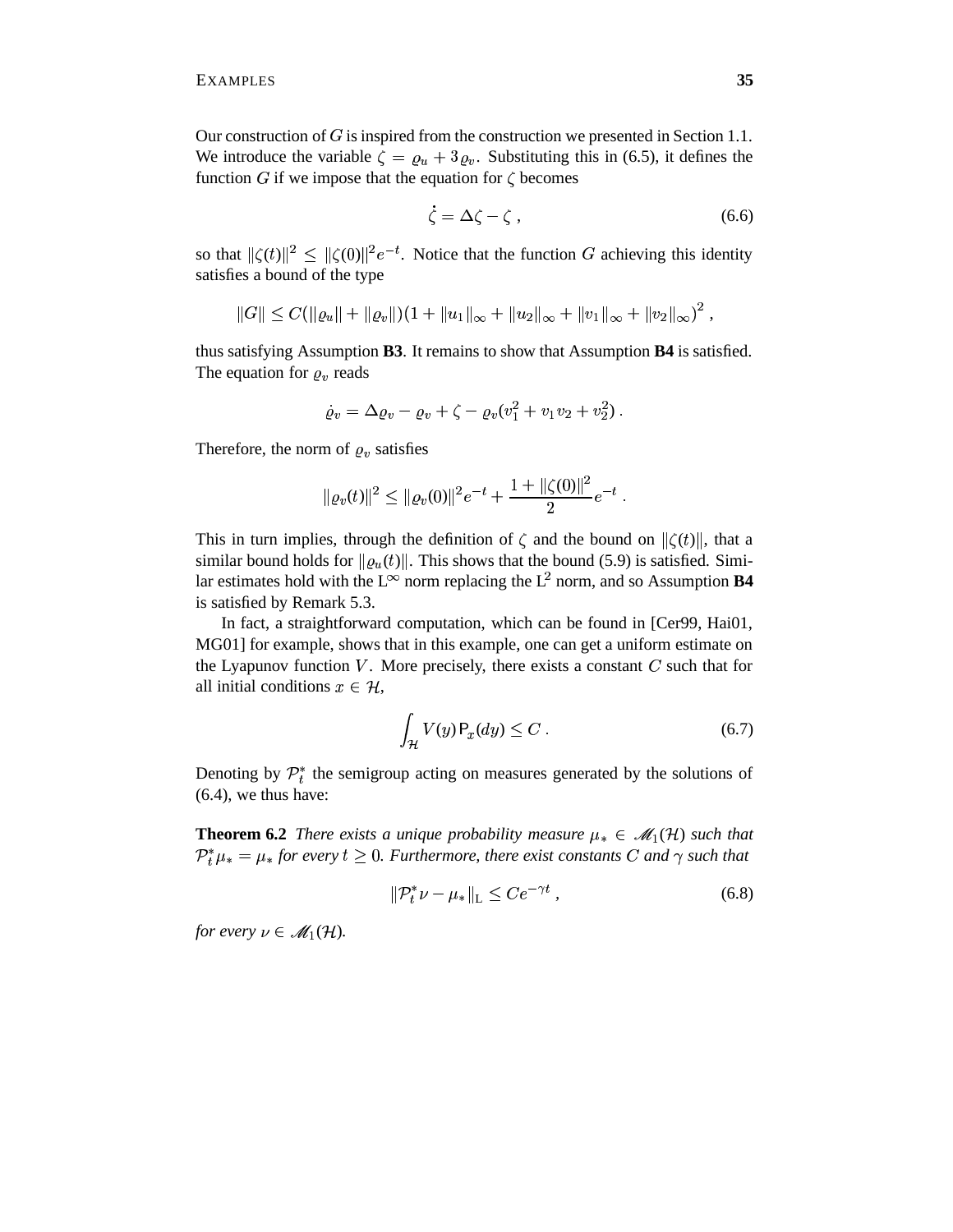*Proof.* Combining (6.7) with the results of Theorem 4.1 and a computation similar to what was done in the proof of Corollary 4.3, we get (6.8) for integer times. The generalization to arbitrary times is straightforward, using the fact that the growth rate of the difference process  $(\varrho_u, \varrho_v)$  (with  $G \equiv 0$ ) can easily be controlled.  $\Box$ 

**Remark 6.3** In fact, the dependence on  $u$  in the right-hand side of  $(6.2)$  can be removed similarly by checking that an estimate of the type (6.7) is verified for the solutions of the stochastic Ginzburg-Landau equation (6.1).

# **6.3 A chain with nearest-neighbour interactions**

In the previous example, the noise acted on infinitely many degrees of freedom in a non-degenerate way. As a consequence, one step was sufficient to transmit the noise to the entire system. We will now look at a much more degenerate system, where the noise acts on only *one* degree of freedom, although an *arbitrary* number of modes are linearly unstable.

Our model is given by

$$
dx_0 = (a^2x_0 + x_1 - x_0^3) dt + d\omega ,
$$
  
\n
$$
\dot{x}_k = (a^2 - k^2)x_k + x_{k-1} + x_{k+1} - x_k^3, \qquad k = 1, 2, \dots,
$$
\n(6.9)

where  $a \in \mathbf{R}$  is an arbitrary constant. One should think of the deterministic part of (6.9) as a very simple model for a dissipative PDE of the Ginzburg-Landau type. We will consider (6.9) in the (real) Hilbert space  $\mathcal{H} = \ell^2$  endowed with its canonical orthonormal basis  ${e_k}_{k=0}^{\infty}$ . It is easy to verify that (6.9) possesses a unique solution. We denote again by  $\mathcal{P}_t^*$  the semigroup acting on measures  $\nu \in$  $\mathscr{M}(\ell^2)$  generated by (6.9). We will show

**Theorem 6.4** *For the problem (6.9), there exists a unique probability measure*  $\mu_* \in M_1(\ell^2)$  such that  $\mathcal{P}_t^* \mu_* = \mu_*$  for every  $t \geq 0$ . Furthermore, there exist *constants*  $C$  *and*  $\gamma$  *such that* 

$$
\|\mathcal{P}_t^*\nu-\mu_*\|_{\mathcal{L}}\leq Ce^{-\gamma t}\,,
$$

*for every*  $\nu \in \mathscr{M}_1(\mathcal{H})$ .

*Proof.* We will take as our Lyapunov function  $V(x) = ||x||^p$  for some power of to be fixed later. It is a straightforward task to verify that the dynamics generated by (6.9) does indeed satisfy assumptions **B1** and **B2** for this choice of .

We next show that a bound of the type (6.7) holds for the solutions of (6.9), thus yielding the uniformity in the convergence towards the invariant measure  $\mu_*$ .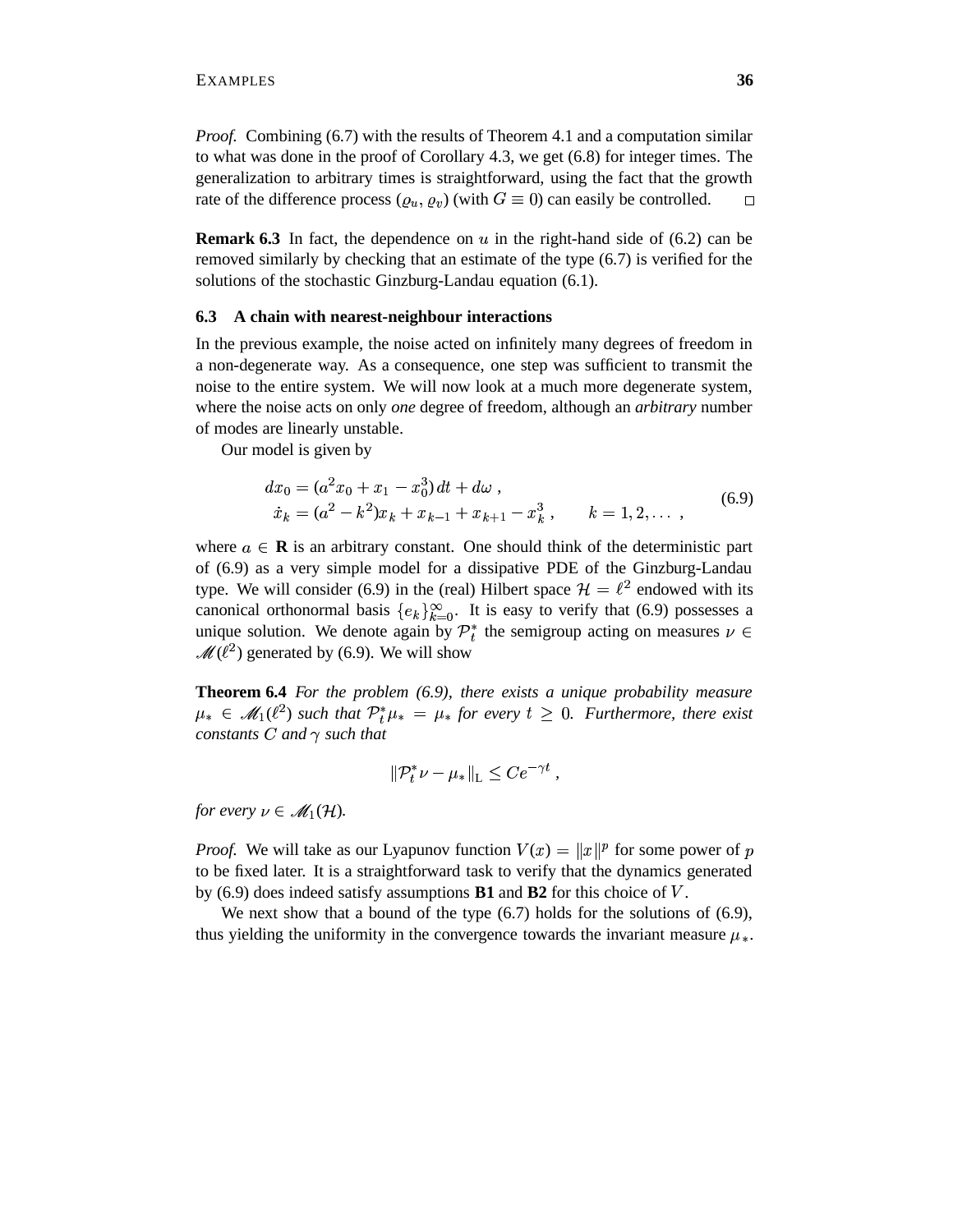Let us define the process  $y(t) \in \ell^2$  by  $y(t) = x(t) - \omega(t)e_0$ . This process then satisfies the following system of differential equations:

$$
\dot{y}_0 = a^2(y_0 + \omega) + y_1 - (y_0 + \omega)^3 ,
$$
  
\n
$$
\dot{y}_1 = (a^2 - 1)y_1 + y_0 + y_2 - y_1^3 + \omega ,
$$
  
\n
$$
\dot{y}_k = (a^2 - k^2)y_k + y_{k-1} + y_{k+1} - y_k^3 , \qquad k = 2, 3, ...
$$
\n(6.10)

We denote by  $||y||_{\infty}$  the norm given by  $\sup_k |y_k|$ . It follows from [Lun95] that (6.10) possesses a strong solution for positive times. Furthermore, from (6.10) and the definition of the  $\|\cdot\|_{\infty}$ -norm, we see that there are constants  $c_1, c_2 > 0$  such that

$$
\frac{D_{-}||y||_{\infty}}{Dt} \leq -c_{1}||y||_{\infty}^{3} + c_{2}(1 + |\omega(t)|^{3}), \qquad (6.11)
$$

where  $D_-/Dt$  denotes the left-handed lower Dini derivative. A straightforward computation shows that  $(6.11)$  implies that there exists a constant  $C$  such such that

$$
||y(1/2)||_{\infty} \leq C \sup_{t \in [0,1/2]} (1 + |\omega(t)|),
$$

independently of the initial condition. In order to conclude the proof of the estimate  $(6.7)$ , it suffices to show that there exists a constant  $C$  such that

$$
\mathbf{E} \|y(1/2)\| \leq C(1 + \|y(0)\|_{\infty}) \ .
$$

This follows easily from the dissipativity of the nonlinearity in  $\mathcal{H}$  and the fact that the semigroup generated by the linear part of (6.10) is bounded from  $\ell^{\infty}$  into  $\ell^{2}$ .

It remains to verify that the assumptions **B1**–**B4** are indeed satisfied for some binding function  $G$ . This, together with the uniform bound obtained above, shows that the conclusions of Theorem 6.4 hold. As for the toy model presented in Section 1.1, we consider a process  $y \in \ell^2$  governed by the same equation as (6.9), but with  $d\omega$  replaced by  $d\omega + G(x, y) dt$ . We then introduce the difference process  $\rho = y - x$ , which is given by the solution of

$$
\dot{\varrho}_0 = a^2 \varrho_0 + \varrho_1 - \varrho_0 (x_0^2 + x_0 y_0 + y_0^2) + G(x, y) ,
$$
\n
$$
\dot{\varrho}_k = (a^2 - k^2) \varrho_k + \varrho_{k+1} + \varrho_{k-1} - \varrho_k (x_k^2 + x_k y_k + y_k^2) .
$$
\n(6.12)

The aim of the game is to find a function G for which  $\rho(t) \to 0$  as  $t \to \infty$ . We can split (6.12) into "low modes" and "high modes" by introducing

$$
k_* = \inf\{k > 0 \mid k^2 - a^2 \ge 3\} .
$$

At the level of the Hilbert space  $\ell^2$ , we set  $\ell^2 = H_L \oplus H_H$ , where  $H_L \approx \mathbf{R}^{k_*}$ is generated by  $e_0, \ldots, e_{k_*-1}$  and  $\mathcal{H}_H$  is its orthogonal complement. We denote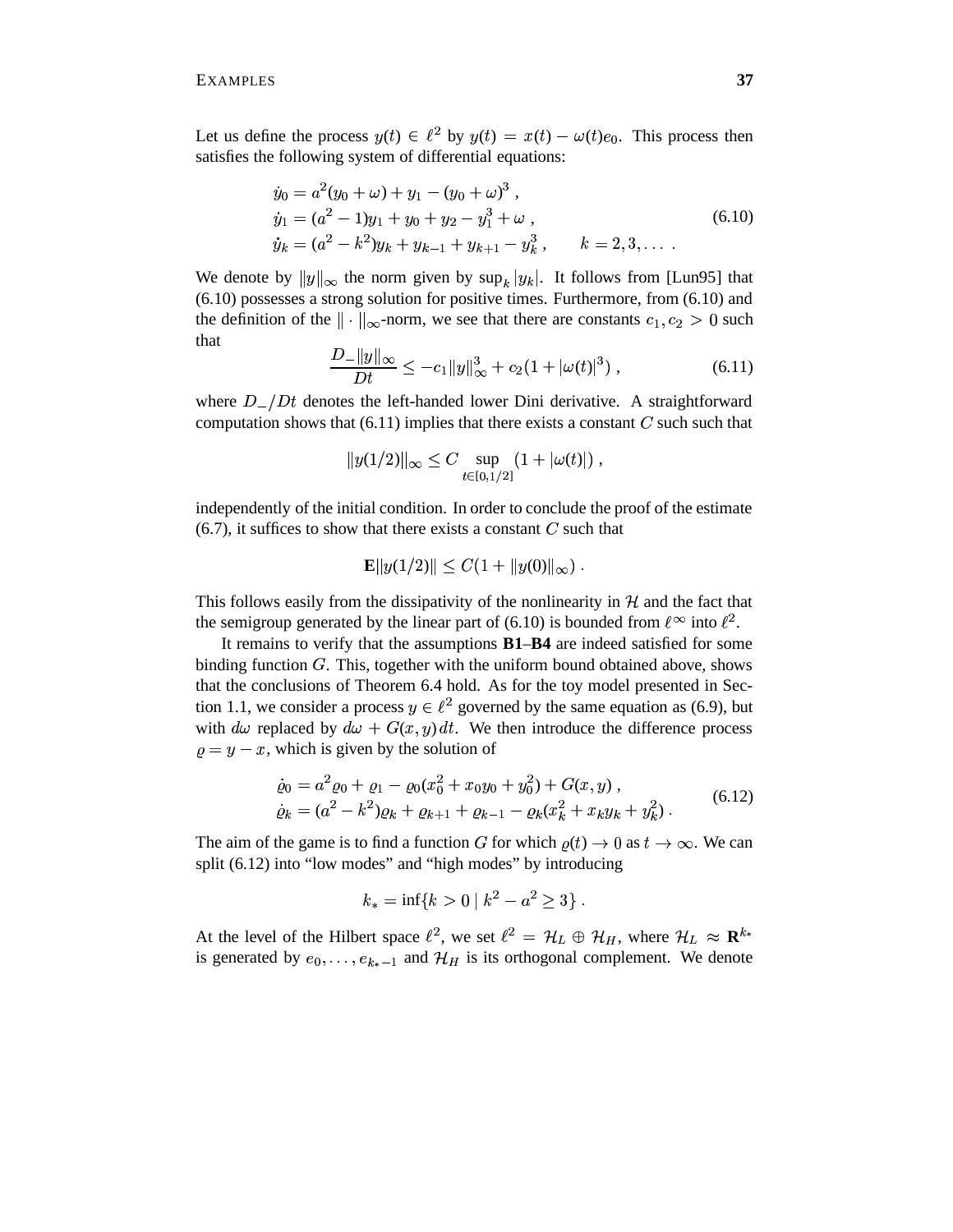by  $\rho_L$  and  $\rho_H$  the components of  $\rho$  and by  $A_H$  the restriction (as a symmetric quadratic form) of the linear part of (6.9) to  $\mathcal{H}_H$ . It is by construction easy to see that

$$
\langle \varrho_H, A_H \varrho_H \rangle \geq ||\varrho_H||^2.
$$

As a consequence, we have for  $\|\varrho_H\|^2$  the following estimate:

$$
\|\varrho_H(t)\|^2 \le e^{-t} \|\varrho_H(0)\|^2 + \frac{1}{4} \int_0^t e^{t-s} |\zeta_1(s)|^2 ds , \qquad (6.13)
$$

where we defined  $\zeta_1 = \varrho_{k_*-1}$ . (The reason for renaming  $\varrho_{k_*-1}$  this way will become clear immediately.) It remains to construct  $G$  in such a way to get good estimates on  $\|\varrho_L(t)\|^2$ . In order to achieve this, we use again the same method as for the first toy model. The variable  $\zeta_1$  obeys the equation

$$
\dot{\zeta}_1 = c_1 \varrho_{k_*-1} + \varrho_{k_*} + \varrho_{k_*-2} - \varrho_{k_*-1}(x_{k_*-1}^2 + x_{k_*-1}y_{k_*-1} + y_{k_*-1}^2),
$$

with some constant  $c_1 \in \mathbf{R}$ . We thus introduce a new variable  $\zeta_2$  defined by

$$
\zeta_2 = (c_1 + 1)\varrho_{k_*-1} + \varrho_{k_*} + \varrho_{k_*-2} - \varrho_{k_*-1}(x_{k_*-1}^2 + x_{k_*-1}y_{k_*-1} + y_{k_*-1}^2).
$$

It is important to notice two facts about this definition. The first is that it yields for . .  $t_1$ <sup>2</sup> the estimate

$$
|\zeta_1(t)|^2 \le e^{-t} |\zeta_1(0)|^2 + \frac{1}{4} \int_0^t e^{t-s} |\zeta_2(s)|^2 ds . \tag{6.14}
$$

The second is that  $\zeta_2$  can be written in the form

$$
\zeta_2 = \varrho_{k_*-2} + \mathcal{Q}_2(\varrho, x, y) ,
$$

where  $\mathcal{Q}_2$  is a polynomial depending only on components  $\rho_i$ ,  $x_i$  and  $y_i$  with  $i \geq$  $k_{*} - 1$ , and such that each of its terms contains at least one factor  $\rho_{i}$ .

Now look at the equation for  $\zeta_2$ . It is clear from the structure of  $\zeta_2$  and from the structure of the equations  $(6.9)$  and  $(6.12)$  that it can be written as

$$
\dot{\zeta}_2 = -\zeta_2 + \zeta_3 \; , \qquad
$$

where

$$
\zeta_3=\varrho_{k_*-3}+\mathcal{Q}_3(\varrho,x,y)\ .
$$

This time, the polynomial  $\mathcal{Q}_3$  depends only on components with an index  $i \geq$  $_{*}$  – 2. This procedure can be iterated, yielding a whole family of variables

$$
\zeta_l = \varrho_{k_*-l} + \mathcal{Q}_l(\varrho, x, y) , \qquad (6.15)
$$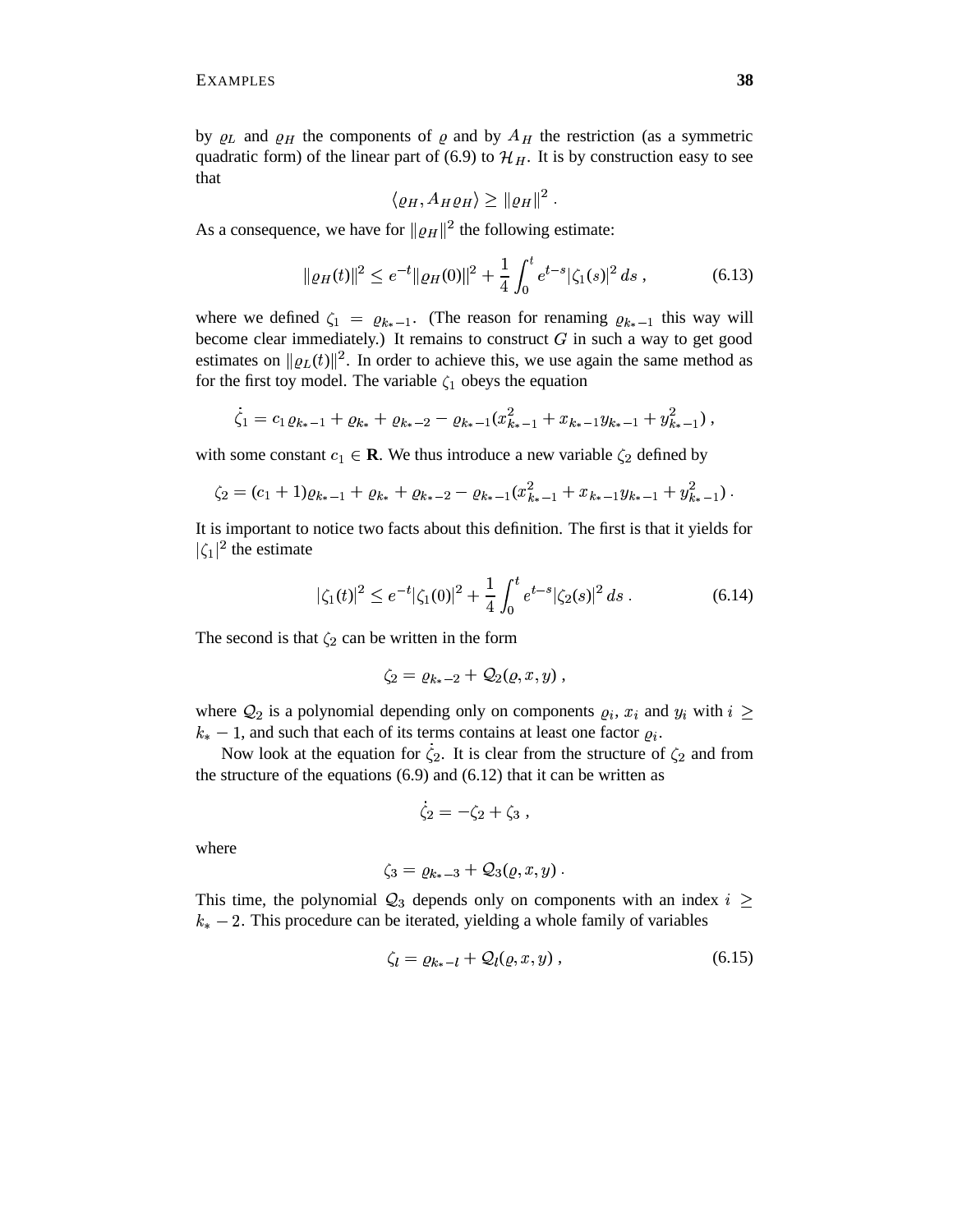where the  $Q_l$  are polynomials depending only on indices  $i \geq k_* - l + 1$ , and containing at least one factor  $\rho_i$  in each term. Furthermore, one gets for every  $\zeta_i$ the estimate

$$
|\zeta_l(t)|^2 \le e^{-t} |\zeta_l(0)|^2 + \frac{1}{4} \int_0^t e^{t-s} |\zeta_{l+1}(s)|^2 ds . \tag{6.16}
$$

Notice that (6.16) is valid for  $l < k_*$ . For  $l = k_*$ , we have

$$
\zeta_{k_*} = \mathcal{Q}_{k_*+1}(\varrho, x, y) + G(x, y) \,. \tag{6.17}
$$

It thus suffices to choose  $G$  in such a way that  $(6.17)$  becomes

$$
\zeta_{k_*} = -\zeta_{k_*} \tag{6.18}
$$

Denoting by  $\zeta$  the vector  $\zeta_1, \ldots, \zeta_{k_*}$ , we get from (6.16) and (6.18) the estimate

$$
\|\zeta(t)\|^2 \le Ce^{-\gamma t} \|\zeta(0)\|^2 \,,\tag{6.19}
$$

for any  $\gamma \in (0, 1)$ . Plugging this into (6.13) yields for  $\|\varrho_H\|$  the estimate

$$
\| \varrho_H(t) \|^2 \leq C e^{-\gamma t} (\|\varrho_H(0)\|^2 + \|\zeta(0)\|^2)
$$
  
\n
$$
\leq C e^{-\gamma t} \|\varrho(0)\|^2 (1 + \|x(0)\| + \|y(0)\|)^p,
$$

for some constants C,  $\gamma$  and p. It remains to get an estimate on  $\|\varrho_L\|$ . From (6.19) and the definition of  $\zeta_1$ , we get immediately

$$
|\varrho_{k_*-1}(t)|^2 \le Ce^{-\gamma t} \|\varrho(0)\|^2 (1 + \|x(0)\| + \|y(0)\|)^p.
$$

From the definition of  $\zeta_2$ , we get

$$
|\varrho_{k_*-2}(t)|^2\leq C\Big(|\zeta_2(t)|^2+|\mathcal{Q}_2(\varrho(t),x(t),y(t))|^2\Big)\;.
$$

But we know that  $Q_2$  only depends on components of  $\rho$ , x, and y with an index  $i \geq k_* - 1$ . These are precisely the components of  $\varrho$  on which we already have an estimate. We thus get

$$
|\varrho_{k_*-2}(t)|^2 \le Ce^{-\gamma t} \|\varrho(0)\|^2 (1 + \|x(0)\| + \|y(0)\| + \|x(t)\|)^p,
$$

for some other power p. Here we used the fact that  $y(t) = x(t) + \rho(t)$  to get rid of  $||y(t)||$  in the estimate. The same reasoning can be applied to  $\varrho_{k_{*}-3}$ , and so forth down to  $\varrho_0$ . We finally get

$$
\| \varrho_L(t) \|^2 \le C e^{-\gamma t} \| \varrho(0) \|^2 (1 + \| x(0) \| + \| y(0) \| + \| x(t) \|)^p , \qquad (6.20)
$$

for some (large) power of  $p$ . We thus verified (5.9a). The bound (5.9b) is obtained in the same way, by noticing that we can as well get the estimate

$$
\|\varrho_L(t)\|^2 \le Ce^{-\gamma t} \|\varrho(0)\|^2 (1 + \|x(0)\| + \|y(0)\| + \|y(t)\|)^p,
$$

instead of (6.20). The proof of Theorem 6.4 is complete.

 $\Box$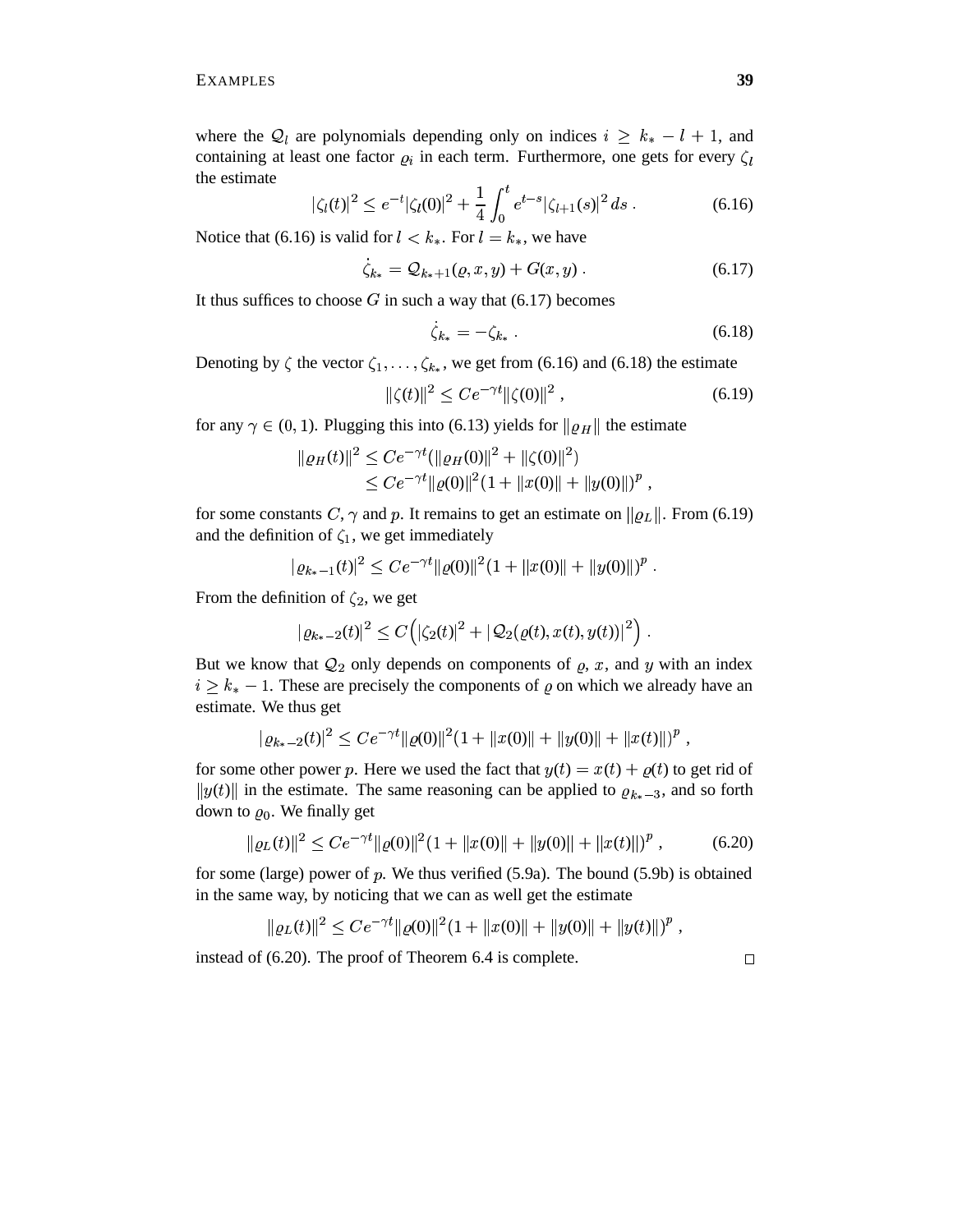**Remark 6.5** The whole construction is strongly reminiscent of what was done in [EPR99] to control a finite Hamiltonian chain of non-linear oscillators with nearestneighbour coupling driven by thermal noise at its boundaries.

**Remark 6.6** The linearity of the nearest-neighbour coupling is not essential for our argument. We could as well have replaced (6.9) by

$$
dx_0 = (a^2x_0 + V'_2(x_1 - x_0) - V'_1(x_0)) dt + d\omega,
$$
  
\n
$$
\dot{x}_k = (a^2 - k^2)x_k + V'_2(x_{k-1} - x_k) + V'_2(x_{k+1} - x_k) - V'_1(x_k),
$$

with  $V_1$  and  $V_2$  two polynomial-like functions, *i.e.* smooth functions such that

$$
\frac{d^n V_i(x)}{dx^n} \approx x^{\alpha_i - n} \qquad \text{for} \qquad |x| \to \infty ,
$$

for some  $\alpha_i \geq 2$ . Imposing the condition  $V''_2(x) \geq c$  for some  $c > 0$  yields an effective coupling between neighbours at every point of the phase space. This is sufficient to apply our construction.

#### **References**

- [BKL00a] J. Bricmont, A. Kupiainen, and R. Lefevere, *Ergodicity of the 2D Navier-Stokes Equations with Random Forcing*, Preprint, 2000.
- [BKL00b] J. Bricmont, A. Kupiainen, and R. Lefevere, *Exponential Mixing of the 2D Stochastic Navier-Stokes Dynamics*, Preprint, 2000.
- [Cer99] S. Cerrai, *Smoothing Properties of Transition Semigroups Relative to SDEs with Values in Banach Spaces*, Probab. Theory Relat. Fields **113** (1999), 85– 114.
- [DPEZ95] G. Da Prato, K. D. Elworthy, and J. Zabczyk, *Strong Feller Property for Stochastic Semi-Linear Equations*, Stochastic Anal. Appl. **13** (1995), 35–45.
- [DPZ91] G. Da Prato and J. Zabczyk, *Smoothing Properties of Transition Semigroups in Hilbert Spaces*, Stochastics Stochastics Rep. **35** (1991), 63–77.
- [DPZ92a] G. Da Prato and J. Zabczyk, *Non-explosion, Boundedness and Ergodicity for Stochastic Semilinear Equations*, J. Diff. Equ. **98** (1992), 181–195.
- [DPZ92b] G. Da Prato and J. Zabczyk, *Stochastic Equations in Infinite Dimensions*, University Press, Cambridge, 1992.
- [DPZ96] G. Da Prato and J. Zabczyk, *Ergodicity for Infinite Dimensional Systems*, London Mathematical Society Lecture Note Series, vol. 229, University Press, Cambridge, 1996.
- [EH01] J.-P. Eckmann and M. Hairer, *Uniqueness of the Invariant Measure for a Stochastic PDE Driven by Degenerate Noise*, Commun. Math. Phys. **219** (2001), no. 3, 523–565.